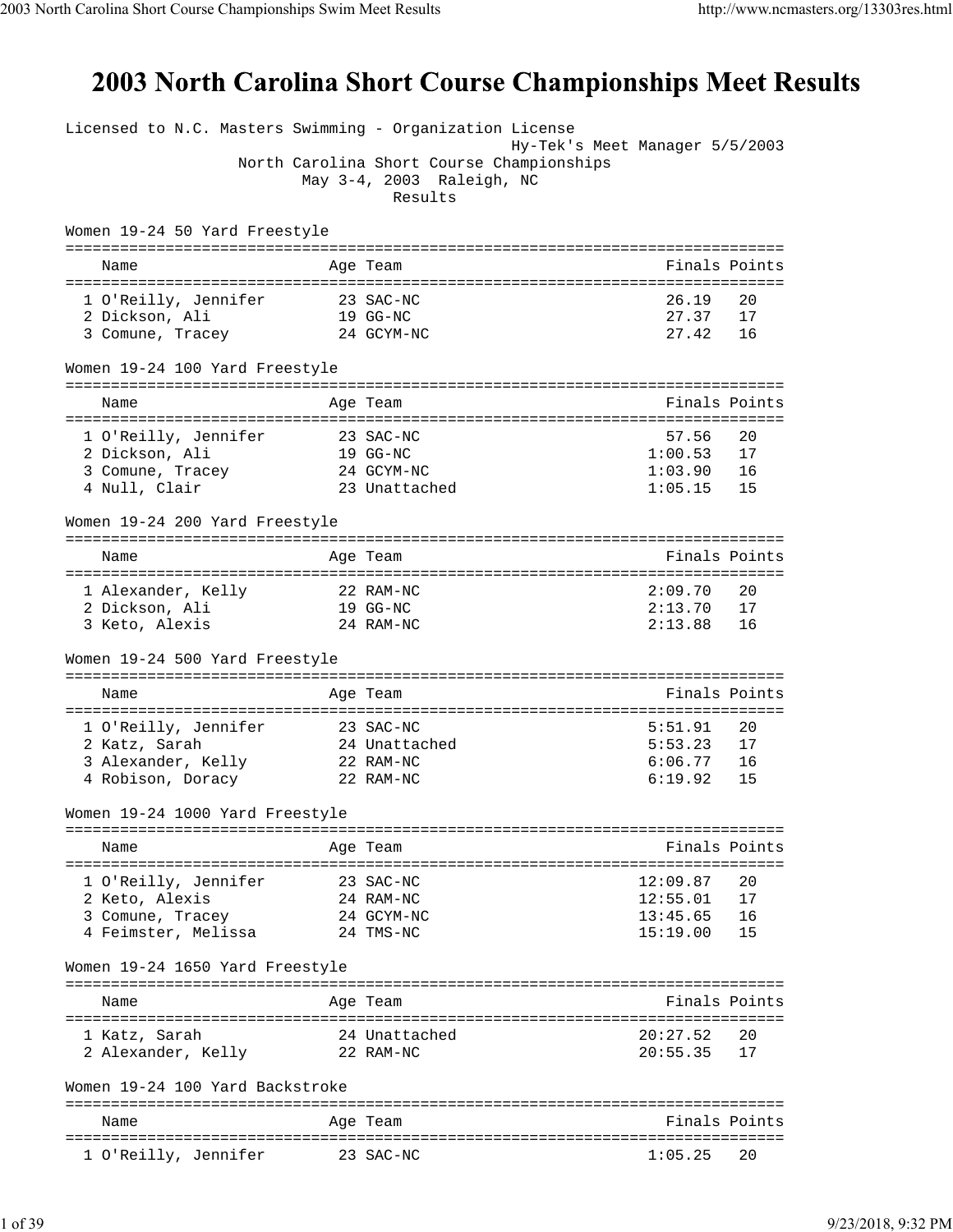| 2 Katz, Sarah<br>3 Robison, Doracy<br>4 Dickson, Ali            | 24 Unattached<br>22 RAM-NC<br>19 GG-NC | 1:07.51<br>1:11.40<br>1:16.83 | 17<br>16<br>15 |
|-----------------------------------------------------------------|----------------------------------------|-------------------------------|----------------|
| Women 19-24 200 Yard Backstroke                                 |                                        |                               |                |
| Name                                                            | Age Team                               |                               | Finals Points  |
| 1 Gazda, Annamaria<br>2 O'Reilly, Jennifer<br>3 Robison, Doracy | 22 RAM-NC<br>23 SAC-NC<br>22 RAM-NC    | 2:05.01<br>2:21.02<br>2:30.27 | 20<br>17<br>16 |
| Women 19-24 50 Yard Breaststroke                                |                                        |                               |                |
|                                                                 |                                        |                               |                |
| Name                                                            | Age Team                               |                               | Finals Points  |
| 1 Comune, Tracey                                                | 24 GCYM-NC                             | 35.21                         | 20             |
| 2 Foote, Elizabeth                                              | 20 RAM-NC                              | 37.35                         | 17             |
| 3 Keto, Alexis                                                  | 24 RAM-NC                              | 38.99                         | 16             |
| Women 19-24 100 Yard Breaststroke                               |                                        |                               |                |
| Name                                                            | Age Team                               |                               | Finals Points  |
| 1 Comune, Tracey                                                | 24 GCYM-NC                             | 1:17.49                       | 20             |
| 2 Dickson, Ali                                                  | 19 GG-NC                               | 1:20.30                       | 17             |
| Women 19-24 200 Yard Breaststroke                               |                                        |                               |                |
|                                                                 |                                        |                               |                |
| Name                                                            | Age Team                               |                               | Finals Points  |
| 1 Dickson, Ali                                                  | 19 GG-NC                               | 2:57.13                       | 20             |
| Women 19-24 50 Yard Butterfly                                   |                                        |                               |                |
|                                                                 |                                        |                               | Finals Points  |
| Name                                                            | Age Team                               |                               |                |
| 1 Gazda, Annamaria                                              | 22 RAM-NC                              | 27.12                         | 20             |
| 2 Keto, Alexis                                                  | 24 RAM-NC                              | 30.61                         | 17             |
| 3 Robison, Doracy<br>22 RAM-NC                                  |                                        | 30.90                         | 16             |
| Women 19-24 100 Yard Butterfly                                  |                                        |                               |                |
| Name                                                            | Age Team                               |                               | Finals Points  |
| 1 Alexander, Kelly                                              | 22 RAM-NC                              | 1:07.98                       | 20             |
| 2 Robison, Doracy                                               | 22 RAM-NC                              | 1:08.12                       | 17             |
| 3 Katz, Sarah                                                   | 24 Unattached                          | 1:08.46                       | 16             |
| 4 Dickson, Ali                                                  | 19 GG-NC                               | 1:09.62                       | 15             |
| Women 19-24 200 Yard Butterfly                                  |                                        |                               |                |
| Name                                                            | Age Team                               |                               | Finals Points  |
|                                                                 |                                        |                               |                |
| 1 Null, Clair                                                   | 23 Unattached                          | 2:39.14                       | 20             |
| Women 19-24 100 Yard IM                                         |                                        |                               |                |
| Name                                                            | Age Team                               |                               | Finals Points  |
| 1 Gazda, Annamaria                                              | 22 RAM-NC                              | 1:01.70                       | 20             |
| 2 O'Reilly, Jennifer                                            | 23 SAC-NC                              | 1:07.31                       | 17             |
| 3 Comune, Tracey                                                | 24 GCYM-NC                             | 1:11.35                       | 16             |
| 4 Foote, Elizabeth                                              | 20 RAM-NC                              | 1:11.93                       | 15             |
| 5 Robison, Doracy                                               | 22 RAM-NC                              | 1:12.22                       | 14             |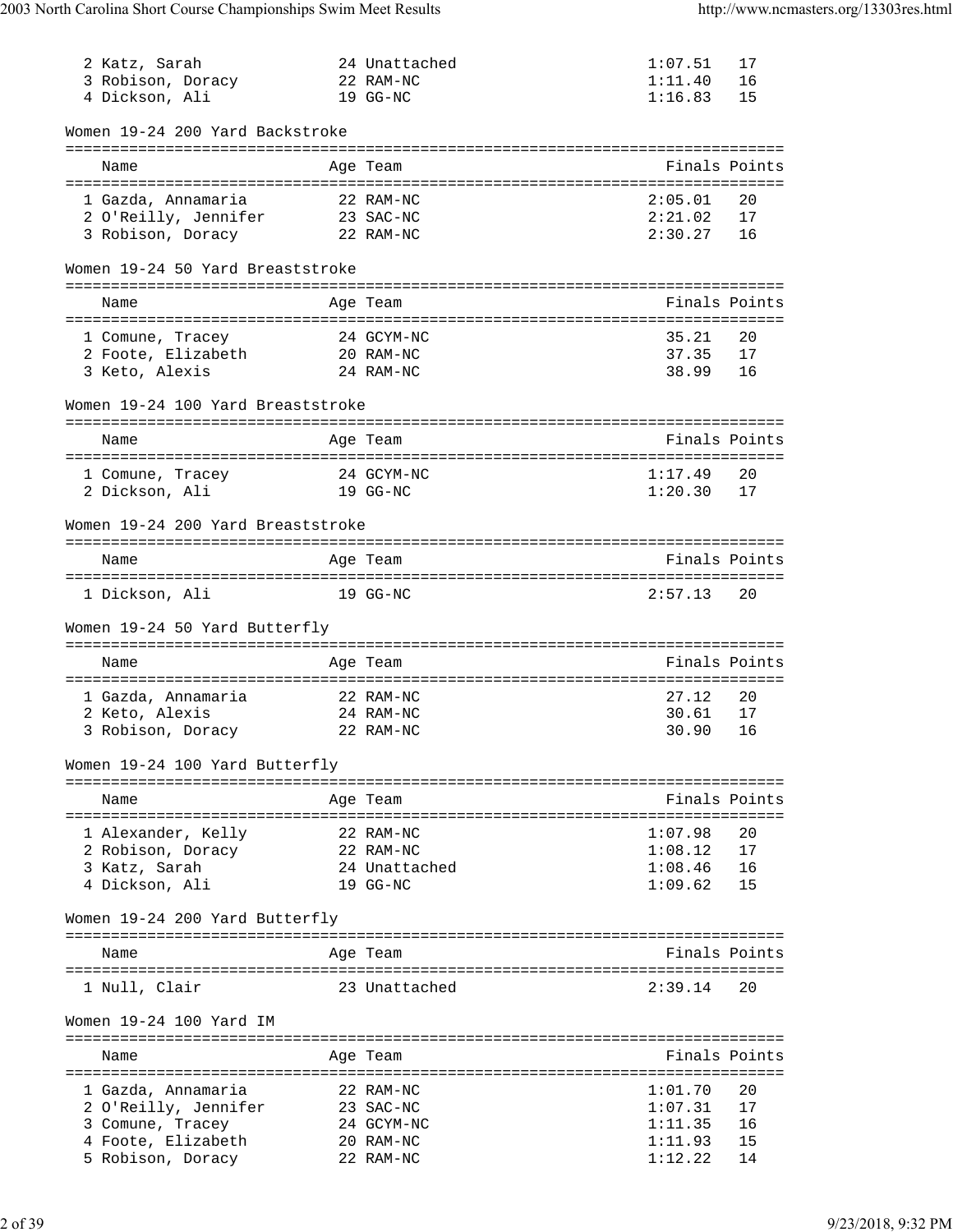| Women 19-24 200 Yard IM                                                                                                             |                        |                                          |                      |
|-------------------------------------------------------------------------------------------------------------------------------------|------------------------|------------------------------------------|----------------------|
| Name                                                                                                                                | Age Team               | :==============================          | Finals Points        |
| 1 O'Reilly, Jennifer 23 SAC-NC<br>2 Katz, Sarah                                                                                     | 24 Unattached          | 2:24.24<br>2:29.07                       | 20<br>17             |
| Women 19-24 400 Yard IM                                                                                                             |                        |                                          |                      |
| Name                                                                                                                                | Age Team               |                                          | Finals Points        |
| 1 O'Reilly, Jennifer         23 SAC-NC<br>2 Robison, Doracy           22 RAM-NC                                                     |                        | 5:13.93<br>5:29.39                       | 20<br>17             |
| Women 25-29 50 Yard Freestyle                                                                                                       |                        |                                          |                      |
| Name                                                                                                                                | Age Team               |                                          | Finals Points        |
| 1 Stringer, Jennifer 27 RAM-NC<br>$25$ RAM-NC<br>2 Wilhelm, Sarah<br>27 DAMA-NC<br>3 Reilly, Sarah<br>4 Shobra, Elizabeth 26 RAM-NC |                        | 24.80<br>29.56<br>30.35<br>32.09         | 20<br>17<br>16<br>15 |
| Women 25-29 100 Yard Freestyle                                                                                                      |                        |                                          |                      |
| Name                                                                                                                                | Age Team               |                                          | Finals Points        |
| 29 NCAM-NC<br>1 Sullivan, Liz<br>2 Reilly, Sarah<br>3 Shobra, Elizabeth 26 RAM-NC                                                   | 27 DAMA-NC             | 1:01.33<br>1:07.48<br>1:12.21            | 20<br>17<br>16       |
| Women 25-29 200 Yard Freestyle                                                                                                      |                        |                                          |                      |
| Name                                                                                                                                | Age Team               |                                          | Finals Points        |
| 1 Stringer, Jennifer<br>2 Hill, Carla<br>3 Glossop, Amanda 27 CSM-NC<br>4 Shobra, Elizabeth 26 RAM-NC                               | 27 RAM-NC<br>26 RAM-NC | 2:03.94<br>2:17.32<br>2:21.15<br>2:35.79 | 20<br>17<br>16<br>15 |
| Women 25-29 500 Yard Freestyle                                                                                                      |                        |                                          |                      |
| Name                                                                                                                                | Age Team               |                                          | Finals Points        |
| 1 Hill, Carla                                                                                                                       | 26 RAM-NC              | 6:10.96                                  | 20                   |
| Women 25-29 1000 Yard Freestyle                                                                                                     |                        |                                          |                      |
| Name                                                                                                                                | Age Team               |                                          | Finals Points        |
| 1 Hall, Christy                                                                                                                     | 25 RAM-NC              | 12:39.42                                 | 20                   |
| Women 25-29 1650 Yard Freestyle                                                                                                     |                        |                                          |                      |
| Name                                                                                                                                | Age Team               |                                          | Finals Points        |
| 1 Hill, Carla<br>2 Chappell-Wilk, Rynda 28 RAM-NC                                                                                   | 26 RAM-NC              | 21:44.43<br>28:14.71                     | 20<br>17             |
| Women 25-29 50 Yard Backstroke                                                                                                      |                        |                                          |                      |
| Name                                                                                                                                | Age Team               |                                          | Finals Points        |
| 1 Reilly, Sarah                                                                                                                     | 27 DAMA-NC             | 36.70                                    | 20                   |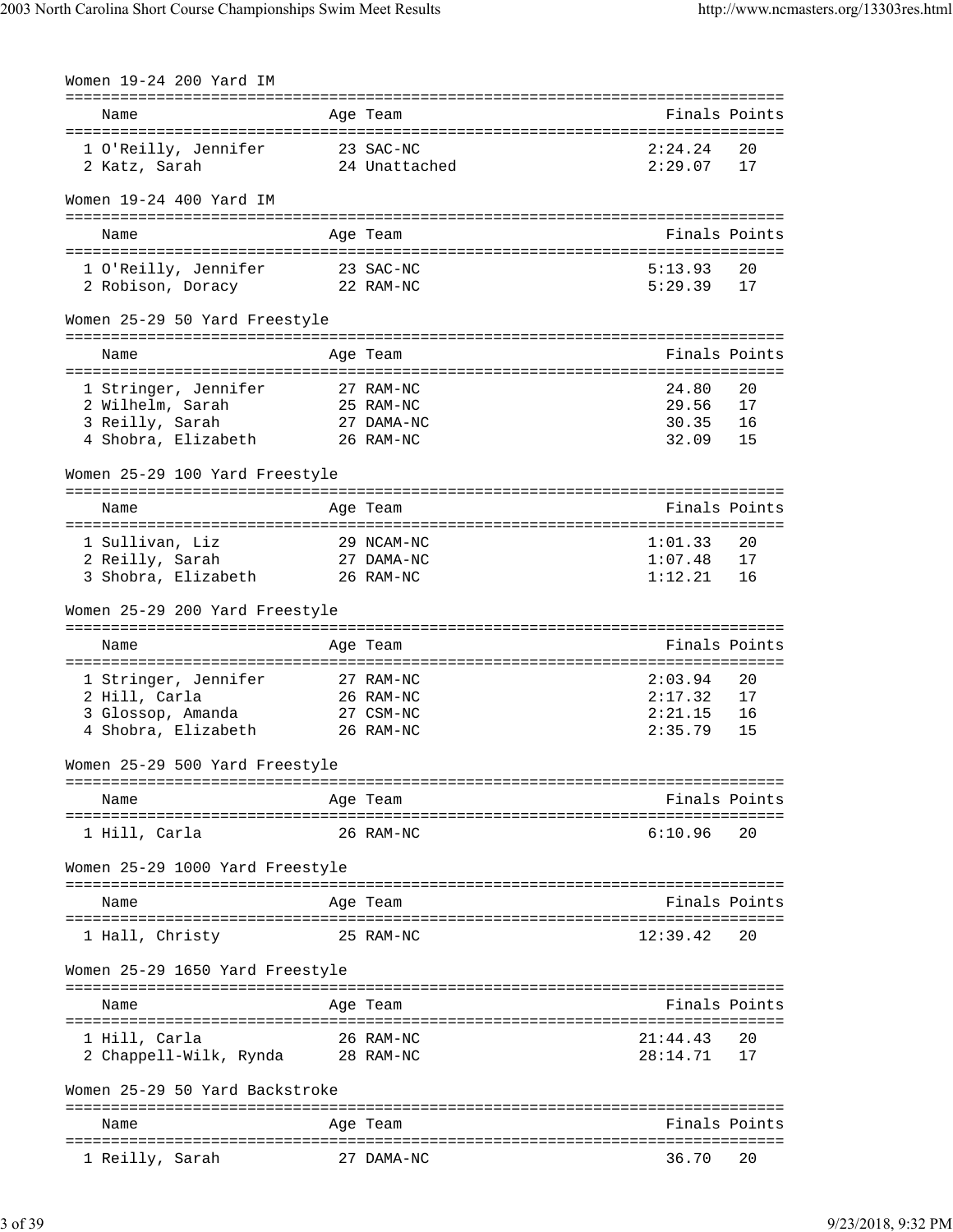| Women 25-29 100 Yard Backstroke      |          |                        |                    |               |
|--------------------------------------|----------|------------------------|--------------------|---------------|
| Name                                 | Age Team |                        |                    | Finals Points |
| 1 Sullivan, Liz                      |          | 29 NCAM-NC             | 1:06.59            | 20            |
| 2 Glossop, Amanda                    |          | 27 CSM-NC              | 1:15.23            | 17            |
| 3 Hill, Carla                        |          | 26 RAM-NC              | 1:21.60            | 16            |
| Women 25-29 50 Yard Breaststroke     |          |                        |                    |               |
| Name                                 | Age Team |                        |                    | Finals Points |
| 1 Johnson, Anne                      |          | 29 RAM-NC              | 35.30              | 20            |
| 2 Maultsby, Tammy 27 RAM-NC          |          |                        | 41.24              | 17            |
| 3 Reilly, Sarah                      |          | 27 DAMA-NC             | 42.24              | 16            |
| Women 25-29 100 Yard Breaststroke    |          |                        |                    |               |
|                                      |          |                        |                    |               |
| Name                                 | Age Team |                        |                    | Finals Points |
| 1 Johnson, Anne                      |          | 29 RAM-NC              | 1:16.51            | 20            |
| 2 Cooper, Daisy                      |          | 26 RAM-NC              | 1:23.79            | 17            |
| 3 Wilhelm, Sarah                     |          | 25 RAM-NC              | 1:25.08            | 16            |
| Women 25-29 200 Yard Breaststroke    |          |                        |                    |               |
| Name                                 | Age Team |                        |                    | Finals Points |
|                                      |          |                        |                    |               |
| 1 Johnson, Anne                      |          | 29 RAM-NC              | 2:47.27            | 20            |
| Women 25-29 50 Yard Butterfly        |          |                        |                    |               |
| Name                                 | Age Team |                        |                    | Finals Points |
| 1 Clarke, Taylor                     |          | 25 CSM-NC              | 29.09              | 20            |
| 2 Glossop, Amanda                    |          | 27 CSM-NC              | 29.88              | 17            |
| 3 Cooper, Daisy                      |          | 26 RAM-NC              | 32.46              | 16            |
| Women 25-29 100 Yard Butterfly       |          |                        |                    |               |
| Name                                 | Age Team | --------               |                    | Finals Points |
|                                      |          |                        |                    |               |
| 1 Glossop, Amanda<br>2 Rashid, Julie |          | 27 CSM-NC<br>27 RAM-NC | 1:11.23<br>1:31.31 | 20<br>17      |
|                                      |          |                        |                    |               |
| Women 25-29 100 Yard IM              |          |                        |                    |               |
| Name                                 | Age Team |                        |                    | Finals Points |
|                                      |          |                        |                    |               |
| 1 Stringer, Jennifer                 |          | 27 RAM-NC              | 1:04.34            | 20            |
| 2 Sullivan, Liz                      |          | 29 NCAM-NC             | 1:07.01            | 17            |
| 3 Clarke, Taylor                     |          | 25 CSM-NC              | 1:07.89            | 16            |
| 4 Johnson, Anne                      |          | 29 RAM-NC              | 1:09.63            | 15            |
| 5 Glossop, Amanda                    |          | 27 CSM-NC              | 1:14.02            | 14            |
| 6 Wilhelm, Sarah                     |          | 25 RAM-NC              | 1:14.88            | 13            |
| 7 Cooper, Daisy                      |          | 26 RAM-NC<br>27 RAM-NC | 1:16.17<br>1:25.53 | 12<br>11      |
| 8 Maultsby, Tammy<br>9 Rashid, Julie |          | 27 RAM-NC              | 1:27.16            | 9             |
| Women 25-29 200 Yard IM              |          |                        |                    |               |
|                                      |          |                        |                    |               |
| Name                                 | Age Team |                        |                    | Finals Points |
|                                      |          |                        |                    |               |
| 1 Johnson, Anne                      |          | 29 RAM-NC              | 2:31.85            | 20            |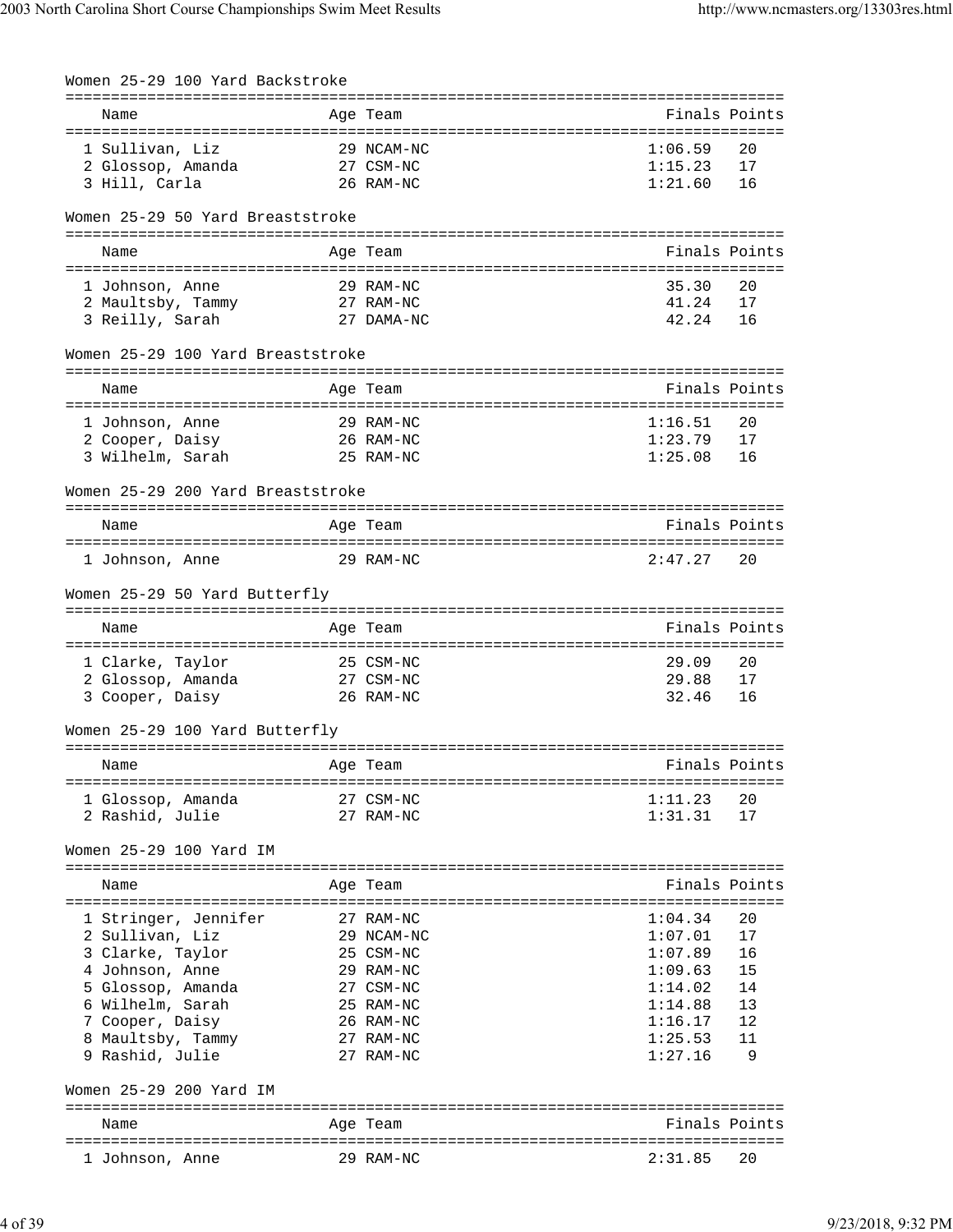| 2 Hill, Carla                              |            | 26 RAM-NC               | 2:45.45            | 17            |
|--------------------------------------------|------------|-------------------------|--------------------|---------------|
| -- Rashid, Julie                           |            | 27 RAM-NC               | DO                 |               |
| Women 25-29 400 Yard IM                    |            |                         |                    |               |
| Name                                       |            | Age Team                |                    | Finals Points |
| 1 Johnson, Anne                            | 29 RAM-NC  |                         | 5:23.68            | 20            |
| Women 30-34 50 Yard Freestyle              |            |                         |                    |               |
| Name                                       |            | Age Team                |                    | Finals Points |
|                                            |            |                         |                    |               |
| 1 Kaminsky, Margaret                       | 33 THAT-NC |                         | 32.14              | 20            |
| -- Tone, Stacey                            | 30 VMST-VA |                         | DQ                 |               |
| Women 30-34 100 Yard Freestyle             |            |                         |                    |               |
| Name                                       |            | Age Team                |                    | Finals Points |
| 1 Williams, Heidi                          | 34 NCAM-NC |                         | 58.68              | 20            |
| 2 Tone, Stacey                             | 30 VMST-VA |                         | 1:02.65            | 17            |
| 3 Kaminsky, Margaret 33 THAT-NC            |            |                         | 1:11.80            | 16            |
| Women 30-34 200 Yard Freestyle             |            |                         |                    |               |
| Name                                       |            | Age Team                |                    | Finals Points |
|                                            |            |                         |                    |               |
| 1 Williams, Heidi                          | 34 NCAM-NC |                         | 2:05.14            | 20            |
| Women 30-34 500 Yard Freestyle             |            |                         |                    |               |
| Name                                       |            | Age Team                |                    | Finals Points |
|                                            |            |                         |                    |               |
| 1 Williams, Heidi                          |            | 34 NCAM-NC              | 5:34.99            | 20            |
| 2 Hogan, Patricia<br>3 Riely, Jennifer     |            | 33 NCAM-NC<br>30 RAM-NC | 6:09.61<br>6:43.77 | 17<br>16      |
| 4 Paikoff, Sari                            |            | 33 DAMA-NC              | 7:01.04            | 15            |
| Women 30-34 1000 Yard Freestyle            |            |                         |                    |               |
|                                            |            |                         |                    |               |
| Name<br>================================== |            | Age Team                |                    | Finals Points |
| 1 Hogan, Patricia                          |            | 33 NCAM-NC              | 12:53.98           | 20            |
| 2 Duval, Michelle                          |            | 33 XMEN-NC              | 13:50.13           | 17            |
| 3 Riely, Jennifer                          |            | 30 RAM-NC               | 14:06.37           | 16            |
| Women 30-34 1650 Yard Freestyle            |            |                         |                    |               |
| Name                                       |            | Age Team                |                    | Finals Points |
| 1 Williams, Heidi                          |            | 34 NCAM-NC              | 18:48.92           | 20            |
| Women 30-34 50 Yard Backstroke             |            |                         |                    |               |
| Name                                       |            | Age Team                |                    | Finals Points |
| ======================================     |            |                         | :==========        |               |
| 1 Inscore, Staci                           |            | 31 RAM-NC               | 33.64              | 20            |
| 2 Kaminsky, Margaret                       |            | 33 THAT-NC              | 38.82              | 17            |
| Women 30-34 100 Yard Backstroke            |            |                         |                    |               |
| Name                                       |            | Age Team                |                    | Finals Points |
| l Inscore, Staci                           |            | 31 RAM-NC               | 1:10.14            | 20            |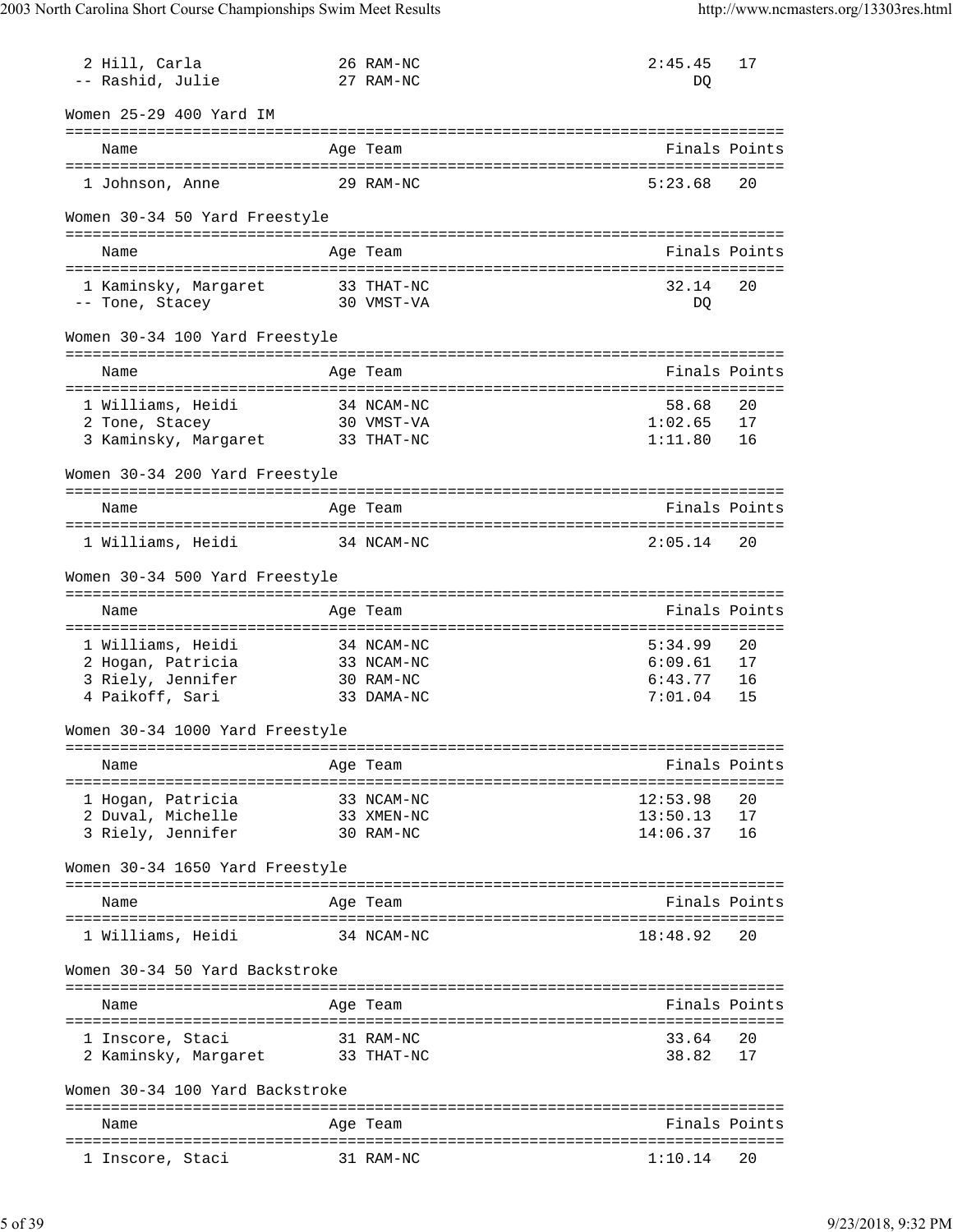| 2 Hogan, Patricia<br>3 Kaminsky, Margaret               | 33 NCAM-NC<br>33 THAT-NC | 1:11.78<br>1:24.04 | 17<br>16 |
|---------------------------------------------------------|--------------------------|--------------------|----------|
| Women 30-34 200 Yard Backstroke                         |                          |                    |          |
| Name                                                    | Age Team                 | Finals Points      |          |
| 1 Hogan, Patricia                                       | 33 NCAM-NC               | 2:28.82            | 20       |
| 2 Inscore, Staci                                        | 31 RAM-NC                | 2:34.12            | 17       |
| Women 30-34 50 Yard Breaststroke                        |                          |                    |          |
| Name                                                    | Age Team                 | Finals Points      |          |
| -- Tone, Stacey                                         | 30 VMST-VA               | DO                 |          |
| Women 30-34 100 Yard Breaststroke                       |                          |                    |          |
|                                                         |                          |                    |          |
| Name                                                    | Age Team                 | Finals Points      |          |
| 1 DeMilia, Mary                                         | 31 RAM-NC                | 1:13.81            | 20       |
| 2 Tone, Stacey                                          | 30 VMST-VA               | 1:20.20            | 17       |
| Women 30-34 50 Yard Butterfly                           |                          |                    |          |
| Name                                                    | Age Team                 | Finals Points      |          |
|                                                         |                          |                    |          |
| 1 Kaminsky, Margaret                                    | 33 THAT-NC               | 36.99              | 20       |
| Women 30-34 100 Yard Butterfly                          |                          |                    |          |
| Name                                                    | Age Team                 | Finals Points      |          |
|                                                         |                          |                    |          |
| 1 DeMilia, Mary 31 RAM-NC<br>2 Paikoff, Sari 33 DAMA-NC |                          | 1:02.30<br>1:19.89 | 20<br>17 |
| Women 30-34 200 Yard Butterfly                          |                          |                    |          |
| Name                                                    | Age Team                 | Finals Points      |          |
|                                                         |                          |                    |          |
| 1 Paikoff, Sari                                         | 33 DAMA-NC               | 2:58.60 20         |          |
| Women 30-34 100 Yard IM                                 |                          |                    |          |
| Name                                                    | Age Team                 | Finals Points      |          |
| 1 Williams, Heidi                                       | 34 NCAM-NC               | 1:07.27            | 20       |
| 2 Hogan, Patricia                                       | 33 NCAM-NC               | 1:15.04            | 17       |
| 3 Kaminsky, Margaret 33 THAT-NC                         |                          | 1:19.96            | 16       |
| Women 30-34 200 Yard IM                                 |                          |                    |          |
| Name                                                    | Age Team                 | Finals Points      |          |
|                                                         |                          |                    |          |
| 1 Williams, Heidi                                       | 34 NCAM-NC               | 2:26.82            | 20       |
| 2 Paikoff, Sari                                         | 33 DAMA-NC               | 3:01.22            | 17       |
| Women 30-34 400 Yard IM                                 |                          |                    |          |
| Name                                                    | Age Team                 | Finals Points      |          |
| 1 Paikoff, Sari                                         | 33 DAMA-NC               | 6:13.93            | 20       |
| Women 35-39 50 Yard Freestyle                           |                          |                    |          |
|                                                         |                          |                    |          |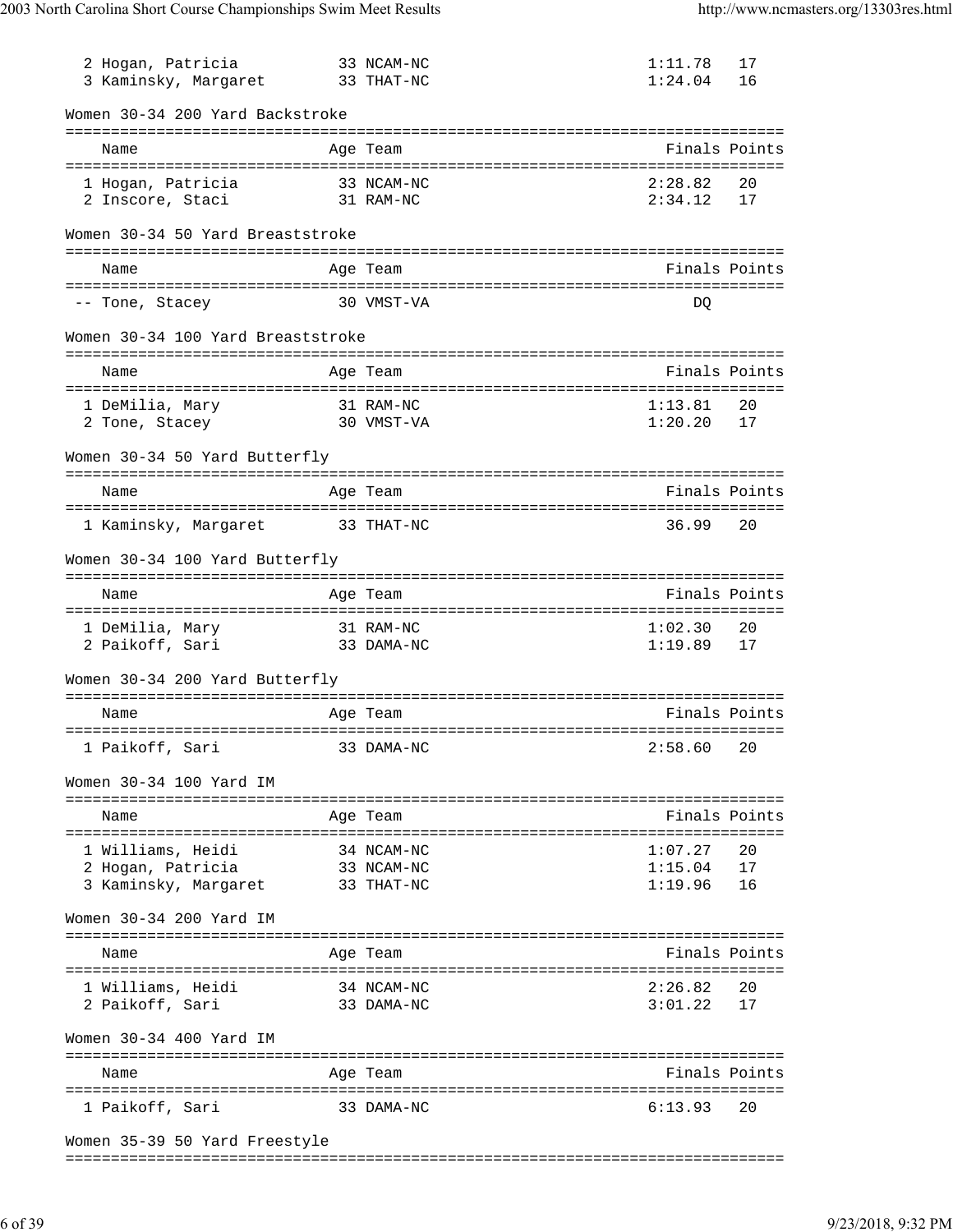| Name                                                             | Age Team                                              | Finals Points            |          |
|------------------------------------------------------------------|-------------------------------------------------------|--------------------------|----------|
| =========================                                        |                                                       | :======================= |          |
| 1 Rogers, Chirstina                                              | 38 HPSC-NC                                            | 27.79                    | 20       |
| 2 Pender, Danielle                                               | 36 RAM-NC                                             | 28.11                    | 17       |
| 3 Dore, Mary                                                     | 39 CSM-NC                                             | 28.28                    | 16       |
| 4 Bettis, Priscilla                                              | 38 Unattached                                         | 29.18                    | 15       |
| Women 35-39 100 Yard Freestyle                                   |                                                       |                          |          |
|                                                                  |                                                       |                          |          |
| Name                                                             | Age Team                                              | Finals Points            |          |
|                                                                  |                                                       |                          |          |
| 1 Dore, Mary                                                     | 39 CSM-NC<br>38 HPSC-NC                               | 1:00.13<br>1:01.36       | 20<br>17 |
| 2 Rogers, Chirstina<br>3 Lindroos, Pamela                        |                                                       | 1:02.05                  | 16       |
| 4 Bettis, Priscilla                                              | 37 NCAM-NC<br>38 Unattached                           | 1:04.13                  | 15       |
|                                                                  |                                                       |                          |          |
| Women 35-39 200 Yard Freestyle                                   |                                                       |                          |          |
|                                                                  | -----------------------------------                   | Finals Points            |          |
| Name                                                             | Age Team                                              |                          |          |
| 1 Dore, Mary                                                     | 39 CSM-NC                                             | 2:09.69                  | 20       |
| 2 Rogers, Chirstina                                              | 38 HPSC-NC                                            | 2:13.80                  | 17       |
| 3 Bettis, Priscilla                                              | 38 Unattached                                         | 2:21.19                  | 16       |
| 4 Hoffman, Jill                                                  | 37 NCMS-NC                                            | 2:39.86                  | 15       |
|                                                                  |                                                       |                          |          |
| Women 35-39 500 Yard Freestyle<br>============================== | ==============<br>----------------------------------- |                          |          |
| Name                                                             | Age Team                                              | Finals Points            |          |
|                                                                  | ----------------------------------                    |                          |          |
| 1 Dore, Mary                                                     | 39 CSM-NC                                             | 5:54.05                  | 20       |
| 2 Bettis, Priscilla                                              | 38 Unattached                                         | 6:35.60                  | 17       |
| 3 Kramer, Adrienne                                               | 37 WNCY-NC                                            | 7:05.29                  | 16       |
|                                                                  |                                                       |                          |          |
| Women 35-39 50 Yard Backstroke                                   |                                                       |                          |          |
|                                                                  |                                                       |                          |          |
| Name                                                             | Age Team                                              | Finals Points            |          |
|                                                                  |                                                       |                          |          |
| 1 Bettis, Priscilla                                              | 38 Unattached                                         | 35.79                    | 20       |
| 2 Hoffman, Jill                                                  | 37 NCMS-NC                                            | 36.98                    | 17       |
| 3 Kramer, Adrienne                                               | 37 WNCY-NC                                            | 38.93                    | 16       |
| Women 35-39 100 Yard Backstroke                                  |                                                       |                          |          |
|                                                                  |                                                       |                          |          |
| Name                                                             | Age Team                                              | Finals Points            |          |
|                                                                  |                                                       |                          |          |
| 1 Hoffman, Jill                                                  | 37 NCMS-NC                                            | 1:19.41                  | 20       |
| 2 Kramer, Adrienne                                               | 37 WNCY-NC                                            | 1:21.26                  | 17       |
| Women 35-39 200 Yard Backstroke                                  |                                                       |                          |          |
|                                                                  |                                                       |                          |          |
| Name                                                             | Age Team                                              | Finals Points            |          |
| 1 Kramer, Adrienne                                               | 37 WNCY-NC                                            | 3:00.36                  | 20       |
|                                                                  |                                                       |                          |          |
| Women 35-39 50 Yard Breaststroke                                 |                                                       |                          |          |
| Name                                                             | Age Team                                              | Finals Points            |          |
|                                                                  |                                                       |                          |          |
| 1 Lindroos, Pamela                                               | 37 NCAM-NC                                            | 33.95                    | 20       |
| 2 Pender, Danielle                                               | 36 RAM-NC                                             | 35.39                    | 17       |
| 3 Schick, Lori                                                   | 39 NCMS-NC                                            | 36.65                    | 16       |
| 4 Kramer, Adrienne                                               | 37 WNCY-NC                                            | 43.88                    | 15       |
|                                                                  |                                                       |                          |          |
|                                                                  |                                                       |                          |          |

Women 35-39 100 Yard Breaststroke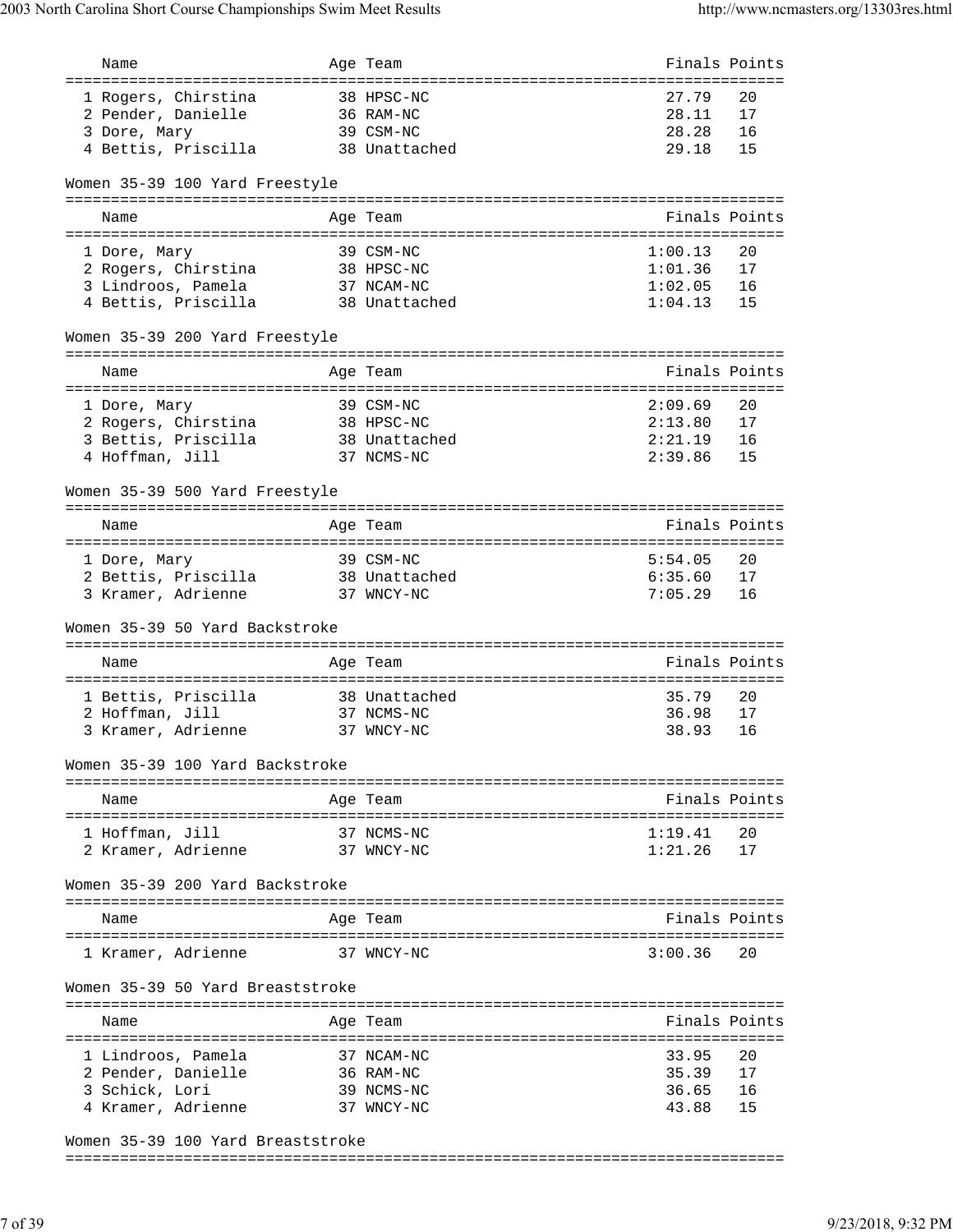| Name                                  | Age Team                           | Finals Points          |               |
|---------------------------------------|------------------------------------|------------------------|---------------|
| :=======================              |                                    | ================       |               |
| 1 Lindroos, Pamela                    | 37 NCAM-NC                         | 1:12.45                | 20            |
| 2 Pender, Danielle                    | 36 RAM-NC                          | 1:18.38                | 17<br>16      |
| 3 Schick, Lori<br>4 Bettis, Priscilla | 39 NCMS-NC<br>38 Unattached        | $1:19.92$<br>$1:27.41$ | 15            |
| 5 Kramer, Adrienne                    | 37 WNCY-NC                         | 1:34.18                | 14            |
|                                       |                                    |                        |               |
| Women 35-39 200 Yard Breaststroke     |                                    |                        |               |
| Name                                  | Age Team                           |                        | Finals Points |
| 1 Lindroos, Pamela                    | 37 NCAM-NC                         | 2:39.95                | 20            |
| 2 Schick, Lori                        | 39 NCMS-NC                         | 2:53.51                | 17            |
| 3 Bettis, Priscilla                   | 38 Unattached                      | 3:16.10                | 16            |
| Women 35-39 50 Yard Butterfly         |                                    |                        |               |
| Name                                  | Age Team                           |                        | Finals Points |
|                                       |                                    |                        |               |
| 1 Lindroos, Pamela                    | 37 NCAM-NC                         | 30.08                  | 20            |
| 2 Bettis, Priscilla                   | 38 Unattached                      | 31.31                  | 17            |
| 3 Rogers, Chirstina                   | 38 HPSC-NC                         | 32.00                  | 16            |
| 4 Schick, Lori                        | 39 NCMS-NC                         | 33.32                  | 15            |
| 5 Kramer, Adrienne                    | 37 WNCY-NC                         | 36.57                  | 14            |
| Women 35-39 200 Yard Butterfly        |                                    |                        |               |
|                                       | ================================== |                        |               |
| Name                                  | Age Team                           |                        | Finals Points |
|                                       |                                    |                        |               |
| 1 Dore, Mary                          | 39 CSM-NC                          | 2:40.73                | 20            |
| 2 Bettis, Priscilla                   | 38 Unattached                      | 3:00.13                | 17            |
| Women 35-39 100 Yard IM               |                                    |                        |               |
| Name                                  | Age Team                           |                        | Finals Points |
|                                       |                                    |                        |               |
| 1 Rogers, Chirstina                   | 38 HPSC-NC                         | 1:12.01                | 20            |
| 2 Dore, Mary                          | 39 CSM-NC                          | 1:12.36                | 17            |
| 3 Pender, Danielle                    | 36 RAM-NC                          | 1:12.79                | 16            |
| 4 Schick, Lori                        | 39 NCMS-NC                         | 1:14.51                | 15<br>14      |
| 5 Kramer, Adrienne<br>6 Hoffman, Jill | 37 WNCY-NC<br>37 NCMS-NC           | 1:19.76<br>1:22.55     | 13            |
|                                       |                                    |                        |               |
| Women 35-39 200 Yard IM               |                                    |                        |               |
| Name                                  | Age Team                           |                        | Finals Points |
|                                       |                                    |                        |               |
| 1 Dore, Mary                          | 39 CSM-NC                          | 2:33.87                | 20            |
| 2 Schick, Lori                        | 39 NCMS-NC                         | 2:44.87                | 17            |
| 3 Bettis, Priscilla                   | 38 Unattached                      | 2:52.66                | 16            |
| 4 Kramer, Adrienne                    | 37 WNCY-NC                         | 2:53.11                | 15            |
| Women 35-39 400 Yard IM               |                                    |                        |               |
| Name                                  | Age Team                           |                        | Finals Points |
|                                       |                                    |                        |               |
| 1 Lindroos, Pamela                    | 37 NCAM-NC                         | 5:12.00                | 20            |
| 2 Dore, Mary                          | 39 CSM-NC                          | 5:28.69<br>6:13.77     | 17            |
| 3 Kramer, Adrienne                    | 37 WNCY-NC                         |                        | 16            |
| Women 40-44 50 Yard Freestyle         |                                    |                        |               |
| Name                                  | Age Team                           |                        | Finals Points |
|                                       |                                    |                        |               |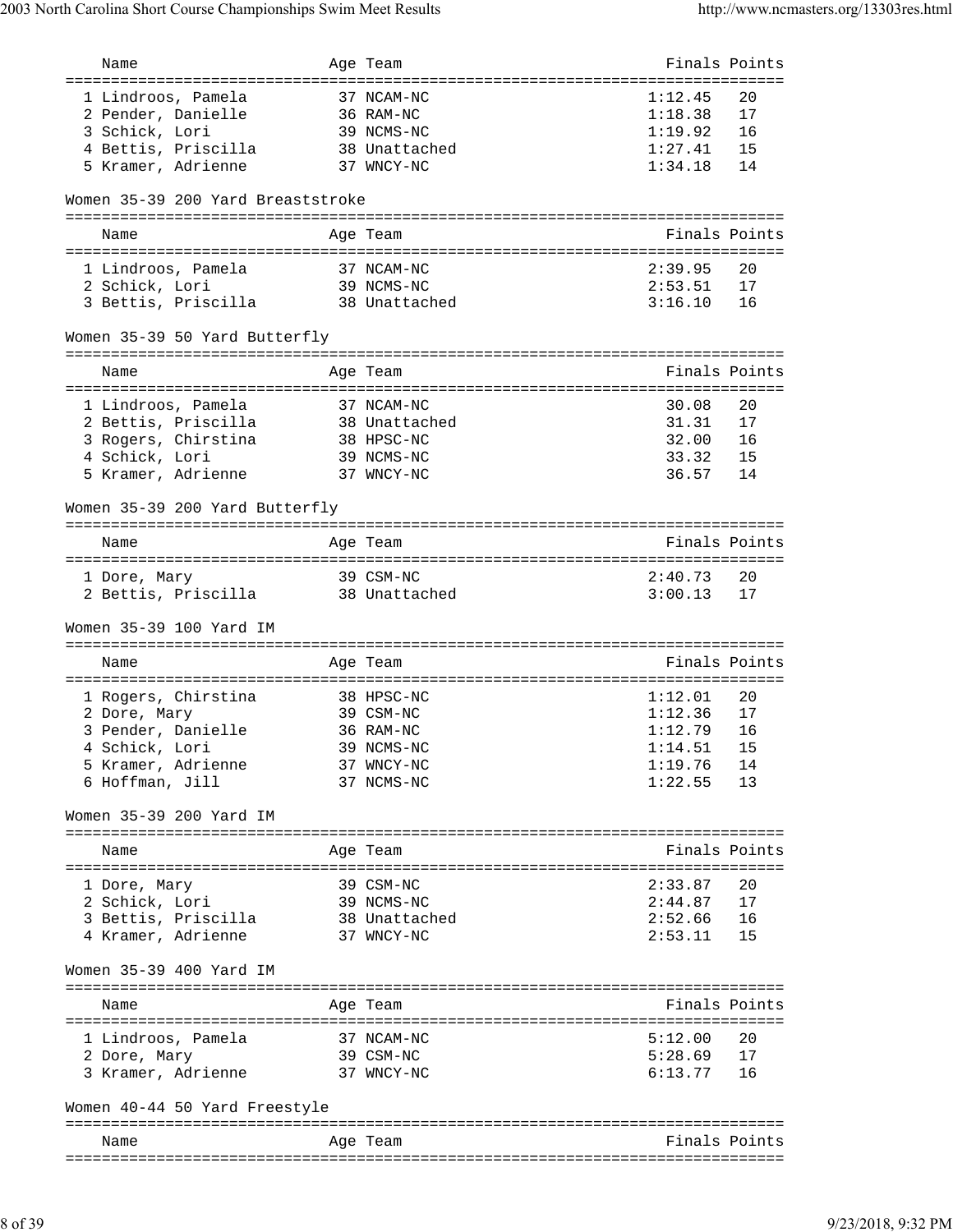| 1 Battle, Ruth                               | 40 WNCY-NC                          | 25.04                  | 20            |
|----------------------------------------------|-------------------------------------|------------------------|---------------|
| 2 Powis, Patricia                            | 42 VMST-VA                          | 28.20                  | 17            |
| 3 Springer, Margie                           | 42 RAM-NC                           | 30.17                  | 16            |
| 4 Miller, Bette                              | 43 CSM-NC                           | 40.25                  | 15            |
| Women 40-44 100 Yard Freestyle               |                                     |                        |               |
| Name<br>==================================== | Age Team<br>======================= |                        | Finals Points |
| 1 Battle, Ruth                               | 40 WNCY-NC                          | 56.25                  | 20            |
| 2 McEachran, Frances                         | 41 GCYM-NC                          | 1:00.66                | 17            |
| 3 Stott, Kim                                 | 44 RAM-NC                           |                        | 16            |
| 4 Costa, Linda                               | 41 GCYM-NC                          | $1:09.81$<br>$1:18.92$ | 15            |
| 5 McClernan, Candy                           | 42 DAMA-NC                          | 1:30.21                | 14            |
| Women 40-44 200 Yard Freestyle               |                                     |                        |               |
| Name                                         | Age Team                            | Finals Points          |               |
| 1 Battle, Ruth                               | 40 WNCY-NC                          | 2:18.82                | 20            |
|                                              |                                     |                        |               |
| Women 40-44 500 Yard Freestyle               | =================================   |                        |               |
| Name                                         | Age Team                            |                        | Finals Points |
| 1 Powis, Patricia                            | 42 VMST-VA                          | 6:05.51                | 20            |
| 2 Rohner, Patricia                           | 43 RAM-NC                           | 6:09.49                | 17            |
| Women 40-44 1000 Yard Freestyle              |                                     |                        |               |
|                                              |                                     |                        |               |
| Name                                         | Age Team                            |                        | Finals Points |
| 1 Rohner, Patricia                           | 43 RAM-NC                           | 12:49.42               | 20            |
| 2 Wood, Loraine                              | 43 RAM-NC                           | 13:32.45               | 17            |
| Women 40-44 1650 Yard Freestyle              |                                     |                        |               |
|                                              |                                     |                        |               |
| Name                                         | Age Team                            |                        | Finals Points |
| 1 Miller, Bette                              | 43 CSM-NC                           | 29:38.61               | 20            |
| Women 40-44 50 Yard Backstroke               |                                     |                        |               |
| Name                                         | Age Team                            |                        | Finals Points |
|                                              |                                     |                        |               |
| 1 Battle, Ruth                               | 40 WNCY-NC                          | 31.97                  | 20            |
| 2 Stott, Kim                                 | 44 RAM-NC                           | 36.13                  | 17            |
| Women 40-44 100 Yard Backstroke              | ==============================      |                        |               |
| Name                                         | Age Team                            | Finals Points          |               |
|                                              |                                     |                        |               |
| 1 Battle, Ruth                               | 40 WNCY-NC                          | 1:10.43                | 20            |
| 2 Stott, Kim                                 | 44 RAM-NC                           | 1:15.75                | 17            |
| 3 Springer, Margie                           | 42 RAM-NC                           | 1:18.07                | 16            |
| Women 40-44 200 Yard Backstroke              |                                     |                        |               |
| Name                                         | Age Team                            | Finals Points          |               |
|                                              |                                     |                        |               |
| 1 Stott, Kim                                 | 44 RAM-NC                           | 2:40.48                | 20            |
| Women 40-44 50 Yard Breaststroke             |                                     |                        |               |
| Name                                         | Age Team                            |                        | Finals Points |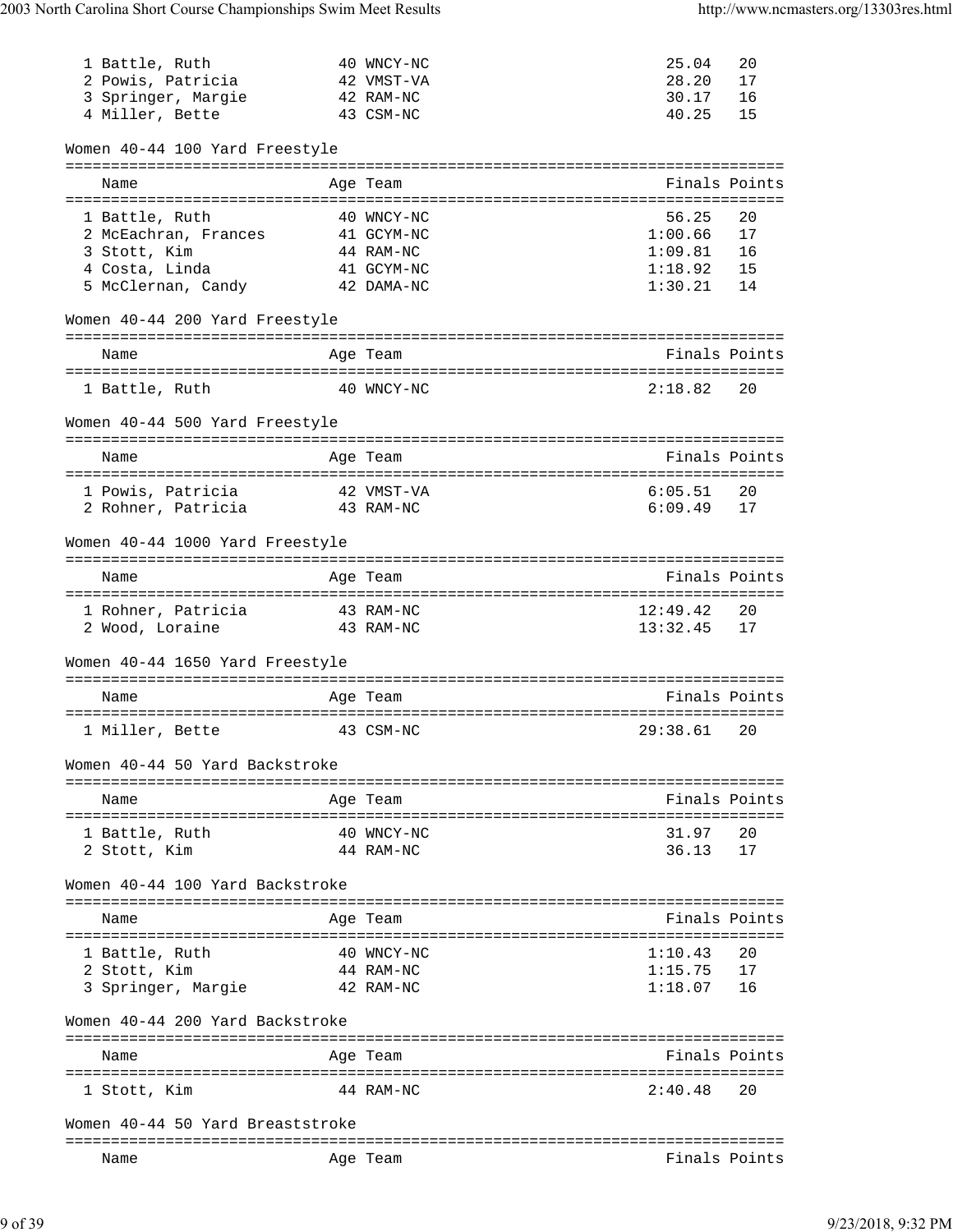|      |                                    | ================================ |                |               |
|------|------------------------------------|----------------------------------|----------------|---------------|
|      | 1 Powis, Patricia                  | 42 VMST-VA                       | 33.42          | 20            |
|      | 2 Battle, Ruth                     | 40 WNCY-NC                       | 35.32          | 17            |
|      | 3 Miller, Bette                    | 43 CSM-NC                        | 45.53          | 16            |
|      | 4 McClernan, Candy 42 DAMA-NC      |                                  | 48.87          | 15            |
|      | 5 Costa, Linda                     | 41 GCYM-NC                       | 52.03          | 14            |
|      | Women 40-44 100 Yard Breaststroke  |                                  |                |               |
| Name |                                    | Age Team                         |                | Finals Points |
|      |                                    |                                  |                |               |
|      | 1 Powis, Patricia                  | 42 VMST-VA                       | 1:14.19        | 20            |
|      | 2 Battle, Ruth                     | 40 WNCY-NC                       | 1:18.92        | 17            |
|      | 3 Miller, Bette                    | 43 CSM-NC                        | 1:37.88        | 16            |
|      |                                    |                                  |                |               |
|      | Women 40-44 200 Yard Breaststroke  |                                  |                |               |
| Name |                                    | Age Team                         |                | Finals Points |
|      |                                    |                                  |                |               |
|      | 1 Powis, Patricia                  | 42 VMST-VA                       | 2:39.61        | 20            |
|      | 2 Miller, Bette                    | 43 CSM-NC                        | 3:30.04        | 17            |
|      | Women 40-44 50 Yard Butterfly      |                                  |                |               |
|      |                                    |                                  |                |               |
| Name |                                    | Age Team                         |                | Finals Points |
|      | 1 Battle, Ruth                     | 40 WNCY-NC                       | 28.07          | 20            |
|      | 2 McEachran, Frances 41 GCYM-NC    |                                  | 29.78          | 17            |
|      | 3 McClernan, Candy                 | 42 DAMA-NC                       | 47.15          | 16            |
|      |                                    |                                  |                |               |
|      | Women 40-44 100 Yard Butterfly     |                                  |                |               |
|      |                                    |                                  |                |               |
| Name |                                    | Age Team                         |                | Finals Points |
|      |                                    |                                  |                |               |
|      | 1 Battle, Ruth                     | 40 WNCY-NC                       | 1:08.11        | 20            |
|      | Women 40-44 100 Yard IM            |                                  |                |               |
|      |                                    |                                  |                |               |
| Name |                                    | Age Team                         |                | Finals Points |
|      |                                    |                                  |                |               |
|      | 1 Battle, Ruth 40 WNCY-NC          | $1:06.36$ 20                     |                |               |
|      | 2 McEachran, Frances               | 41 GCYM-NC                       | 1:08.08        | 17            |
|      | 3 Springer, Margie                 | 42 RAM-NC                        | 1:16.71        | 16            |
|      | 4 McClernan, Candy                 | 42 DAMA-NC                       | 1:38.76        | 15            |
|      | 5 Miller, Bette                    | 43 CSM-NC                        | 1:39.53        | 14            |
|      | 6 Costa, Linda                     | 41 GCYM-NC                       | 1:41.61        | 13            |
|      | -- Powis, Patricia                 | 42 VMST-VA                       | DQ             |               |
|      | Women 40-44 200 Yard IM            |                                  |                |               |
|      |                                    |                                  |                |               |
| Name |                                    | Age Team                         |                | Finals Points |
|      | 1 Springer, Margie                 | 42 RAM-NC                        | 2:45.07        | 20            |
|      | Women 45-49 50 Yard Freestyle      |                                  |                |               |
| Name |                                    | Age Team                         |                | Finals Points |
|      |                                    |                                  |                |               |
|      | 1 Sargeant, Pat                    | 49 RAM-NC                        | 28.09          | 20            |
|      | 2 Brown, Jann                      | 48 VMST-VA                       | 36.39          | 17            |
|      | 3 McBride, Ann<br>4 Phillips, Rita | 46 NCMS-NC<br>49 CSM-NC          | 45.83<br>47.86 | 16<br>15      |

Women 45-49 100 Yard Freestyle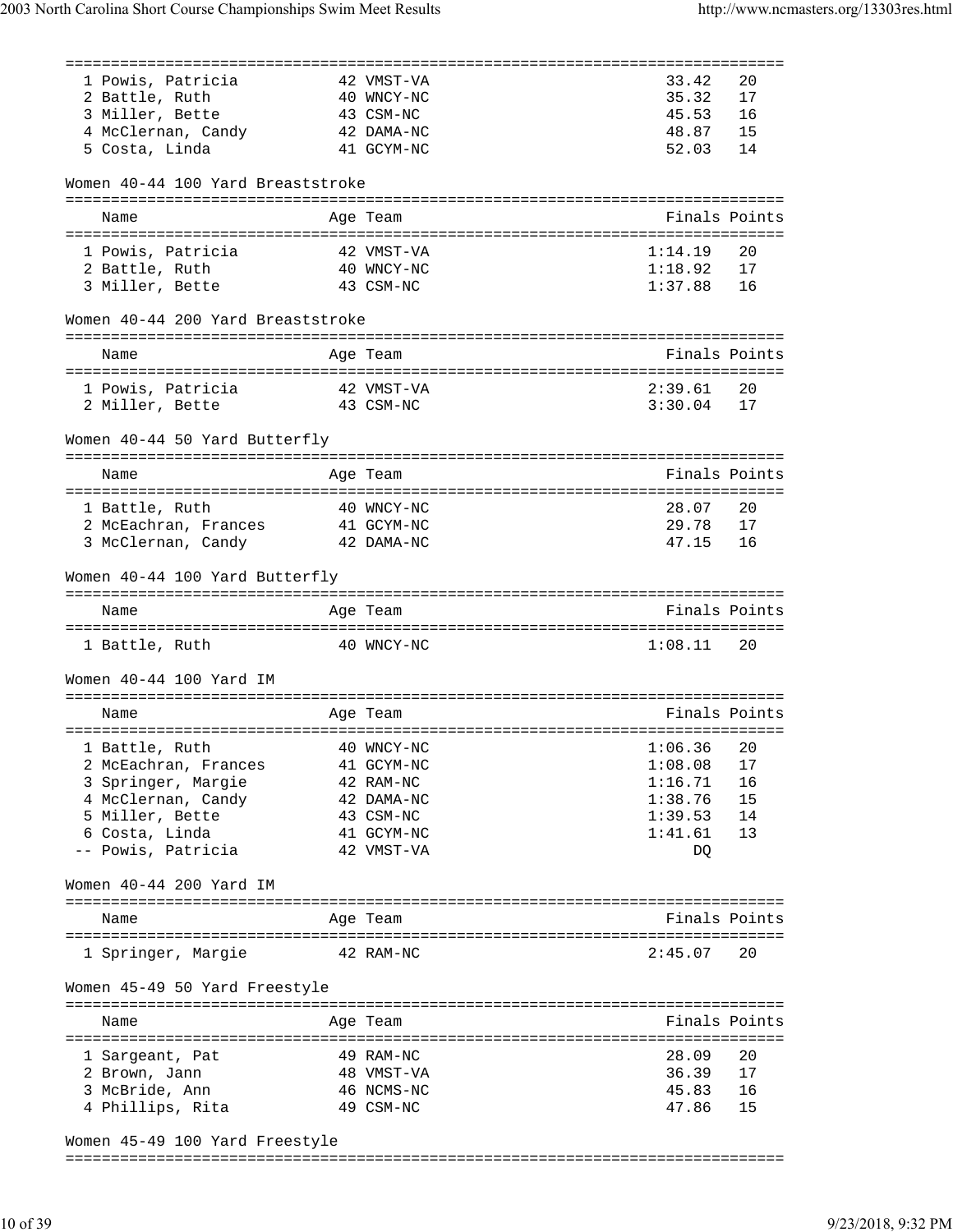| Name                                   | Age Team   | Finals Points |               |
|----------------------------------------|------------|---------------|---------------|
| ====================================== |            |               |               |
| 1 Amick, Beverly                       | 48 RAM-NC  | 1:02.16       | 20            |
| 2 Sargeant, Pat                        | 49 RAM-NC  | 1:03.78       | 17            |
| 3 Brown, Jann                          | 48 VMST-VA | 1:23.02       | 16            |
| 4 Warner, Mary Ann                     | 47 DAMA-NC | 1:36.52       | 15            |
| Women 45-49 200 Yard Freestyle         |            |               |               |
|                                        |            |               |               |
| Name                                   | Age Team   |               | Finals Points |
| 1 Amick, Beverly                       | 48 RAM-NC  | 2:16.38       | 20            |
| 2 Sargeant, Pat                        | 49 RAM-NC  | 2:20.48       | 17            |
| 3 Lampley, Kim                         | 45 RAM-NC  | 2:22.79       | 16            |
| 4 Braaten, Kitten                      | 47 VMST-VA | 2:30.88       | 15            |
| -- McBride, Ann                        | 46 NCMS-NC | DQ            |               |
|                                        |            |               |               |
| Women 45-49 500 Yard Freestyle         |            |               |               |
| Name                                   | Age Team   |               | Finals Points |
| 1 Amick, Beverly                       | 48 RAM-NC  | 6:15.22       | 20            |
| Women 45-49 1000 Yard Freestyle        |            |               |               |
| Name                                   | Age Team   | Finals Points |               |
| 1 Amick, Beverly                       | 48 RAM-NC  | 12:48.85      | 20            |
|                                        |            |               |               |
| Women 45-49 1650 Yard Freestyle        |            |               |               |
| Name                                   | Age Team   |               | Finals Points |
|                                        |            |               |               |
| 1 Phillips, Rita                       | 49 CSM-NC  | 34:30.89      | 20            |
| Women 45-49 50 Yard Backstroke         |            |               |               |
|                                        |            |               |               |
| Name                                   | Age Team   | Finals Points |               |
|                                        |            |               |               |
| 1 Sargeant, Pat                        | 49 RAM-NC  | 35.51         | 20            |
| 2 Phillips, Rita                       | 49 CSM-NC  | 54.75         | 17            |
|                                        |            |               |               |
| Women 45-49 100 Yard Backstroke        |            |               |               |
|                                        |            |               |               |
| Name                                   | Age Team   | Finals Points | ======        |
| l Sargeant, Pat                        | 49 RAM-NC  | 1:16.54       | 20            |
| 2 Braaten, Kitten                      | 47 VMST-VA | 1:20.19       | 17            |
| 3 Warner, Mary Ann                     | 47 DAMA-NC | 1:51.37       | 16            |
|                                        |            |               |               |
| Women 45-49 200 Yard Backstroke        |            |               |               |
| Name                                   | Age Team   |               | Finals Points |
|                                        |            |               |               |
| 1 Braaten, Kitten                      | 47 VMST-VA | 2:51.37       | 20            |
|                                        |            |               |               |
| Women 45-49 50 Yard Breaststroke       |            |               |               |
|                                        |            |               |               |
| Name                                   | Age Team   |               | Finals Points |
|                                        |            |               |               |
| 1 Brown, Jann                          | 48 VMST-VA | 43.95         | 20            |
| 2 Warner, Mary Ann                     | 47 DAMA-NC | 52.21         | 17            |
| Women 45-49 100 Yard Breaststroke      |            |               |               |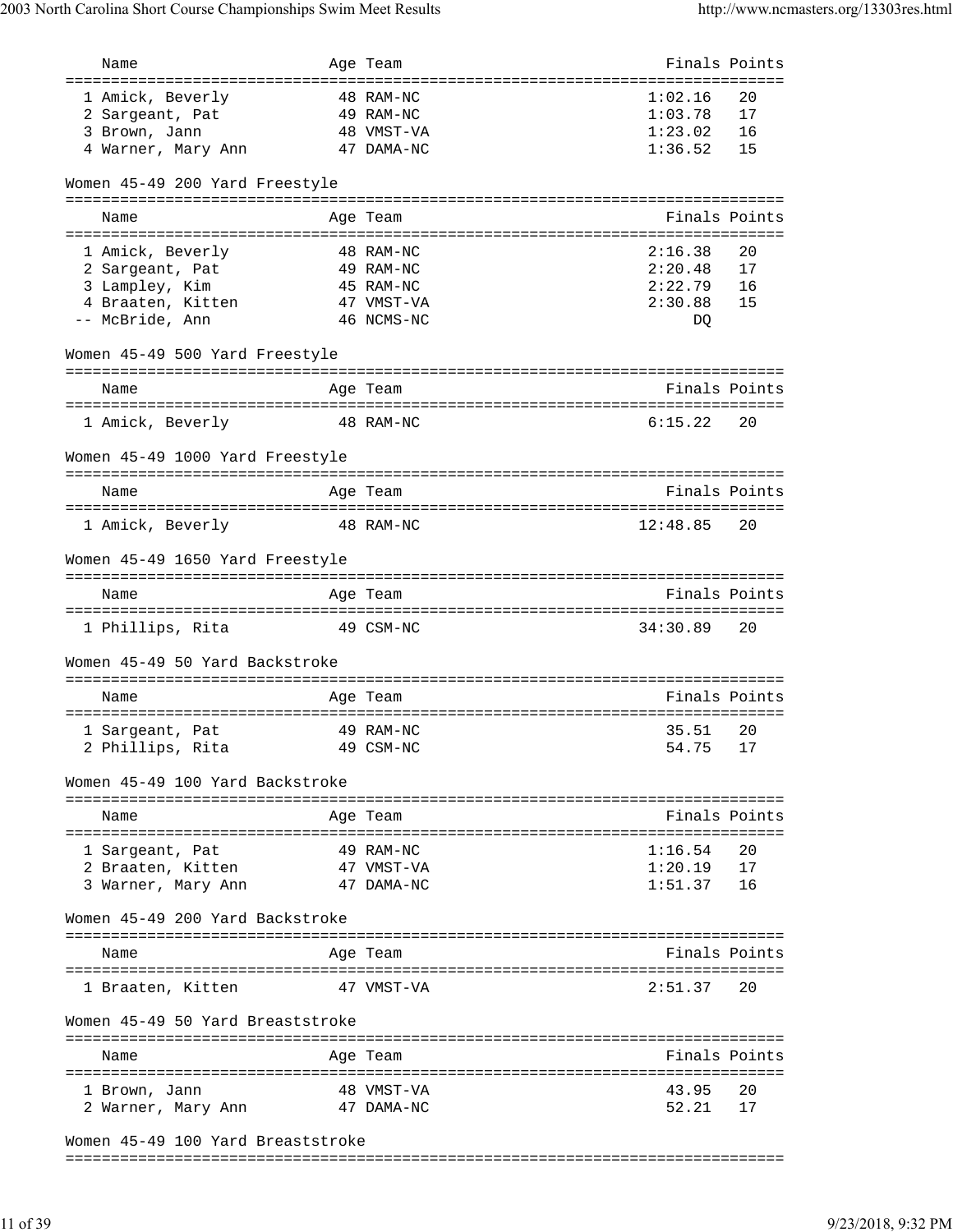| Name                                                 | Age Team                                   |          | Finals Points |
|------------------------------------------------------|--------------------------------------------|----------|---------------|
| ===================================<br>1 Brown, Jann | ============================<br>48 VMST-VA | 1:44.02  | 20            |
| Women 45-49 50 Yard Butterfly                        |                                            |          |               |
| Name                                                 | Age Team                                   |          | Finals Points |
|                                                      |                                            |          |               |
| 1 Amick, Beverly                                     | 48 RAM-NC                                  | 31.01    | 20            |
| 2 Sargeant, Pat                                      | 49 RAM-NC                                  | 32.06    | 17            |
| 3 Braaten, Kitten                                    | 47 VMST-VA                                 | 35.54    | 16            |
| 4 Brown, Jann                                        | 48 VMST-VA                                 | 40.73    | 15            |
| Women 45-49 100 Yard Butterfly                       |                                            |          |               |
| Name                                                 | Age Team                                   |          | Finals Points |
|                                                      |                                            |          |               |
| 1 Amick, Beverly                                     | 48 RAM-NC                                  | 1:09.80  | 20            |
| 2 Braaten, Kitten                                    | 47 VMST-VA                                 | 1:19.06  | 17            |
| Women 45-49 100 Yard IM                              |                                            |          |               |
| Name                                                 | Age Team                                   |          | Finals Points |
| 1 Sargeant, Pat                                      | 49 RAM-NC                                  | 1:12.49  | 20            |
|                                                      |                                            | 1:14.00  | 17            |
| 2 Lampley, Kim                                       | 45 RAM-NC<br>48 VMST-VA                    | 1:35.29  | 16            |
| 3 Brown, Jann                                        | 47 DAMA-NC                                 | 1:47.12  | 15            |
| 4 Warner, Mary Ann                                   |                                            |          |               |
| Women 45-49 200 Yard IM                              | =====================================      |          |               |
| Name                                                 | Age Team                                   |          | Finals Points |
|                                                      |                                            |          |               |
| 1 Lampley, Kim                                       | 45 RAM-NC                                  | 2:42.23  | 20            |
| 2 Brown, Jann                                        | 48 VMST-VA                                 | 3:36.25  | 17            |
| Women 50-54 100 Yard Freestyle                       |                                            |          |               |
| Name                                                 | Age Team                                   |          | Finals Points |
|                                                      |                                            |          |               |
| 1 Bernstort, Carol                                   | 1:54.53<br>50 GCYM-NC                      |          | 20            |
| Women 50-54 200 Yard Freestyle                       |                                            |          |               |
| Name                                                 | Age Team                                   |          | Finals Points |
|                                                      |                                            |          |               |
| 1 Rogers, Jennie                                     | 50 WNCY-NC                                 | 2:47.52  | 20            |
| Women 50-54 1000 Yard Freestyle                      |                                            |          |               |
| Name                                                 | Age Team                                   |          | Finals Points |
| 1 Rogers, Jennie                                     | 50 WNCY-NC                                 | 14:47.39 | 20            |
| Women 50-54 50 Yard Backstroke                       |                                            |          |               |
|                                                      |                                            |          |               |
| Name                                                 | Age Team                                   |          | Finals Points |
| 1 Rogers, Jennie                                     | 50 WNCY-NC                                 | 40.50    | 20            |
| Women 50-54 100 Yard Backstroke                      |                                            |          |               |
| Name                                                 | Age Team                                   |          | Finals Points |
| 1 Bernstort, Carol                                   | 50 GCYM-NC                                 | 2:03.76  | 20            |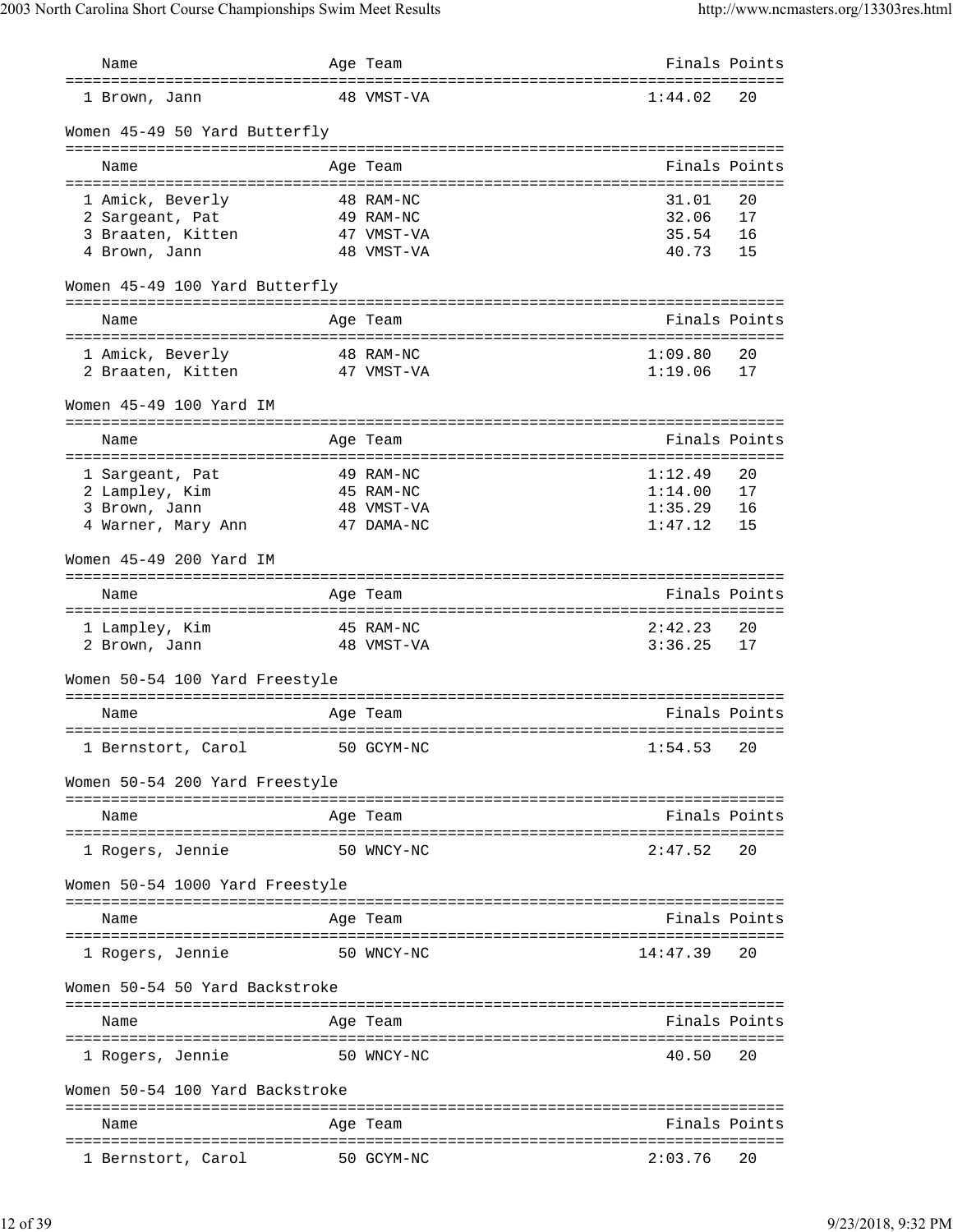| Women 50-54 50 Yard Breaststroke       |                          |                  |               |
|----------------------------------------|--------------------------|------------------|---------------|
| Name                                   | Age Team                 |                  | Finals Points |
| 1 Rogers, Jennie<br>2 Bernstort, Carol | 50 WNCY-NC<br>50 GCYM-NC | 44.74<br>1:18.91 | 20<br>17      |
| Women 50-54 100 Yard Breaststroke      |                          |                  |               |
| Name                                   | Age Team                 |                  | Finals Points |
| 1 Rogers, Jennie                       | 50 WNCY-NC               | 1:38.18          | 20            |
| Women 50-54 200 Yard Breaststroke      |                          |                  |               |
| Name                                   | Age Team                 | Finals Points    |               |
| 1 Rogers, Jennie                       | 50 WNCY-NC               | 3:29.51          | 20            |
| Women 50-54 50 Yard Butterfly          |                          |                  |               |
| Name                                   | Age Team                 |                  | Finals Points |
| 1 Rogers, Jennie                       | 50 WNCY-NC               | 40.04            | 20            |
| Women 50-54 100 Yard Butterfly         |                          |                  |               |
| Name                                   | Age Team                 |                  | Finals Points |
| 1 Rogers, Jennie                       | 50 WNCY-NC               | 1:37.30          | 20            |
| Women 50-54 200 Yard Butterfly         |                          |                  |               |
| Name                                   | Age Team                 | Finals Points    |               |
| 1 Rogers, Jennie                       | 50 WNCY-NC               | 3:39.56          | 20            |
| Women 50-54 100 Yard IM                |                          |                  |               |
| Name                                   | Age Team                 |                  | Finals Points |
| 1 Rogers, Jennie                       | 50 WNCY-NC               | 1:25.37          | 20            |
| 2 Bernstort, Carol                     | 50 GCYM-NC               | 2:10.91          | 17            |
| Women 55-59 50 Yard Breaststroke       |                          |                  |               |
| Name                                   | Age Team                 |                  | Finals Points |
| l VanMeeteren, Greta                   | 56 RAM-NC                | 48.03            | 20            |
| Women 55-59 100 Yard Breaststroke      |                          |                  |               |
| Name                                   | Age Team                 |                  | Finals Points |
|                                        |                          |                  |               |
| 1 VanMeeteren, Greta                   | 56 RAM-NC                | 1:44.85          | 20            |
| Women 55-59 200 Yard Breaststroke      |                          |                  |               |
| Name                                   | Age Team                 |                  | Finals Points |
| 1 VanMeeteren, Greta                   | 56 RAM-NC                | 3:43.31          | 20            |
| Women 60-64 50 Yard Freestyle          |                          |                  |               |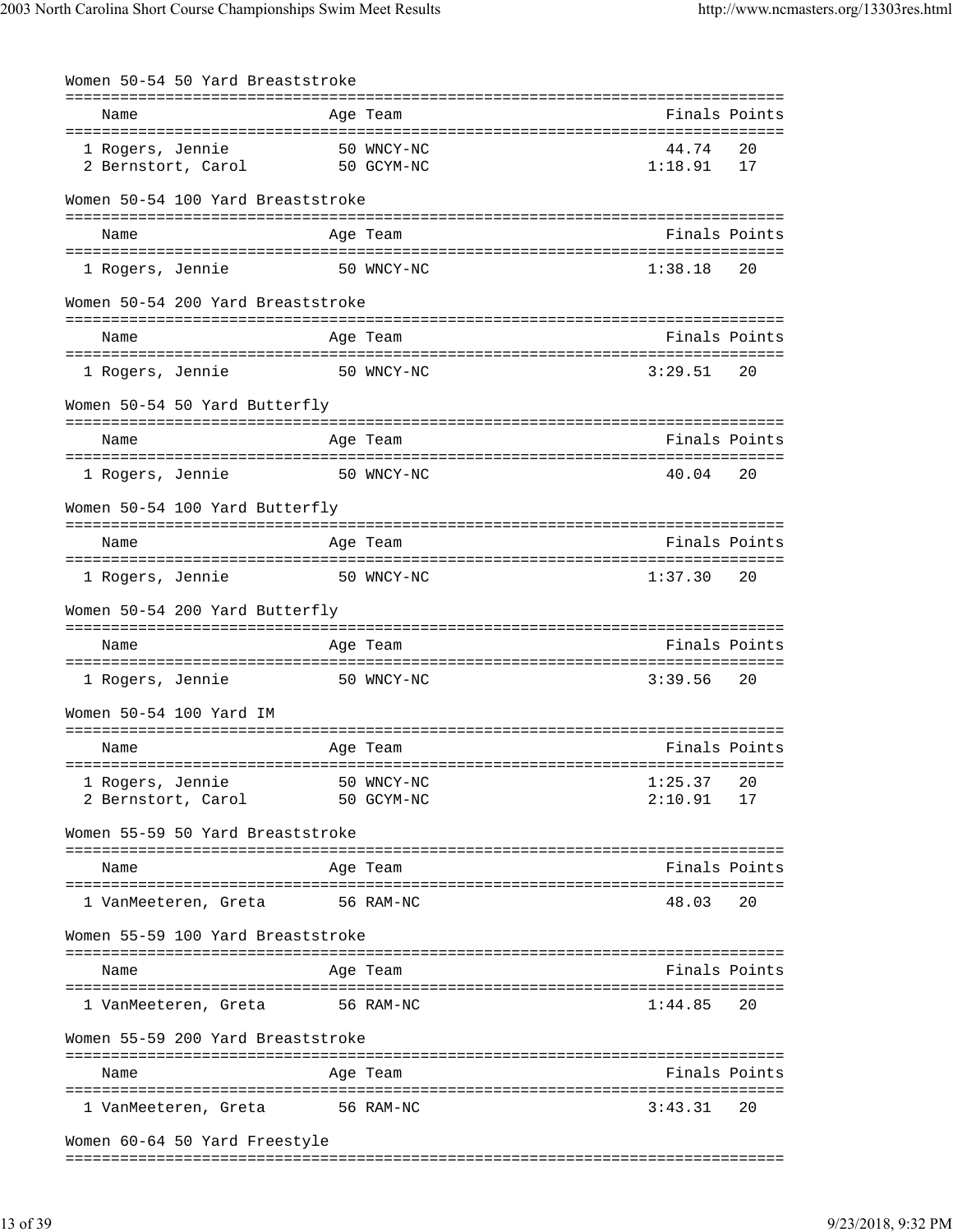| Name                                | Age Team      | Finals Points |    |
|-------------------------------------|---------------|---------------|----|
| 1 Blackwell, Ceil                   | 62 RAM-NC     | 36.87         | 20 |
| Women 60-64 50 Yard Backstroke      |               |               |    |
| Name                                | Age Team      | Finals Points |    |
| 1 Blackwell, Ceil<br>62 RAM-NC      |               | 42.89         | 20 |
| Women 60-64 100 Yard Backstroke     |               |               |    |
| Name                                | Age Team      | Finals Points |    |
| 1 Blackwell, Ceil<br>62 RAM-NC      |               | 1:34.81       | 20 |
| Women 60-64 200 Yard Backstroke     |               |               |    |
| Name                                | Age Team      | Finals Points |    |
| 1 Torrance, Ellen                   | 62 Unattached | 5:50.53       | 20 |
| Women 60-64 200 Yard Breaststroke   |               |               |    |
| Name                                | Age Team      | Finals Points |    |
| -- Torrance, Ellen 62 Unattached    |               | DO            |    |
| Women 60-64 50 Yard Butterfly       |               |               |    |
| Name                                | Age Team      | Finals Points |    |
| 1 Torrance, Ellen                   | 62 Unattached | 1:44.49       | 20 |
| Women 60-64 200 Yard Butterfly      |               |               |    |
| Name                                | Age Team      | Finals Points |    |
| 1 Torrance, Ellen                   | 62 Unattached | 10:42.95      | 20 |
| Women 60-64 100 Yard IM             |               |               |    |
| Name                                | Age Team      | Finals Points |    |
| 1 Blackwell, Ceil                   | 62 RAM-NC     | 1:32.41       | 20 |
| Women 60-64 200 Yard IM             |               |               |    |
| Name                                | Age Team      | Finals Points |    |
| 1 Torrance, Ellen                   | 62 Unattached | 6:30.82       | 20 |
| Women 60-64 400 Yard IM             |               |               |    |
| Name                                | Age Team      | Finals Points |    |
| 1 Torrance, Ellen                   | 62 Unattached | 14:30.78      | 20 |
| Women 65-69 50 Yard Freestyle       |               |               |    |
| Name                                | Age Team      | Finals Points |    |
| 1 Newell, Sally                     | 65 RAM-NC     | 33.40         | 20 |
| 2 Robbins-Bonitz, Suzanne 69 SAC-NC |               | 41.92         | 17 |
| 3 Wright, Mary                      | 68 VMST-VA    | 2:19.81       | 16 |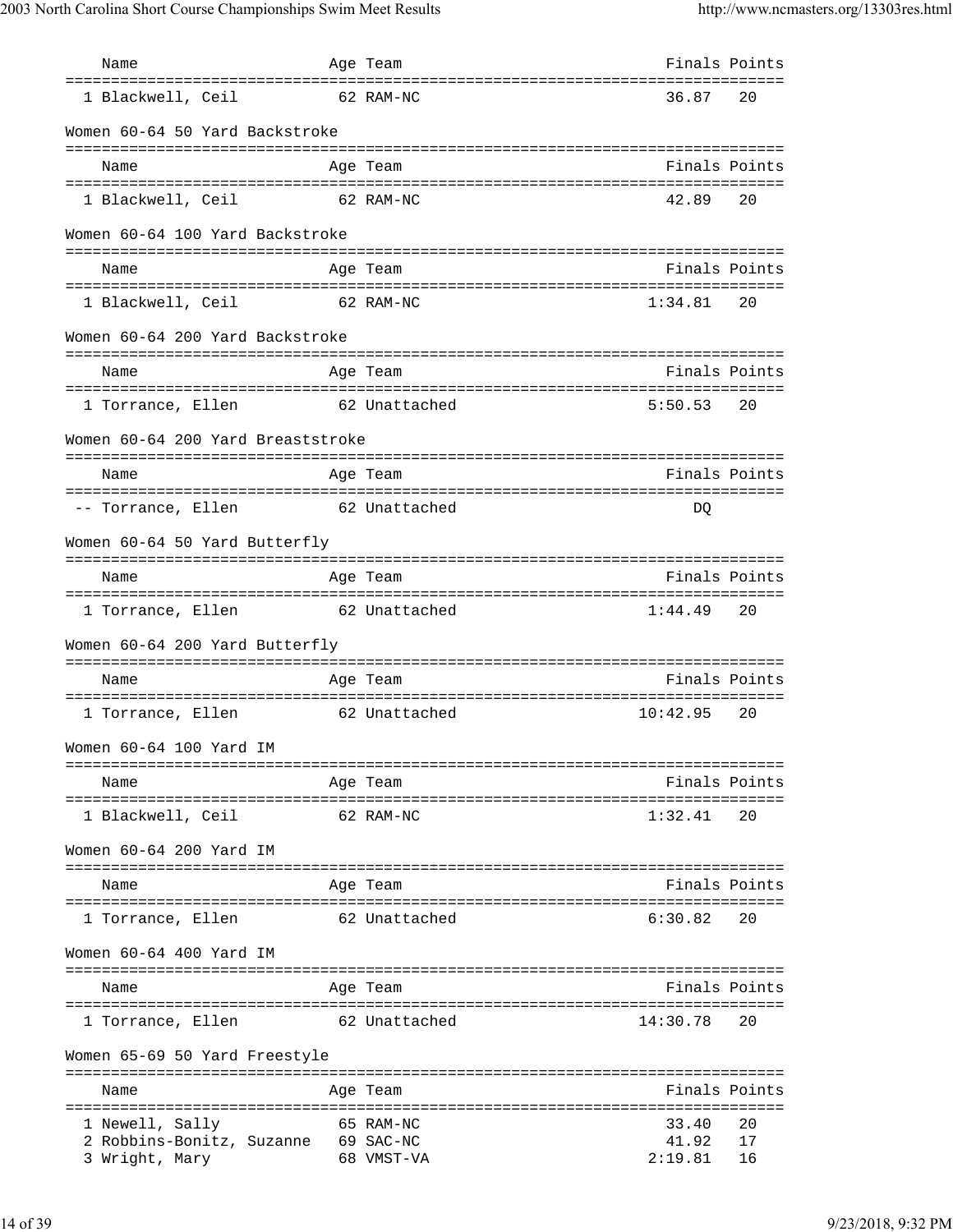| Women 65-69 100 Yard Freestyle                                   |                                              |                    |               |
|------------------------------------------------------------------|----------------------------------------------|--------------------|---------------|
| Name                                                             | Age Team                                     | Finals Points      |               |
| 1 Robbins-Bonitz, Suzanne 69 SAC-NC                              |                                              | 1:41.18            | 20            |
| Women 65-69 50 Yard Backstroke                                   |                                              |                    |               |
|                                                                  |                                              |                    |               |
| Name                                                             | Age Team                                     | Finals Points      |               |
| 1 Newell, Sally                                                  | 65 RAM-NC                                    | 42.56              | 20            |
| 2 Robbins-Bonitz, Suzanne 69 SAC-NC                              |                                              | 43.72              | 17            |
| Women 65-69 100 Yard Backstroke                                  |                                              |                    |               |
| Name                                                             | Age Team                                     | Finals Points      |               |
|                                                                  |                                              |                    |               |
| 1 Robbins-Bonitz, Suzanne 69 SAC-NC<br>2 Wright, Mary 68 VMST-VA |                                              | 1:39.48<br>4:31.24 | 20<br>17      |
|                                                                  |                                              |                    |               |
| Women 65-69 200 Yard Backstroke                                  |                                              |                    |               |
| Name                                                             | Age Team                                     | Finals Points      |               |
| 1 Robbins-Bonitz, Suzanne 69 SAC-NC                              |                                              | 3:43.16            | 20            |
|                                                                  |                                              |                    |               |
| Women 65-69 50 Yard Breaststroke                                 |                                              |                    |               |
| Name                                                             | Age Team                                     | Finals Points      |               |
| 1 Robbins-Bonitz, Suzanne 69 SAC-NC                              |                                              | 53.82              | 20            |
| 68 VMST-VA<br>2 Wright, Mary                                     |                                              | 3:02.61            | 17            |
| Women 65-69 100 Yard Breaststroke                                |                                              |                    |               |
|                                                                  |                                              |                    |               |
| Name                                                             | Age Team                                     | Finals Points      |               |
| 1 Robbins-Bonitz, Suzanne 69 SAC-NC                              |                                              | 2:03.02            | 20            |
| Women 65-69 200 Yard IM                                          |                                              |                    |               |
| Name                                                             | Age Team                                     | Finals Points      |               |
| ======================================                           | ==================================           |                    |               |
| 1 Newell, Sally                                                  | 65 RAM-NC                                    | 3:16.12            | 20            |
| Men 19-24 50 Yard Freestyle                                      |                                              |                    |               |
| Name                                                             | Age Team                                     |                    | Finals Points |
| 1 Bowker, Chris                                                  | 20 RAM-NC                                    | 22.45              | 20            |
| Men 19-24 100 Yard Freestyle                                     |                                              |                    |               |
|                                                                  |                                              |                    |               |
| Name                                                             | Age Team                                     | Finals Points      |               |
| 1 Bowker, Chris                                                  | 20 RAM-NC                                    | 50.10              | 20            |
| Men 19-24 200 Yard Freestyle                                     |                                              |                    |               |
| Name                                                             | ================================<br>Age Team | Finals Points      |               |
|                                                                  |                                              |                    |               |
| 1 Gellin, Jon                                                    | 22 RAM-NC                                    | 1:46.97            | 20            |
| 2 Bowker, Chris                                                  | 20 RAM-NC                                    | 1:52.06            | 17            |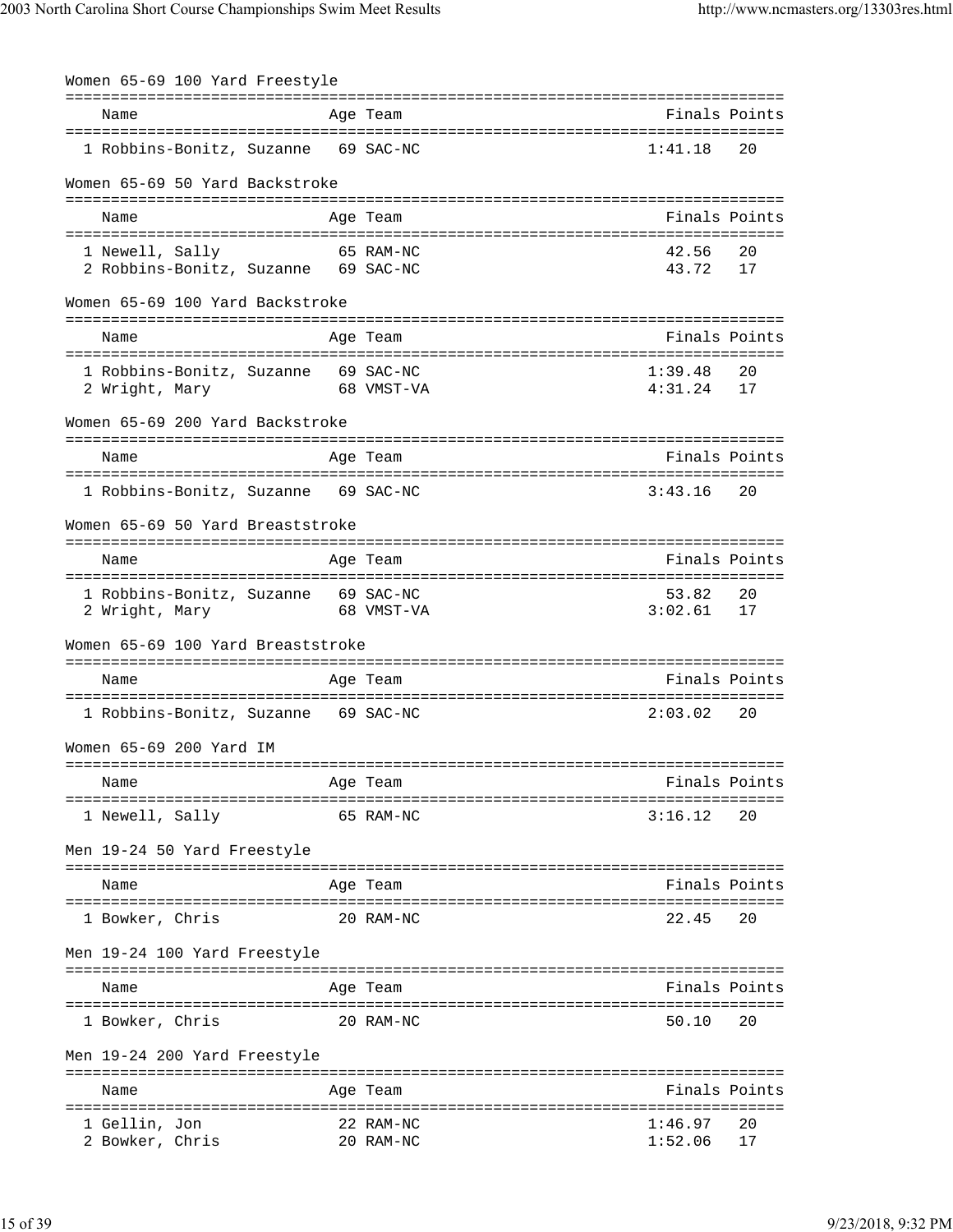| Men 19-24 500 Yard Freestyle            |                                                                  |                    |               |
|-----------------------------------------|------------------------------------------------------------------|--------------------|---------------|
| Name                                    | Age Team                                                         |                    | Finals Points |
| 1 Gellin, Jon                           | 22 RAM-NC                                                        | 4:51.32            | 20            |
| Men 19-24 50 Yard Butterfly             |                                                                  |                    |               |
| Name                                    | Age Team                                                         | Finals Points      |               |
| 1 Bowker, Chris                         | 20 RAM-NC                                                        | 24.62              | 20            |
| Men 19-24 100 Yard Butterfly            |                                                                  |                    |               |
| Name                                    | Age Team                                                         | Finals Points      |               |
| 1 Gellin, Jon                           | 22 RAM-NC                                                        | 52.22              | 20            |
| 2 Bowker, Chris                         | 20 RAM-NC                                                        | 53.39              | 17            |
| Men 19-24 200 Yard Butterfly            |                                                                  |                    |               |
| Name                                    | Age Team                                                         | Finals Points      |               |
| 1 Gellin, Jon                           | 22 RAM-NC                                                        | 1:57.68            | 20            |
| Men 19-24 100 Yard IM                   |                                                                  |                    |               |
| Name                                    | Age Team                                                         | Finals Points      |               |
| 1 Bowker, Chris                         | 20 RAM-NC                                                        | 57.27              | 20            |
| Men 25-29 50 Yard Freestyle             |                                                                  |                    |               |
| Name                                    | Age Team                                                         | Finals Points      |               |
| 1 Petcu, Razvan                         | ================================<br>29 CSM-NC                    | 20.72              | 20            |
| 2 Ferris, Michael                       | 25 CSM-NC                                                        | 24.69              | 17            |
| 3 Murphy, Jimmy                         | 27 DAMA-NC                                                       | 26.58              | 16            |
| -- Madden, Joe                          | 29 RAM-NC                                                        | DQ                 |               |
| Men 25-29 100 Yard Freestyle            |                                                                  |                    |               |
| Name                                    | Age Team                                                         |                    | Finals Points |
| 1 Petcu, Razvan                         | 29 CSM-NC                                                        | 45.77              | 20            |
| 2 Haberman, Brandon                     | 26 Unattached                                                    | 56.19              | 17            |
| 3 Murphy, Jimmy                         | 27 DAMA-NC                                                       | $56.45$<br>1:08.36 | 16            |
| 4 Bottomley, Kevin                      | 27 GCYM-NC                                                       |                    | 15            |
| Men 25-29 200 Yard Freestyle            |                                                                  |                    |               |
| Name                                    | Age Team                                                         |                    | Finals Points |
| 1 Haberman, Brandon 26 Unattached       |                                                                  | 2:08.10            | 20            |
| Men 25-29 500 Yard Freestyle            |                                                                  |                    |               |
| Name                                    | Age Team                                                         | Finals Points      |               |
|                                         |                                                                  |                    |               |
| 1 Ferris, Michael<br>2 Bottomley, Kevin | 25 CSM-NC<br>27 GCYM-NC                                          | 5:32.78<br>6:48.85 | 20<br>17      |
| Men 25-29 1000 Yard Freestyle           |                                                                  |                    |               |
| Name                                    | ==========<br>======================================<br>Age Team |                    | Finals Points |
|                                         |                                                                  |                    |               |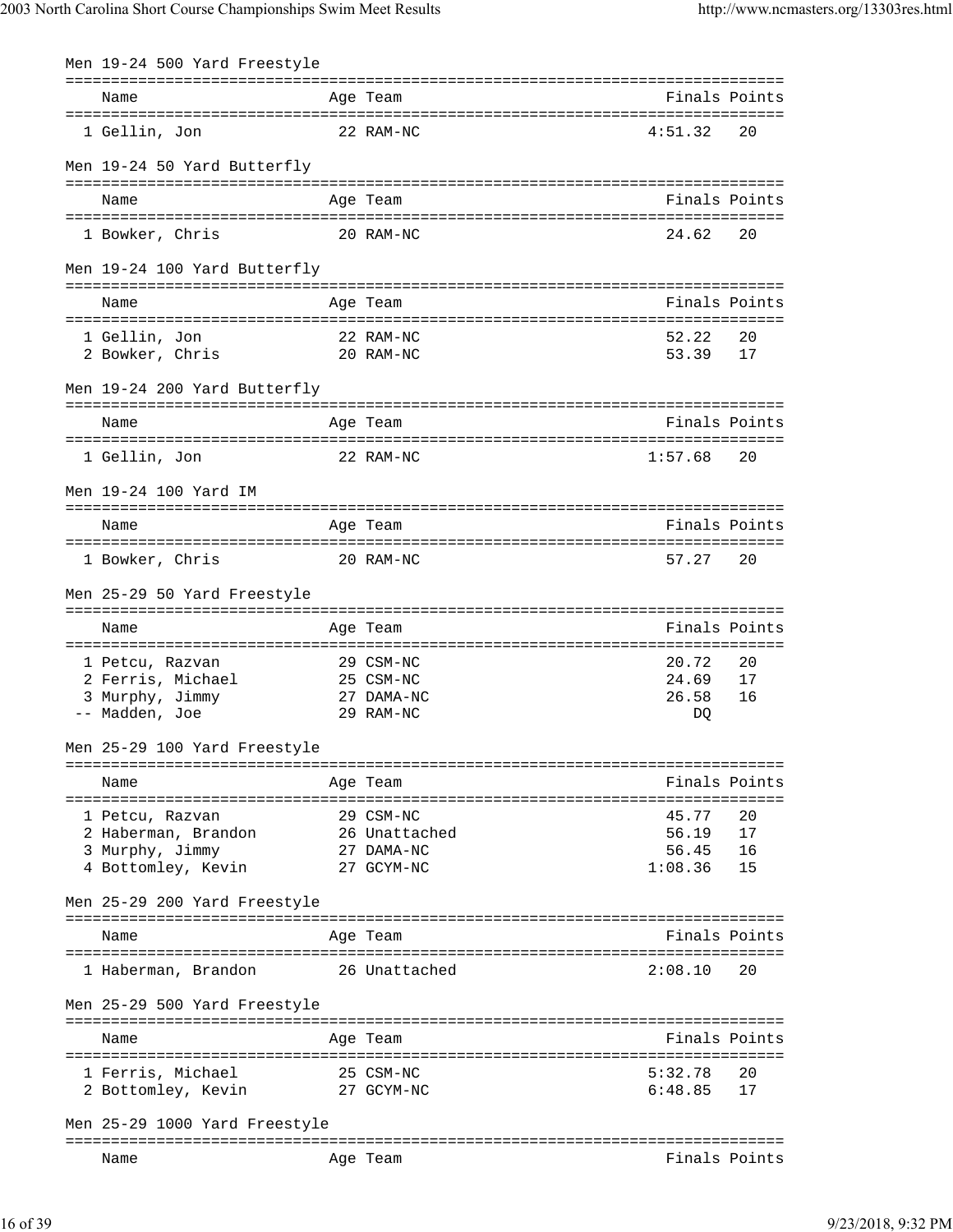|                                 | ==================================          |          |               |
|---------------------------------|---------------------------------------------|----------|---------------|
| 1 Su, Billy                     | 29 RAM-NC                                   | 11:48.49 | 20            |
| Men 25-29 1650 Yard Freestyle   |                                             |          |               |
| Name                            | Age Team                                    |          | Finals Points |
| -- Desorbo, Todd                | 25 RAM-NC                                   | DO       |               |
| Men 25-29 50 Yard Backstroke    |                                             |          |               |
|                                 |                                             |          |               |
| Name                            | Age Team                                    |          | Finals Points |
| 1 Stringer, Sean                | 27 RAM-NC                                   | 26.30    | 20            |
| 2 Murphy, Jimmy                 | 27 DAMA-NC                                  | 31.24    | 17            |
| 3 Su, Billy                     | 29 RAM-NC                                   | 32.34    | 16            |
| Men 25-29 100 Yard Backstroke   |                                             |          |               |
|                                 |                                             |          |               |
| Name                            | Age Team                                    |          | Finals Points |
| 1 Murphy, Jimmy                 | 27 DAMA-NC                                  | 1:06.58  | 20            |
| Men 25-29 200 Yard Backstroke   |                                             |          |               |
| Name                            | Age Team                                    |          | Finals Points |
|                                 |                                             |          |               |
| 1 Stringer, Sean                | 27 RAM-NC                                   | 2:07.19  | 20            |
| Men 25-29 50 Yard Breaststroke  |                                             |          |               |
| Name                            | Age Team                                    |          | Finals Points |
| 1 Murphy, Jimmy                 | 27 DAMA-NC                                  | 32.86    | 20            |
| 2 Su, Billy                     | 29 RAM-NC                                   | 35.76    | 17            |
| 3 Bottomley, Kevin              | 27 GCYM-NC                                  | 40.69    | 16            |
|                                 |                                             |          |               |
| Men 25-29 100 Yard Breaststroke |                                             |          |               |
| Name                            | Age Team                                    |          | Finals Points |
| 1 Murphy, Jimmy                 | 27 DAMA-NC                                  | 1:12.90  | 20            |
| Men 25-29 50 Yard Butterfly     |                                             |          |               |
| -------------------------       | ===========<br>---------------------------- |          |               |
| Name                            | Age Team                                    |          | Finals Points |
|                                 |                                             |          |               |
| 1 Petcu, Razvan                 | 29 CSM-NC                                   | 22.62    | 20            |
| 2 Stringer, Sean                | 27 RAM-NC                                   | 24.68    | 17            |
| 3 Ferris, Michael               | 25 CSM-NC                                   | 26.77    | 16            |
| 4 Haberman, Brandon             | 26 Unattached                               | 27.71    | 15            |
| 5 Su, Billy                     | 29 RAM-NC                                   | 28.30    | 14            |
| 6 Murphy, Jimmy                 | 27 DAMA-NC                                  | 28.64    | 13            |
| 7 Bottomley, Kevin              | 27 GCYM-NC                                  | 34.66    | 12            |
| Men 25-29 100 Yard Butterfly    |                                             |          |               |
| ===========================     | ==========                                  |          | Finals Points |
| Name                            | Age Team                                    |          |               |
| 1 Petcu, Razvan                 | 29 CSM-NC                                   | 49.53    | 20            |
| 2 Ferris, Michael               | 25 CSM-NC                                   | 1:01.21  | 17            |
| 3 Su, Billy                     | 29 RAM-NC                                   | 1:01.62  | 16            |
| 4 Haberman, Brandon             | 26 Unattached                               | 1:03.60  | 15            |
| 5 Murphy, Jimmy                 | 27 DAMA-NC                                  | 1:11.64  | 14            |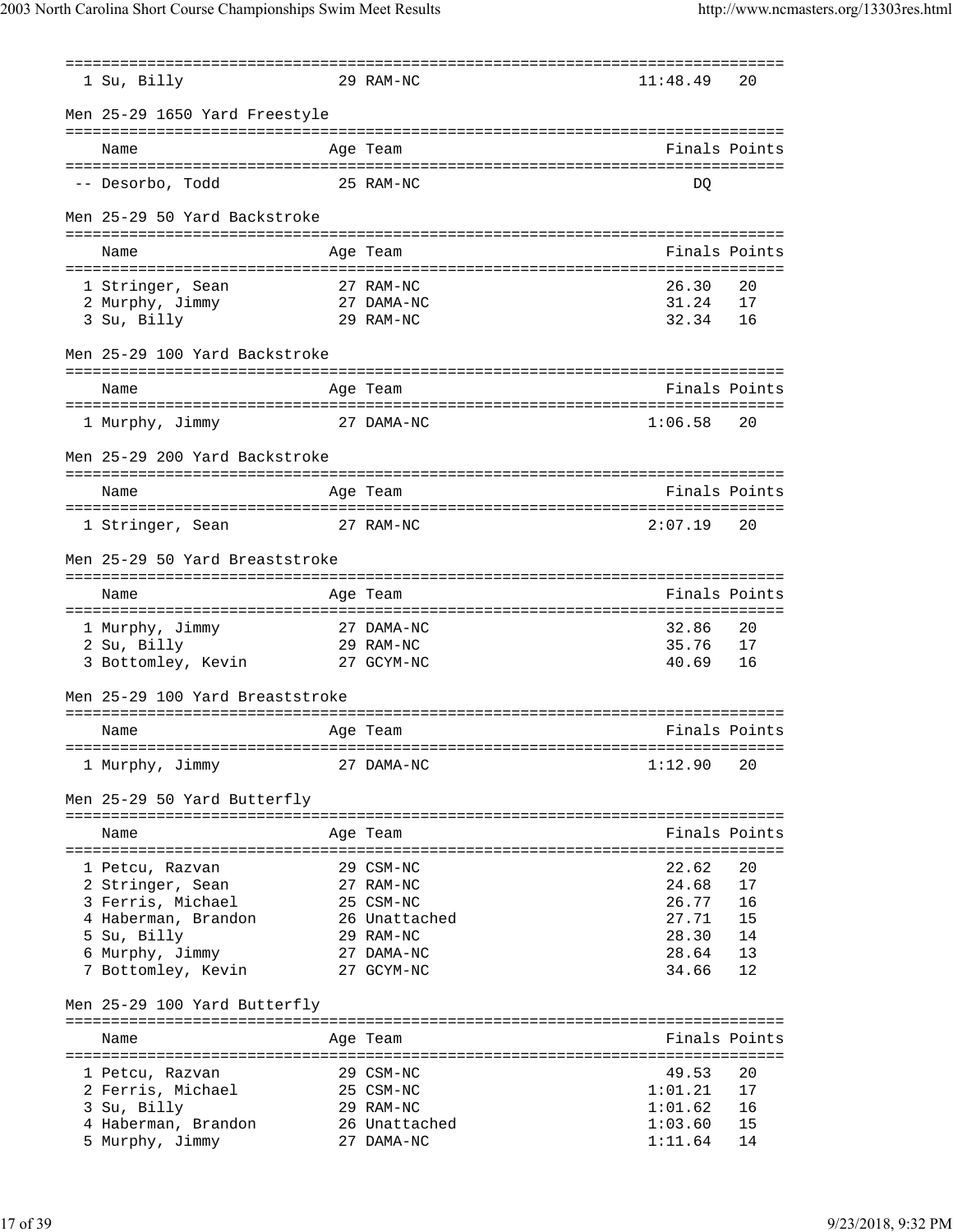| Men 25-29 200 Yard Butterfly                                                                             |                             |                    |               |
|----------------------------------------------------------------------------------------------------------|-----------------------------|--------------------|---------------|
| Name                                                                                                     | Age Team                    |                    | Finals Points |
| 1 Ferris, Michael                                                                                        | 25 CSM-NC                   | 2:14.48            | 20            |
| 2 Su, Billy                                                                                              | 29 RAM-NC                   | 2:25.29            | 17            |
|                                                                                                          |                             |                    |               |
| Men 25-29 100 Yard IM                                                                                    |                             |                    |               |
| Name                                                                                                     | Age Team                    |                    | Finals Points |
|                                                                                                          |                             |                    |               |
| 1 Stringer, Sean                                                                                         | 27 RAM-NC                   | 59.12              | 20            |
| 2 Murphy, Jimmy<br>3 Haberman, Brandon                                                                   | 27 DAMA-NC<br>26 Unattached | 1:03.73<br>1:07.12 | 17<br>16      |
| 4 Bottomley, Kevin                                                                                       | 27 GCYM-NC                  | 1:16.79            | 15            |
| Men 25-29 200 Yard IM                                                                                    |                             |                    |               |
|                                                                                                          |                             |                    |               |
| Name                                                                                                     | Age Team                    |                    | Finals Points |
| 1 Murphy, Jimmy                                                                                          | 27 DAMA-NC                  | 2:22.42            | 20            |
| 1 Murphy, Jimmy                           27 DAMA-NC<br>2 Haberman, Brandon                26 Unattached |                             | 2:26.25            | 17            |
| Men 25-29 400 Yard IM                                                                                    |                             |                    |               |
|                                                                                                          |                             |                    |               |
| Name                                                                                                     | Age Team                    | Finals Points      |               |
| 1 Ferris, Michael                                                                                        | 25 CSM-NC                   | 4:58.21            | 20            |
| Men 30-34 50 Yard Freestyle                                                                              |                             |                    |               |
|                                                                                                          |                             |                    |               |
| Name                                                                                                     | Age Team                    |                    | Finals Points |
| 1 Cornell, Eric                                                                                          | 33 VMST-VA                  | 22.27              | 20            |
| 33 DAMA-NC<br>2 Sousa, Greg                                                                              |                             | 26.84              | 17            |
| 3 Wilk, Thomas<br>30 RAM-NC                                                                              |                             | 26.91              | 16            |
| Men 30-34 100 Yard Freestyle                                                                             |                             |                    |               |
| Name                                                                                                     | Age Team                    |                    | Finals Points |
|                                                                                                          |                             |                    |               |
| 1 Cornell, Eric                                                                                          | 33 VMST-VA                  | 49.03              | 20            |
| 2 Farrell, Andy<br>3 Allen, Scott                                                                        | 32 RAM-NC<br>31 RAM-NC      | 50.29<br>55.98     | 17<br>16      |
| 4 Wilk, Thomas                                                                                           | 30 RAM-NC                   | 1:02.54            | 15            |
| 5 Carbajal, David                                                                                        | 34 DAMA-NC                  | 1:09.22            | 14            |
| Men 30-34 200 Yard Freestyle                                                                             |                             |                    |               |
|                                                                                                          |                             |                    |               |
| Name                                                                                                     | Age Team                    |                    | Finals Points |
| 1 Cornell, Eric                                                                                          | 33 VMST-VA                  | 1:50.16            | 20            |
| 2 Farrell, Andy                                                                                          | 32 RAM-NC                   | 1:51.77            | 17            |
| Men 30-34 500 Yard Freestyle                                                                             |                             |                    |               |
| Name                                                                                                     | Age Team                    |                    | Finals Points |
| 1 Farrell, Andy                                                                                          | 32 RAM-NC                   | 5:04.35            | 20            |
|                                                                                                          |                             |                    |               |
| Men 30-34 1000 Yard Freestyle                                                                            |                             |                    |               |
| Name                                                                                                     | Age Team                    |                    | Finals Points |
| 1 Allen, Scott                                                                                           | 31 RAM-NC                   | 12:59.39           | 20            |
|                                                                                                          |                             |                    |               |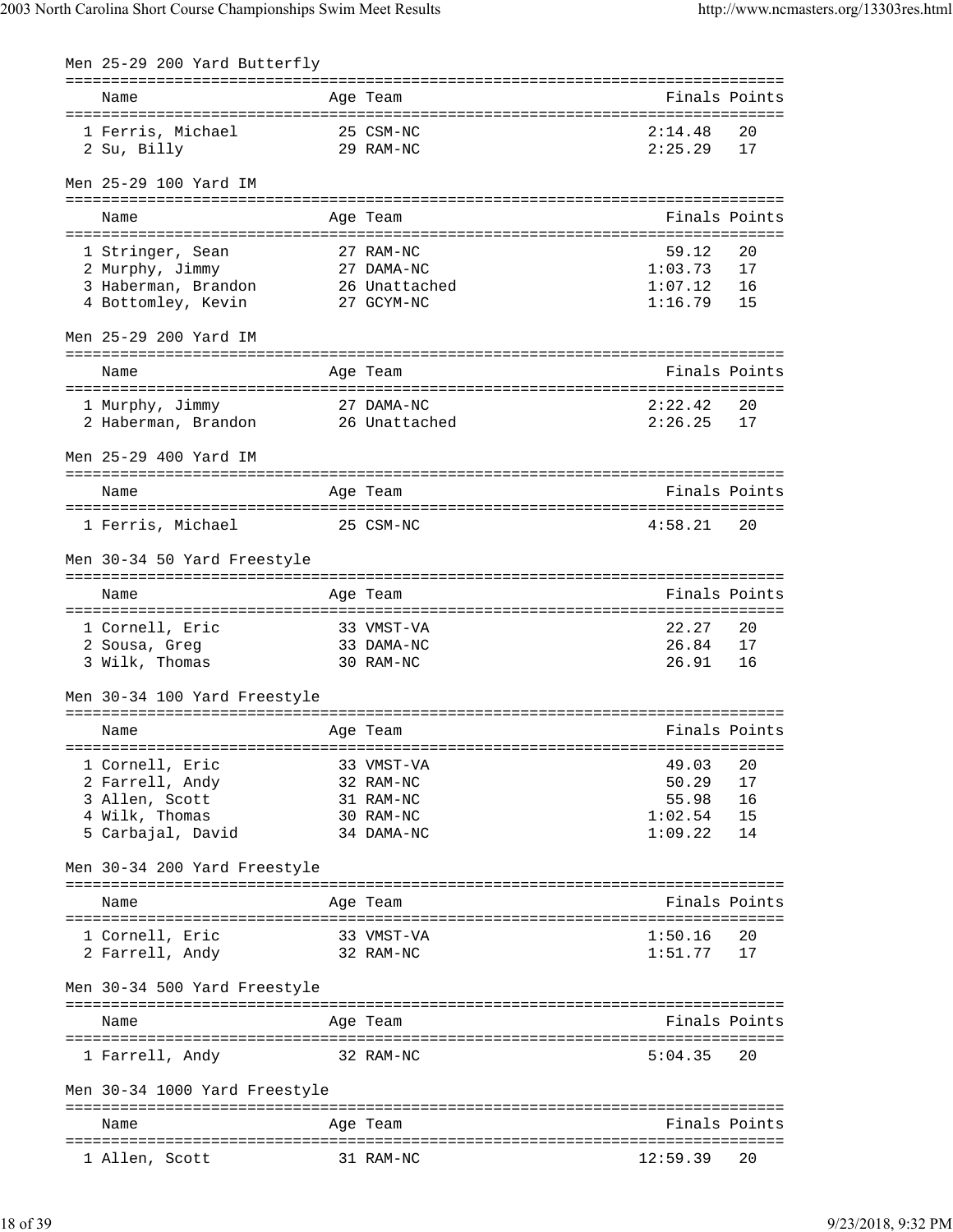| Men 30-34 1650 Yard Freestyle          |                                             |                    |               |
|----------------------------------------|---------------------------------------------|--------------------|---------------|
| Name                                   | Age Team                                    |                    | Finals Points |
| 1 Farrell, Andy                        | 32 RAM-NC                                   | 18:00.75           | 20            |
| Men 30-34 50 Yard Backstroke           |                                             |                    |               |
| Name                                   | Age Team                                    |                    | Finals Points |
| 1 Farrell, Andy                        | 32 RAM-NC                                   | 26.75              | 20            |
| Men 30-34 100 Yard Backstroke          |                                             |                    |               |
| Name                                   | Age Team                                    |                    | Finals Points |
|                                        | 32 RAM-NC                                   | 56.32              | 20            |
| 1 Farrell, Andy<br>2 Sousa, Greg       | 33 DAMA-NC                                  | 1:14.09            | 17            |
| Men 30-34 200 Yard Backstroke          |                                             |                    |               |
|                                        |                                             |                    |               |
| Name                                   | Age Team                                    |                    | Finals Points |
| 1 Farrell, Andy                        | 32 RAM-NC                                   | 2:02.74            | 20            |
| Men 30-34 100 Yard Breaststroke        |                                             |                    |               |
| Name                                   | Age Team                                    | Finals Points      |               |
| ====================================== | ================================            |                    |               |
| 1 Wilk, Thomas<br>2 Carbajal, David    | 30 RAM-NC<br>34 DAMA-NC                     | 1:18.44<br>1:24.82 | 20<br>17      |
|                                        |                                             |                    |               |
| Men 30-34 50 Yard Butterfly            |                                             |                    |               |
| Name                                   | Age Team                                    | Finals Points      |               |
| 1 Cornell, Eric                        | 33 VMST-VA                                  | 24.23              | 20            |
| Men 30-34 100 Yard Butterfly           |                                             |                    |               |
| Name                                   | Age Team                                    |                    | Finals Points |
| 1 Cornell, Eric                        | 33 VMST-VA                                  | 54.52              | 20            |
| 2 Allen, Scott                         | 31 RAM-NC                                   | 1:06.41            | 17            |
| 3 Sousa, Greg                          | 33 DAMA-NC                                  | 1:15.14            | 16            |
| Men 30-34 100 Yard IM                  |                                             |                    |               |
| Name                                   | Age Team                                    |                    | Finals Points |
| 1 Carbajal, David                      | 34 DAMA-NC                                  | 1:19.11            | 20            |
| Men 30-34 200 Yard IM                  |                                             |                    |               |
|                                        |                                             |                    |               |
| Name                                   | Age Team<br>=============================== | Finals Points      |               |
| 1 Carbajal, David                      | 34 DAMA-NC                                  | 2:51.66            | 20            |
| Men 35-39 50 Yard Freestyle            |                                             |                    |               |
| Name                                   | Age Team                                    |                    | Finals Points |
| 1 Stewart, Henry                       | 39 RAM-NC                                   | 22.31              | 20            |
| 2 Zoltners, Greg                       | 38 NCAM-NC                                  | 25.67              | 17            |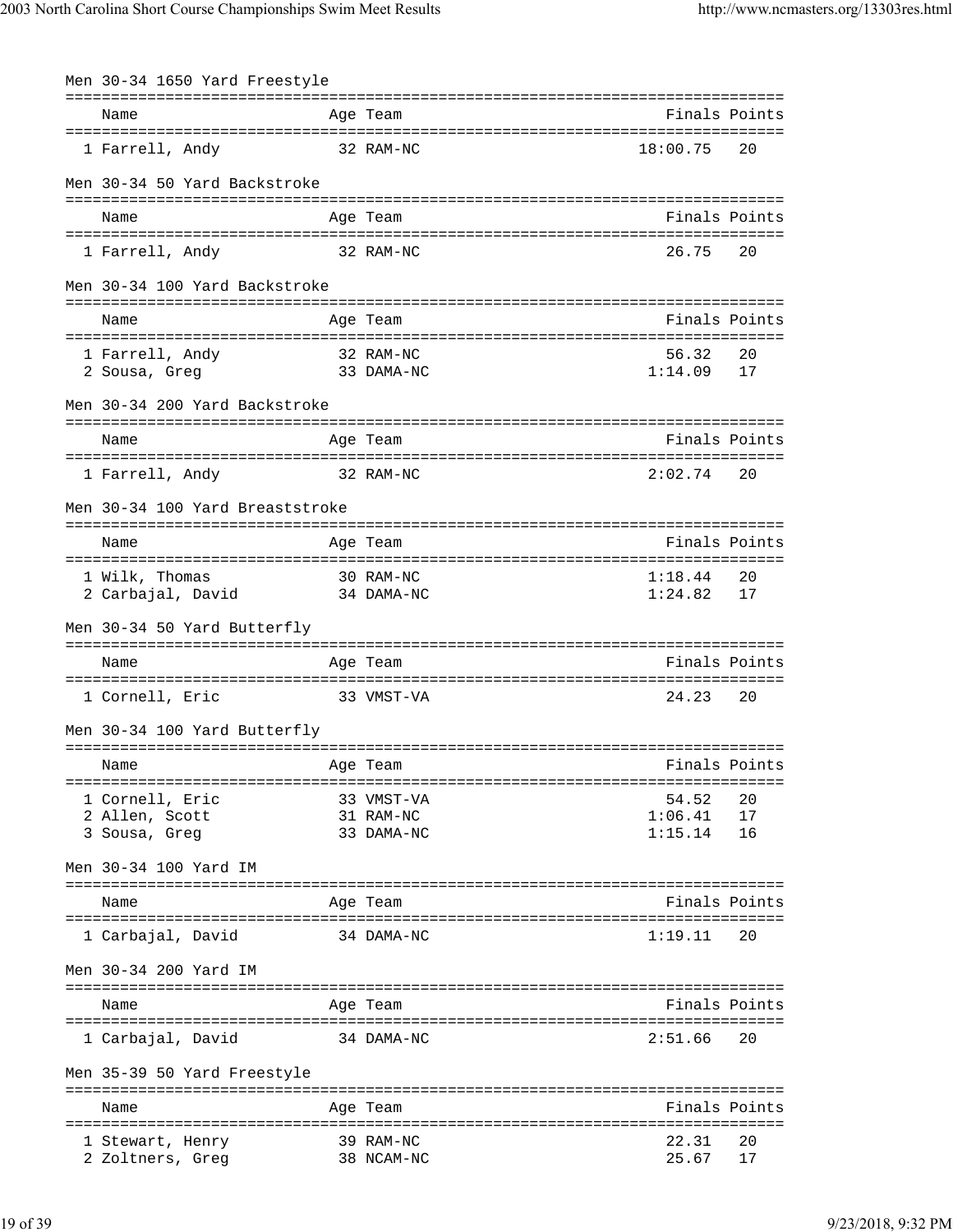| 3 Fergus, Shayne<br>4 Celii, Michael | 36 TMS-NC<br>39 RAM-NC    | 26.74<br>26.82 | 16<br>15      |
|--------------------------------------|---------------------------|----------------|---------------|
| 5 Hutcherson, Burke 35 THAT-NC       |                           | 26.94          | 14            |
| 6 Shea, Mark                         | 39 Unattached             | 27.41          | 13            |
| Men 35-39 100 Yard Freestyle         |                           |                |               |
|                                      |                           |                |               |
| Name                                 | Age Team                  |                | Finals Points |
| 1 Stewart, Henry                     | 39 RAM-NC                 | 49.47          | 20            |
| 2 Nixon, Chris                       | 37 Unattached             | 53.38          | 17            |
|                                      |                           |                |               |
| Men 35-39 200 Yard Freestyle         |                           |                |               |
| Name                                 | Age Team                  |                | Finals Points |
|                                      | 39 RAM-NC                 | 1:51.71        | 20            |
| 1 Stewart, Henry<br>2 Nixon, Chris   | 37 Unattached             | 2:03.58        | 17            |
| 3 Shea, Mark                         | 39 Unattached             | 2:09.36        | 16            |
| 4 Magdanz, Greg                      | 39 RAM-NC                 | 2:10.10        | 15            |
| 5 Celii, Michael                     | 39 RAM-NC                 | 2:11.97        | 14            |
| 6 Fergus, Shayne                     | 36 TMS-NC                 | 2:21.53        | 13            |
| Men 35-39 500 Yard Freestyle         |                           |                |               |
|                                      |                           |                |               |
| Name                                 | Age Team                  |                | Finals Points |
| 1 Magdanz, Greg<br>39 RAM-NC         |                           | 6:06.34        | 20            |
| 2 Celii, Michael<br>39 RAM-NC        |                           | 6:08.83        | 17            |
| Men 35-39 1000 Yard Freestyle        |                           |                |               |
|                                      |                           |                |               |
|                                      |                           |                |               |
| Name                                 | Age Team                  | Finals Points  |               |
| 1 DeMilia, Michael 37 RAM-NC         |                           | 19:31.88       | 20            |
| Men 35-39 1650 Yard Freestyle        |                           |                |               |
| Name                                 | Age Team                  |                | Finals Points |
|                                      |                           |                |               |
| 1 Shea, Mark                         | 39 Unattached 20:13.87 20 |                |               |
| Men 35-39 50 Yard Backstroke         |                           |                |               |
| Name                                 |                           |                | Finals Points |
|                                      | Age Team                  |                |               |
| 1 Stewart, Henry                     | 39 RAM-NC                 | 27.81          | 20            |
| 2 Zoltners, Greg                     |                           | 29.87          | 17            |
| 3 Hutcherson, Burke                  | 38 NCAM-NC<br>35 THAT-NC  | 33.19          | 16            |
| Men 35-39 100 Yard Backstroke        |                           |                |               |
| Name                                 | Age Team                  |                | Finals Points |
|                                      |                           |                |               |
| 1 Zoltners, Greg                     | 38 NCAM-NC                | 1:08.53        | 20            |
| Men 35-39 200 Yard Backstroke        |                           |                |               |
| Name                                 | Age Team                  |                | Finals Points |
|                                      |                           |                |               |
| 1 LeVine, Rob                        | 38 DAMA-NC                | 2:15.56        | 20<br>17      |
| 2 Zoltners, Greg                     | 38 NCAM-NC                | 2:25.87        |               |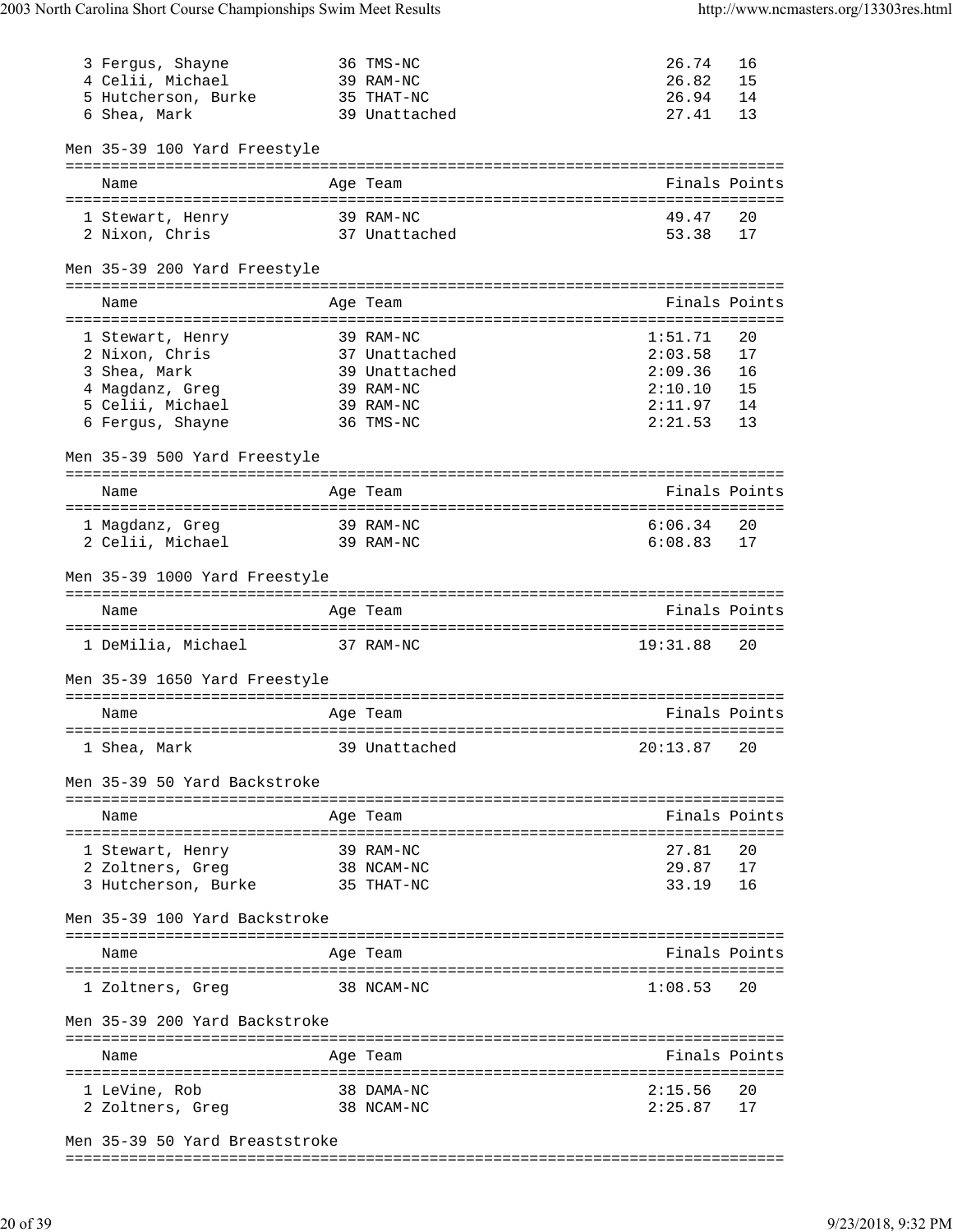| Name                                  | Age Team                |                     | Finals Points |
|---------------------------------------|-------------------------|---------------------|---------------|
| 1 Zoltners, Greg<br>2 Celii, Michael  | 38 NCAM-NC<br>39 RAM-NC | 31.58<br>34.17      | 20<br>17      |
| Men 35-39 100 Yard Breaststroke       |                         |                     |               |
|                                       |                         |                     |               |
| Name                                  | Age Team                |                     | Finals Points |
| 1 Zoltners, Greg                      | 38 NCAM-NC              | 1:10.77             | 20            |
| 2 Magdanz, Greg                       | 39 RAM-NC               | 1:14.03             | 17            |
| 3 Celii, Michael                      | 39 RAM-NC               | 1:14.29             | 16            |
| 4 Hutcherson, Burke 35 THAT-NC        |                         | 1:18.06             | 15            |
| Men 35-39 200 Yard Breaststroke       |                         |                     |               |
| Name                                  | Age Team                |                     | Finals Points |
|                                       | 38 NCAM-NC              | 2:40.91             | 20            |
| 1 Zoltners, Greg<br>2 Celii, Michael  | 39 RAM-NC               | 2:42.11             | 17            |
| 3 Magdanz, Greg                       | 39 RAM-NC               | 2:45.09             | 16            |
|                                       |                         |                     |               |
| Men 35-39 50 Yard Butterfly           |                         |                     |               |
| Name                                  | Age Team                |                     | Finals Points |
|                                       |                         |                     |               |
| 1 Stewart, Henry                      | 39 RAM-NC               | 24.75               | 20            |
| 2 Zoltners, Greg                      | 38 NCAM-NC              | 30.12               | 17            |
| Men 35-39 100 Yard Butterfly          |                         |                     |               |
| Name                                  | Age Team                |                     | Finals Points |
| ===================================== |                         | =================== |               |
| 1 Stewart, Henry                      | 39 RAM-NC               | 53.82               | 20            |
| 2 Nixon, Chris                        | 37 Unattached           | 59.07               | 17            |
| Men 35-39 100 Yard IM                 |                         |                     |               |
| Name                                  | Age Team                |                     | Finals Points |
|                                       |                         |                     |               |
| 1 Stewart, Henry 39 RAM-NC            |                         | 57.87 20            |               |
| 2 Zoltners, Greg                      | 38 NCAM-NC              | 1:05.49             | 17            |
| 3 Celii, Michael                      | 39 RAM-NC               | 1:13.99             | 16            |
| Men 35-39 200 Yard IM                 |                         |                     |               |
| Name                                  | Age Team                |                     | Finals Points |
|                                       |                         |                     |               |
| 1 LeVine, Rob                         | 38 DAMA-NC              | 2:17.67             | 20            |
| 2 Hutcherson, Burke                   | 35 THAT-NC              | 2:33.03             | 17            |
| Men 35-39 400 Yard IM                 |                         |                     |               |
| Name                                  | Age Team                |                     | Finals Points |
|                                       |                         |                     |               |
| 1 Zoltners, Greg                      | 38 NCAM-NC              | 5:17.57             | 20            |
| Men 40-44 50 Yard Freestyle           |                         |                     |               |
| Name                                  |                         |                     | Finals Points |
|                                       | Age Team                |                     |               |
| 1 Lechner, Chris                      | 42 WNCY-NC              | 24.25               | 20            |
| 2 Shanklin, Mark                      | 43 CSM-NC               | 25.55               | 17            |
| 3 Shaver, Dan                         | 44 NCMS-NC              | 25.59               | 16            |
| 4 Weller, Jeff                        | 43 WNCY-NC              | 25.65               | 15            |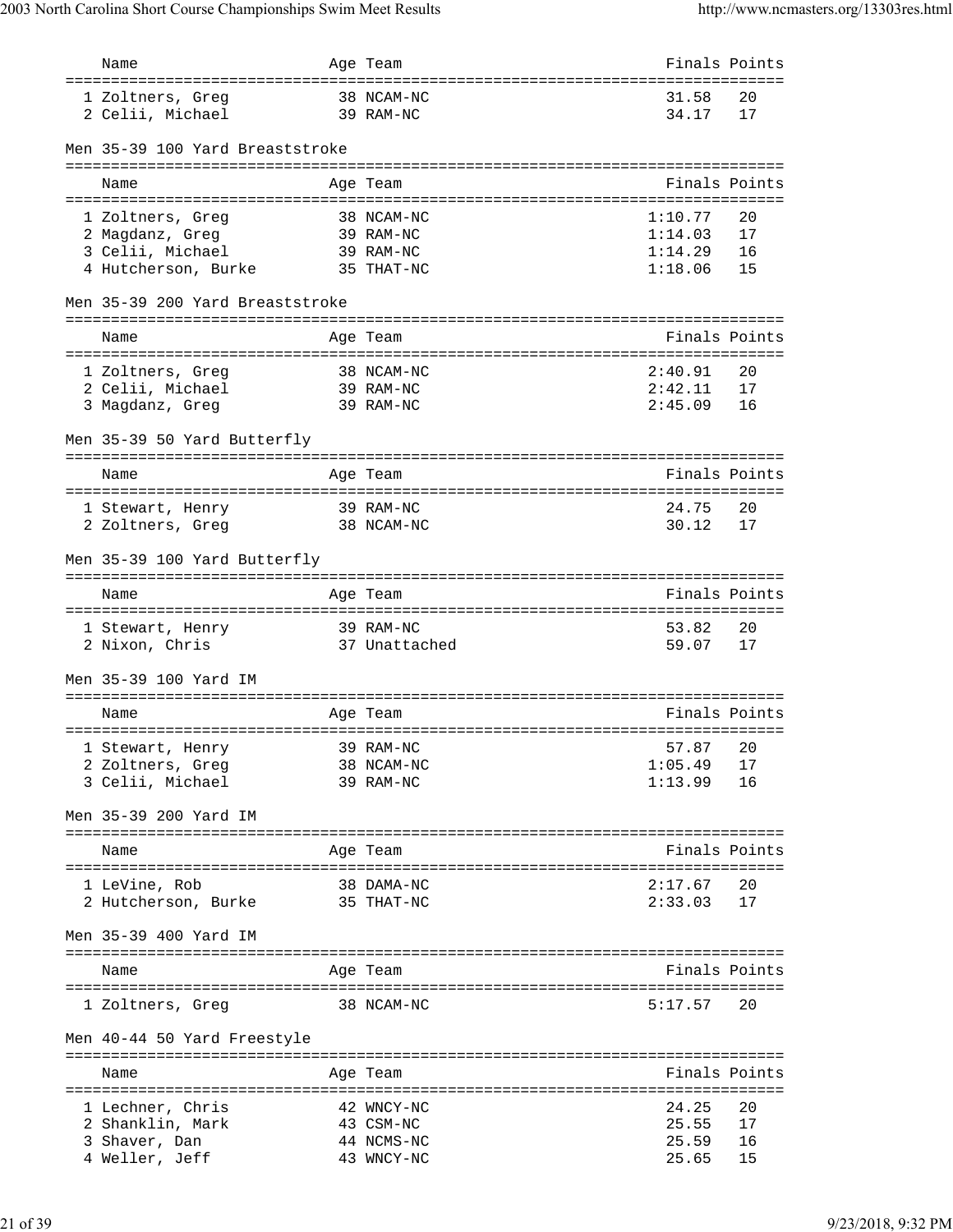| 5 Deaner, Hugh<br>6 Waldbauer, Eric 44 RAM-NC              | 42 NCAM-NC              | 25.98<br>26.82   | 14<br>13      |
|------------------------------------------------------------|-------------------------|------------------|---------------|
| 7 Parker, Lee                                              | 41 RAM-NC               | 27.36            | 12            |
| Men 40-44 100 Yard Freestyle                               |                         |                  |               |
| Name                                                       | Age Team                |                  | Finals Points |
| ======================================<br>1 Lechner, Chris | 42 WNCY-NC              | 53.74            | 20            |
| 2 Shaver, Dan                                              | 44 NCMS-NC              | 55.65            | 17            |
| 3 Mangrum, John                                            | 40 RAM-NC               | 57.52            | 16            |
| 4 Weller, Jeff                                             | 43 WNCY-NC              | 59.31            | 15            |
| 5 Hoke, Randall                                            | 44 RAM-NC               | 1:06.61          | 14            |
| Men 40-44 200 Yard Freestyle                               |                         |                  |               |
| Name                                                       | Age Team                |                  | Finals Points |
|                                                            |                         |                  |               |
| 1 Lechner, Chris                                           | 42 WNCY-NC              | 2:01.57          | 20            |
| 2 Deaner, Hugh                                             | 42 NCAM-NC              | 2:02.36          | 17            |
| 3 Weller, Jeff<br>43 WNCY-NC                               |                         | 2:14.02          | 16            |
| Men 40-44 500 Yard Freestyle                               |                         |                  |               |
| Name                                                       | Age Team                |                  | Finals Points |
| 1 Deaner, Hugh                                             | 42 NCAM-NC              | 5:31.73          | 20            |
| 2 Lechner, Chris                                           | 42 WNCY-NC              | 5:50.42          | 17            |
| 3 Mangrum, John                                            | 40 RAM-NC               | 6:22.64          | 16            |
| Men 40-44 1000 Yard Freestyle                              |                         |                  |               |
| Name                                                       | Age Team                | Finals Points    |               |
| 40 RAM-NC<br>1 Mangrum, John                               |                         | 13:07.89         | 20            |
| Men 40-44 1650 Yard Freestyle                              |                         |                  |               |
| Name                                                       | Age Team                |                  | Finals Points |
|                                                            | 42 NCAM-NC              | 19:47.99         |               |
| 1 Deaner, Hugh<br>2 Beauvais, Ernest                       | 41 SCMM-NC              | 23:31.81         | 20<br>17      |
| Men 40-44 50 Yard Backstroke                               |                         |                  |               |
|                                                            |                         |                  |               |
| Name                                                       | Age Team                |                  | Finals Points |
| 1 Lehman, Fritz                                            | 44 RAM-NC               | 25.77            | 20            |
| 2 Shaver, Dan                                              | 44 NCMS-NC              | 28.65            | 17            |
| 3 Lechner, Chris                                           | 42 WNCY-NC              | 31.28            | 16            |
| 4 Shanklin, Mark                                           | 43 CSM-NC               | 31.45            | 15            |
| 5 Weller, Jeff                                             | 43 WNCY-NC              | 36.69            | 14            |
| Men 40-44 100 Yard Backstroke                              |                         |                  |               |
| Name                                                       | Age Team                |                  | Finals Points |
|                                                            |                         |                  |               |
| 1 Lehman, Fritz<br>2 Shaver, Dan                           | 44 RAM-NC<br>44 NCMS-NC | 55.41<br>1:03.14 | 20<br>17      |
| 3 Mangrum, John                                            | 40 RAM-NC               | 1:07.36          | 16            |
| 4 Hoke, Randall                                            | 44 RAM-NC               | 1:17.99          | 15            |
| Men 40-44 200 Yard Backstroke                              |                         |                  |               |
|                                                            |                         |                  |               |
| Name                                                       | Age Team                |                  | Finals Points |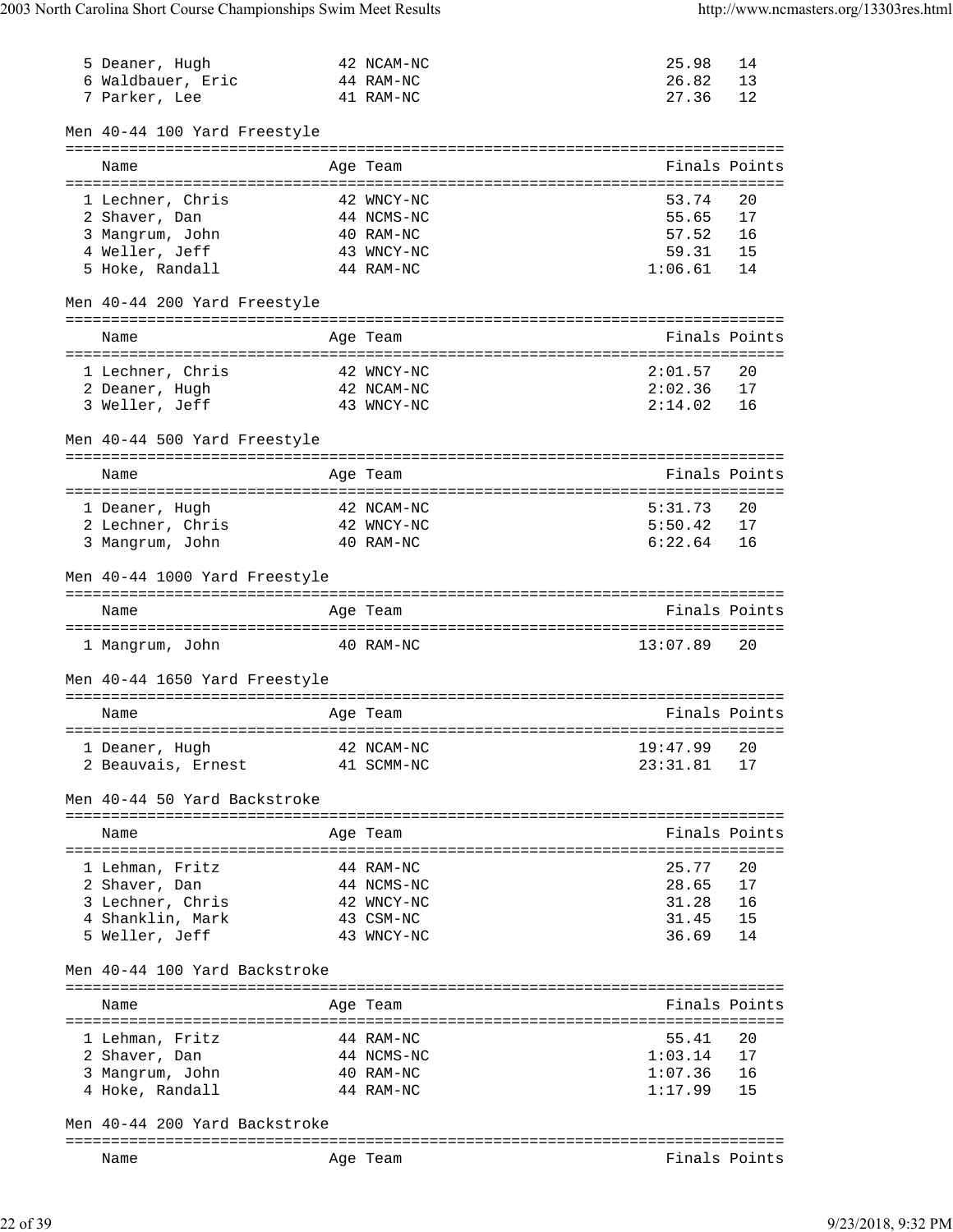| 1 Lechner, Chris                   | 42 WNCY-NC              | 2:36.58        | 20            |
|------------------------------------|-------------------------|----------------|---------------|
| Men 40-44 50 Yard Breaststroke     |                         |                |               |
| Name                               | Age Team                |                | Finals Points |
|                                    |                         |                |               |
| 1 Waldbauer, Eric                  | 44 RAM-NC               | 33.25          | 20            |
| 2 Shaver, Dan                      | 44 NCMS-NC              | 33.31          | 17            |
| 3 Mangrum, John                    | 40 RAM-NC               | 34.18          | 16            |
| 4 Weller, Jeff                     | 43 WNCY-NC              | 34.42          | 15            |
| Men 40-44 100 Yard Breaststroke    |                         |                |               |
|                                    |                         |                | Finals Points |
| Name                               | Age Team                |                |               |
| 1 Waldbauer, Eric                  | 44 RAM-NC               | 1:12.61        | 20            |
| 2 Mangrum, John                    | 40 RAM-NC               | 1:16.47        | 17            |
| 3 Weller, Jeff                     | 43 WNCY-NC              | 1:16.88        | 16            |
| Men 40-44 200 Yard Breaststroke    |                         |                |               |
|                                    |                         |                |               |
| Name                               | Age Team                |                | Finals Points |
| 1 Waldbauer, Eric                  | 44 RAM-NC               | 2:36.54        | 20            |
| 2 Weller, Jeff                     | 43 WNCY-NC              | 2:53.29        | 17            |
|                                    |                         |                |               |
| Men 40-44 50 Yard Butterfly        |                         |                |               |
|                                    |                         |                |               |
| Name                               | Age Team                |                | Finals Points |
|                                    |                         |                |               |
| 1 Lechner, Chris                   | 42 WNCY-NC              | 27.04          | 20            |
| 2 Shaver, Dan                      | 44 NCMS-NC              | 27.54<br>27.60 | 17<br>16      |
| 3 Shanklin, Mark<br>4 Deaner, Hugh | 43 CSM-NC<br>42 NCAM-NC | 28.51          | 15            |
|                                    |                         |                |               |
| Men 40-44 100 Yard Butterfly       |                         |                |               |
| Name                               | Age Team                |                | Finals Points |
|                                    |                         |                |               |
| 1 Lechner, Chris 42 WNCY-NC        |                         | $1:00.25$ 20   |               |
| 2 Shaver, Dan                      | 44 NCMS-NC              | 1:01.76        | 17            |
| 3 Mangrum, John                    | 40 RAM-NC               | 1:07.05        | 16            |
| Men 40-44 200 Yard Butterfly       |                         |                |               |
| Name                               | Age Team                |                | Finals Points |
|                                    |                         |                |               |
| 1 Lechner, Chris                   | 42 WNCY-NC              | 2:24.08        | 20            |
| Men 40-44 100 Yard IM              |                         |                |               |
|                                    |                         |                |               |
| Name                               | Age Team                |                | Finals Points |
| 1 Shaver, Dan                      | 44 NCMS-NC              | 1:03.23        | 20            |
| 2 Deaner, Hugh                     | 42 NCAM-NC              | 1:04.21        | 17            |
| 3 Lechner, Chris                   | 42 WNCY-NC              | 1:04.76        | 16            |
| 4 Mangrum, John                    | 40 RAM-NC               | 1:07.16        | 15            |
| 5 Waldbauer, Eric                  | 44 RAM-NC               | 1:09.91        | 14            |
| 6 Weller, Jeff                     | 43 WNCY-NC              | 1:11.25        | 13            |
| Men 40-44 200 Yard IM              |                         |                |               |
|                                    |                         |                |               |
| Name                               | Age Team                |                | Finals Points |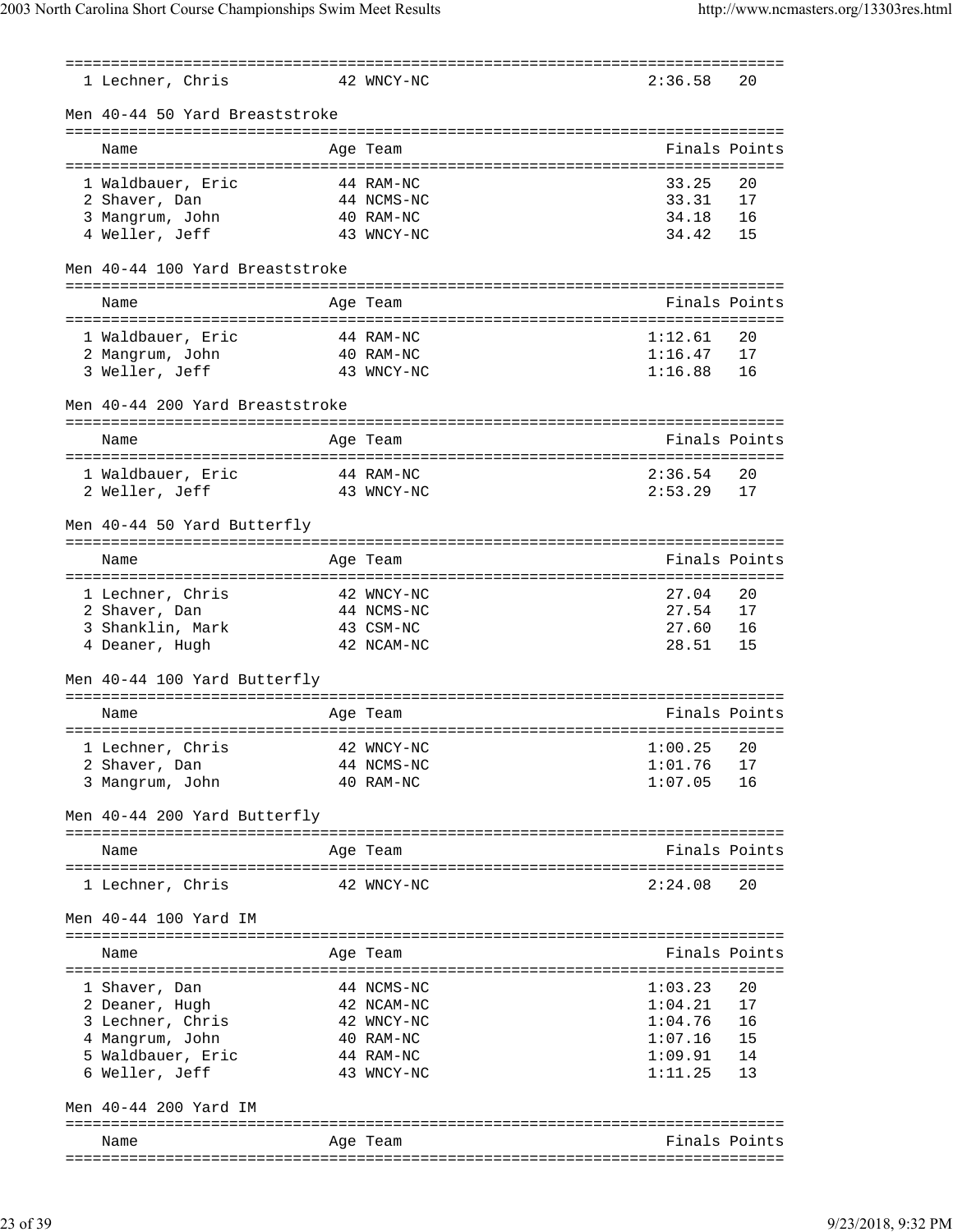| 1 Shaver, Dan<br>2 Mangrum, John        | 44 NCMS-NC<br>40 RAM-NC                      | 2:20.53<br>2:25.09 | 20<br>17      |
|-----------------------------------------|----------------------------------------------|--------------------|---------------|
| Men 40-44 400 Yard IM                   |                                              |                    |               |
| Name                                    | Age Team                                     |                    | Finals Points |
| 1 Mangrum, John                         | 40 RAM-NC                                    | 5:18.47            | 20            |
| 2 Shaver, Dan                           | 44 NCMS-NC                                   | 5:23.11            | 17            |
| Men 45-49 50 Yard Freestyle             |                                              |                    |               |
| Name                                    | Age Team                                     |                    | Finals Points |
|                                         |                                              |                    |               |
| 1 Klein, Jonathan                       | 45 NCAM-NC                                   | 23.71              | 20            |
| 2 Godfrey, Alan                         | 46 RAM-NC                                    | 23.84              | 17            |
| 3 Marsom, Phil                          | 45 NCMS-NC                                   | 24.34              | 16            |
| 4 Gilchrist, Donald<br>5 McFarland, Jim | 49 NCMS-NC<br>45 VMST-VA                     | 24.35<br>24.85     | 15<br>14      |
| 6 Carrow, Hill                          | 48 RAM-NC                                    | 25.63              | 13            |
| 7 Siegel, Craig                         | 45 Unattached                                | 25.74              | 12            |
| 8 Miller, Richard                       | 48 NCMS-NC                                   | 26.30              | 11            |
| 9 Matysek, Joe                          | 46 CSM-NC                                    | 27.04              | 9             |
| 10 Dimsdale, Todd                       | 45 NCMS-NC                                   | 27.19              | 7             |
| 11 Easterling, David                    | 47 WNCY-NC                                   | 27.32              | 6             |
| 12 McClernan, Bill                      | 46 DAMA-NC                                   | 27.82              | 5             |
| Men 45-49 100 Yard Freestyle            |                                              |                    |               |
|                                         |                                              |                    |               |
| Name                                    | Age Team<br>:=============================== |                    | Finals Points |
| 1 Godfrey, Alan                         | 46 RAM-NC                                    | 51.21              | 20            |
| 2 Klein, Jonathan                       | 45 NCAM-NC                                   | 52.53              | 17            |
| 3 Marsom, Phil                          | 45 NCMS-NC                                   | 54.16              | 16            |
| 4 Gilchrist, Donald                     | 49 NCMS-NC                                   | 54.47              | 15            |
| 5 Dimsdale, Todd                        | 45 NCMS-NC                                   | 54.56              | 14            |
| 6 Siegel, Craig                         | 45 Unattached                                | 55.60              | 13            |
| 7 Carrow, Hill                          | 48 RAM-NC                                    | 58.70              | 12            |
| 8 Matysek, Joe                          | 46 CSM-NC                                    | 59.65              | 11            |
| 9 McClernan, Bill                       | 46 DAMA-NC                                   | 1:01.85            | 9             |
| Men 45-49 200 Yard Freestyle            |                                              |                    |               |
| Name                                    | Age Team                                     |                    | Finals Points |
|                                         |                                              |                    |               |
| 1 Godfrey, Alan                         | 46 RAM-NC                                    | 1:56.82            | 20            |
| 2 Ferroggiaro, Fred                     | 49 Unattached                                | 1:59.76            | 17            |
| 3 Gilchrist, Donald                     | 49 NCMS-NC                                   | 2:00.30            | 16            |
| 4 McFarland, Jim                        | 45 VMST-VA                                   | 2:01.27            | 15            |
| 5 Cottam, James                         | 46 WNCY-NC                                   | 2:06.07            | 14            |
| 6 Siegel, Craig                         | 45 Unattached                                | 2:07.69            | 13            |
| 7 Matysek, Joe                          | 46 CSM-NC                                    | 2:10.41            | 12            |
| 8 Miller, Richard                       | 48 NCMS-NC                                   | 2:12.40            | 11            |
| Men 45-49 500 Yard Freestyle            |                                              |                    |               |
| Name                                    | Age Team                                     |                    | Finals Points |
| 1 Cottam, James                         | 46 WNCY-NC                                   | 5:33.66            | 20            |
| 2 Matysek, Joe                          | 46 CSM-NC                                    | 6:03.87            | 17            |
| Men 45-49 1000 Yard Freestyle           |                                              |                    |               |
|                                         |                                              |                    |               |
| Name                                    | Age Team                                     |                    | Finals Points |
|                                         |                                              |                    |               |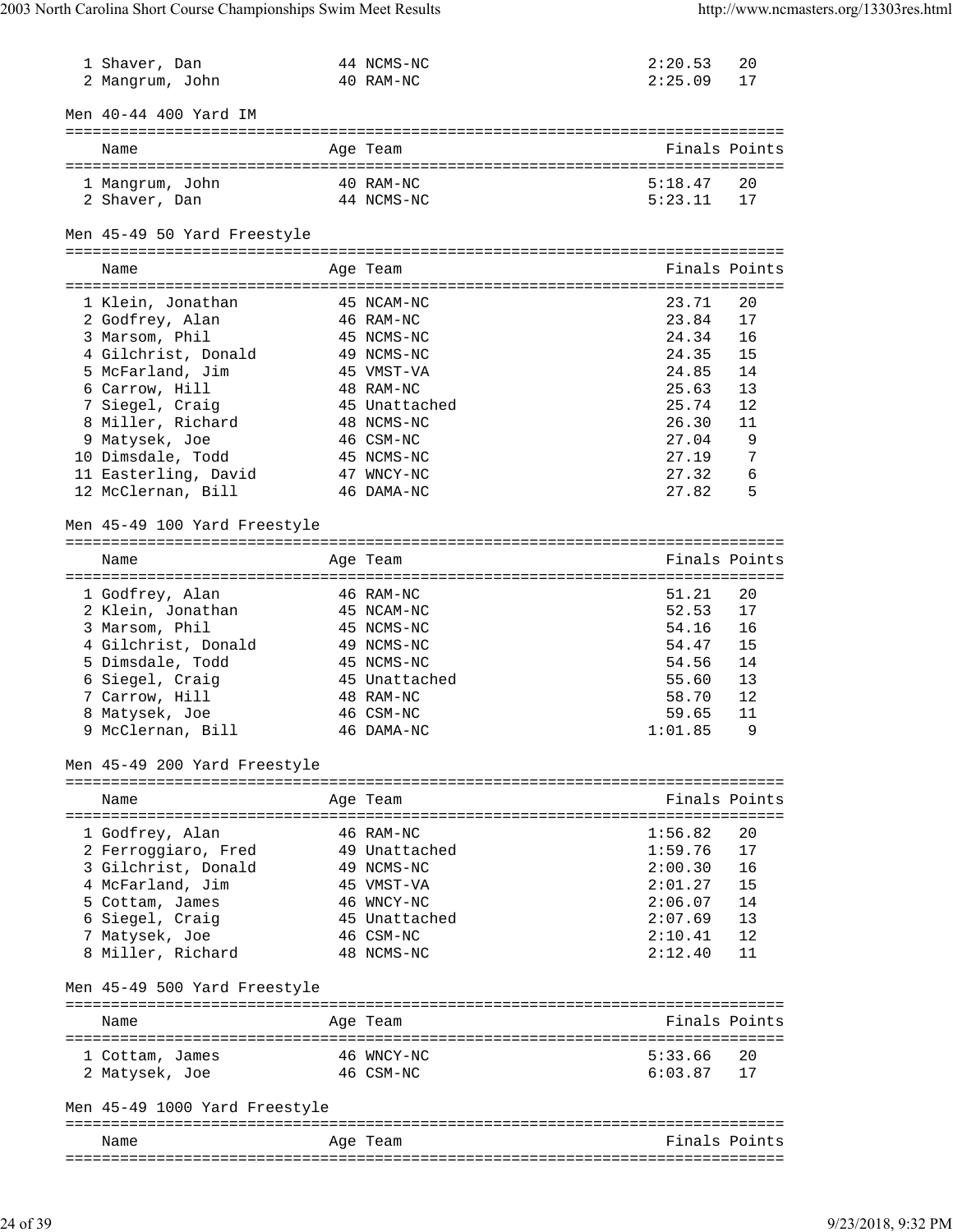| 1 Miller, Richard                        | 48 NCMS-NC               | 12:46.65 | 20            |
|------------------------------------------|--------------------------|----------|---------------|
| Men 45-49 1650 Yard Freestyle            |                          |          |               |
| Name                                     | Age Team                 |          | Finals Points |
| 1 Ferroggiaro, Fred                      | 49 Unattached            | 18:31.30 | 20            |
| 2 McFarland, Jim                         | 45 VMST-VA               | 19:08.76 | 17            |
| 3 Cottam, James                          | 46 WNCY-NC               | 19:45.29 | 16            |
|                                          |                          |          |               |
| Men 45-49 50 Yard Backstroke             |                          |          |               |
| Name                                     | Age Team                 |          | Finals Points |
|                                          | 45 NCMS-NC               | 27.46    | 20            |
| 1 Marsom, Phil<br>2 Klein, Jonathan      | 45 NCAM-NC               | 27.53    | 17            |
| 3 Ferroggiaro, Fred                      | 49 Unattached            | 28.40    | 16            |
| 4 Godfrey, Alan                          | 46 RAM-NC                | 29.71    | 15            |
| 5 Easterling, David                      | 47 WNCY-NC               | 33.39    | 14            |
| 6 Carrow, Hill                           | 48 RAM-NC                | 33.53    | 13            |
| 7 McClernan, Bill                        | 46 DAMA-NC               | 40.69    | 12            |
|                                          |                          |          |               |
| Men 45-49 100 Yard Backstroke            |                          |          |               |
| Name                                     | Age Team                 |          | Finals Points |
|                                          | 45 NCAM-NC               | 59.30    | 20            |
| 1 Klein, Jonathan                        |                          | 59.67    | 17            |
| 2 Godfrey, Alan                          | 46 RAM-NC                |          |               |
| 3 Marsom, Phil                           | 45 NCMS-NC               | 1:01.12  | 16            |
| 4 Cottam, James                          | 46 WNCY-NC               | 1:06.73  | 15            |
| 5 Carrow, Hill                           | 48 RAM-NC                | 1:13.75  | 14            |
| 6 Matysek, Joe                           | 46 CSM-NC                | 1:15.96  | 13            |
| Men 45-49 200 Yard Backstroke            |                          |          |               |
| Name                                     | Age Team                 |          | Finals Points |
|                                          |                          |          |               |
| 1 Ferroggiaro, Fred                      | 49 Unattached            | 2:09.40  | 20            |
| 2 Klein, Jonathan                        | 45 NCAM-NC               | 2:09.85  | 17            |
| 3 Cottam, James                          | 46 WNCY-NC               | 2:23.03  | 16            |
| Men 45-49 50 Yard Breaststroke           |                          |          |               |
|                                          |                          |          |               |
| Name                                     | Age Team                 |          | Finals Points |
| 1 Gilchrist, Donald                      | 49 NCMS-NC               | 31.75    | 20            |
|                                          |                          | 34.41    | 17            |
| 2 Easterling, David<br>3 McClernan, Bill | 47 WNCY-NC<br>46 DAMA-NC | 35.34    | 16            |
|                                          |                          |          |               |
| Men 45-49 100 Yard Breaststroke          |                          |          |               |
| Name                                     | Age Team                 |          | Finals Points |
|                                          |                          |          |               |
| 1 Dimsdale, Todd                         | 45 NCMS-NC               | 1:04.65  | 20            |
| 2 Gilchrist, Donald                      | 49 NCMS-NC               | 1:09.06  | 17            |
| 3 Easterling, David                      | 47 WNCY-NC               | 1:13.96  | 16            |
| 4 McClernan, Bill                        | 46 DAMA-NC               | 1:17.94  | 15            |
| Men 45-49 200 Yard Breaststroke          |                          |          |               |
| Name                                     | Age Team                 |          | Finals Points |
|                                          |                          |          |               |
| 1 Dimsdale, Todd                         | 45 NCMS-NC               | 2:23.26  | 20            |
| 2 Cottam, James                          | 46 WNCY-NC               | 2:38.61  | 17            |
| 3 Easterling, David                      | 47 WNCY-NC               | 2:43.52  | 16            |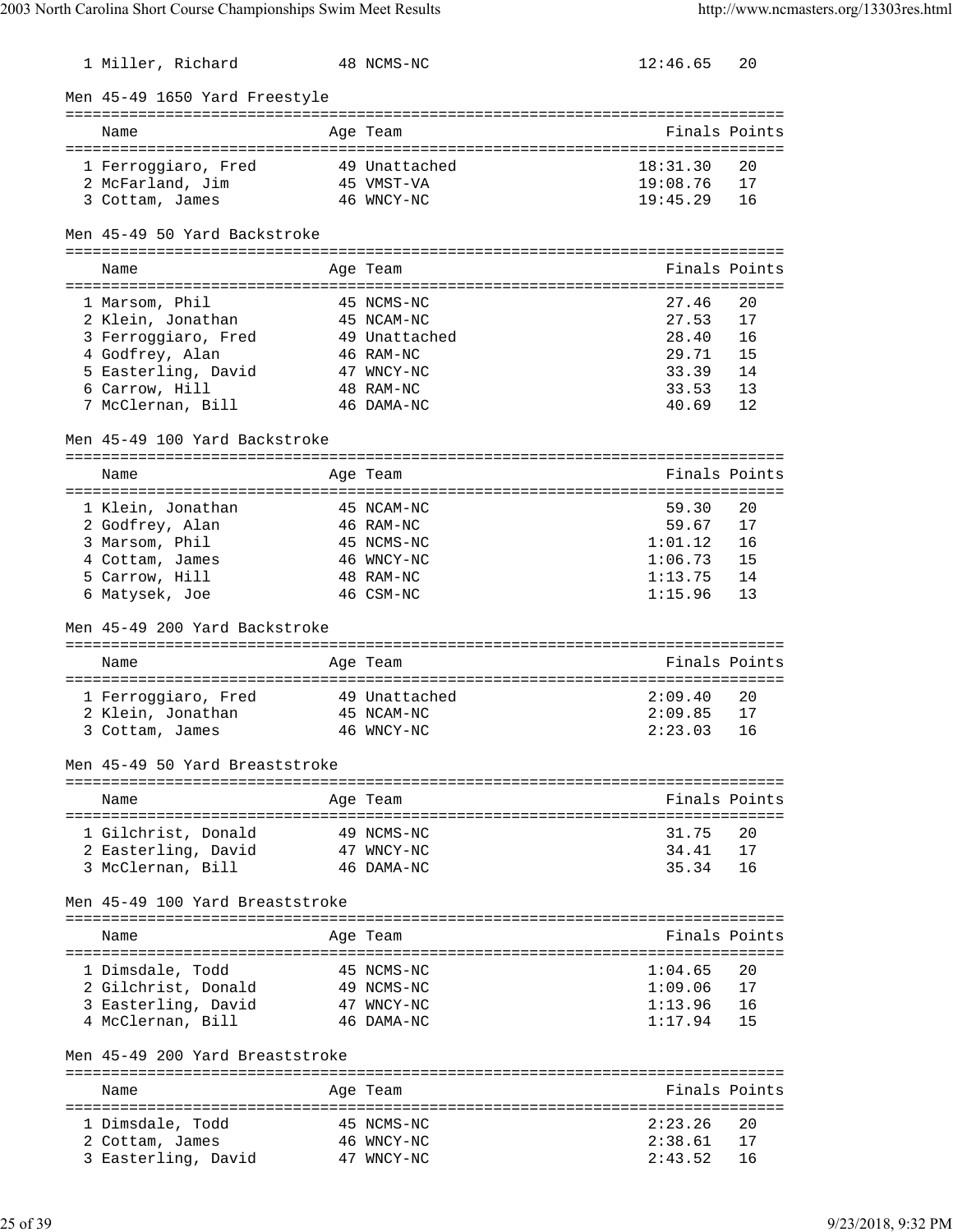| Men 45-49 50 Yard Butterfly  |                                         |               |               |
|------------------------------|-----------------------------------------|---------------|---------------|
| Name                         | ===========================<br>Age Team |               | Finals Points |
| 1 Klein, Jonathan            | 45 NCAM-NC                              | 25.47         | 20            |
| 2 Carrow, Hill               | 48 RAM-NC                               | 28.40         | 17            |
| 3 Easterling, David          | 47 WNCY-NC                              | 30.50         | 16            |
| 4 McClernan, Bill            | 46 DAMA-NC                              | 32.54         | 15            |
| Men 45-49 100 Yard Butterfly |                                         |               |               |
| Name                         | Age Team                                | Finals Points |               |
| 1 Carrow, Hill               | 48 RAM-NC                               | 1:04.13       | 20            |
| 2 McFarland, Jim             | 45 VMST-VA                              | 1:09.68       | 17            |
| 3 Easterling, David          | 47 WNCY-NC                              | 1:10.09       | 16            |
| Men 45-49 200 Yard Butterfly |                                         |               |               |
| Name                         | Age Team                                |               | Finals Points |
| 1 Cottam, James              | 46 WNCY-NC                              | 2:19.30       | 20            |
| Men 45-49 100 Yard IM        |                                         |               |               |
|                              |                                         |               |               |
| Name                         | Age Team                                | Finals Points |               |
| 1 Godfrey, Alan              | 46 RAM-NC                               | 58.95         | 20            |
| 2 Dimsdale, Todd             | 45 NCMS-NC                              | 1:00.70       | 17            |
| 3 Gilchrist, Donald          | 49 NCMS-NC                              | 1:03.43       | 16            |
| 4 Cottam, James              | 46 WNCY-NC                              | 1:04.63       | 15            |
| 5 Carrow, Hill               | 48 RAM-NC                               | 1:07.68       | 14            |
| 6 Easterling, David          | 47 WNCY-NC                              | 1:08.98       | 13            |
| 7 Matysek, Joe               | 46 CSM-NC                               | 1:10.25       | 12            |
| 8 McClernan, Bill            | 46 DAMA-NC                              | 1:13.50       | 11            |
| Men 45-49 200 Yard IM        |                                         |               |               |
| Name                         | Age Team                                | Finals Points |               |
| 1 Godfrey, Alan              | 46 RAM-NC                               | 2:11.78       | 20            |
| 2 Dimsdale, Todd             | 45 NCMS-NC                              | 2:14.97       | 17            |
| 3 Gilchrist, Donald          | 49 NCMS-NC                              | 2:16.87       | 16            |
| 4 Cottam, James              | 46 WNCY-NC                              | 2:19.45       | 15            |
| 5 Easterling, David          | 47 WNCY-NC                              | 2:32.85       | 14            |
| -- McClernan, Bill           | 46 DAMA-NC                              | DQ            |               |
| Men 45-49 400 Yard IM        |                                         |               |               |
| Name                         | Age Team                                |               | Finals Points |
|                              |                                         |               |               |
| 1 Cottam, James              | 46 WNCY-NC                              | 5:01.43       | 20            |
| 2 Matysek, Joe               | 46 CSM-NC                               | 5:35.87       | 17            |
| Men 50-54 50 Yard Freestyle  |                                         |               |               |
| Name                         | Age Team                                |               | Finals Points |
| 1 Mallette, Bruce            | 50 RAM-NC                               | 23.98         | 20            |
| 2 Schmitz, Robert            | 50 NCMS-NC                              | 24.44         | 17            |
| 3 van der Horst, Charles     | 51 NCAM-NC                              | 26.59         | 16            |
| 4 McGraw, Dennis             | 51 DAMA-NC                              | 26.83         | 15            |
| 5 Singer, Gregory            | 52 NCAM-NC                              | 28.76         | 14            |
| 6 Drumm, Tom                 | 50 Unattached                           | 34.07         | 13            |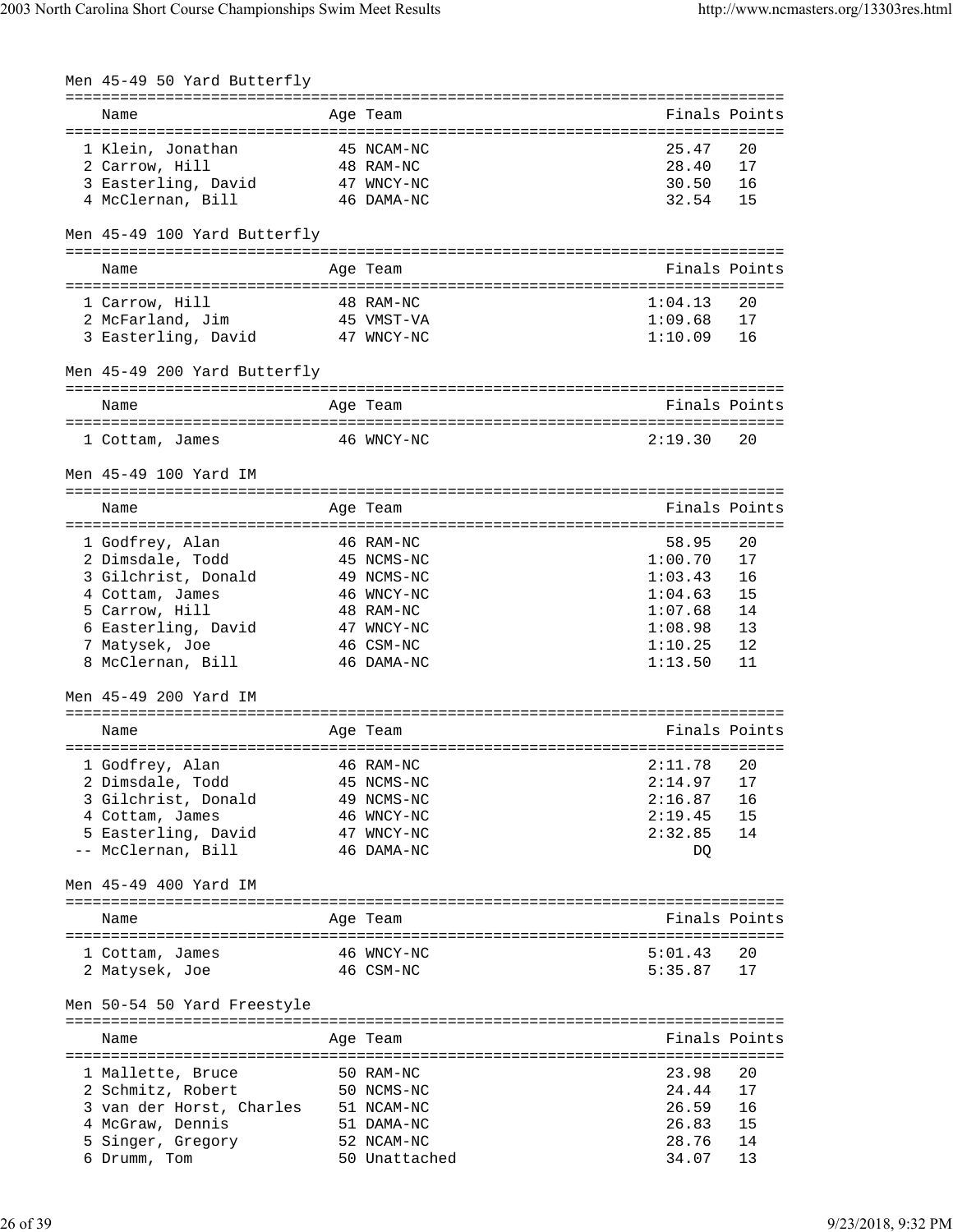| Men 50-54 100 Yard Freestyle                                                                            |                                            |                                    |                      |
|---------------------------------------------------------------------------------------------------------|--------------------------------------------|------------------------------------|----------------------|
| Name                                                                                                    | ------------------------------<br>Age Team |                                    | Finals Points        |
| 1 Schmitz, Robert 50 NCMS-NC<br>2 van der Horst, Charles 51 NCAM-NC<br>3 McGraw, Dennis<br>4 Drumm, Tom | 51 DAMA-NC<br>50 Unattached                | 55.17<br>57.61<br>59.13<br>1:18.84 | 20<br>17<br>16<br>15 |
| Men 50-54 200 Yard Freestyle                                                                            |                                            |                                    |                      |
| Name                                                                                                    | Age Team                                   |                                    | Finals Points        |
| 50 CSM-NC                                                                                               |                                            |                                    | 20                   |
| 1 Coxhead, George<br>2 Schmitz, Robert<br>50 NCMS-NC                                                    |                                            | 1:58.04<br>2:02.13                 | 17                   |
| 3 van der Horst, Charles 51 NCAM-NC                                                                     |                                            | 2:08.82                            | 16                   |
| 4 Sweitzer, Brent<br>50 NCMS-NC                                                                         |                                            | 2:24.71                            | 15                   |
| Men 50-54 500 Yard Freestyle                                                                            |                                            |                                    |                      |
| Name                                                                                                    | Age Team                                   |                                    | Finals Points        |
| 1 van der Horst, Charles 51 NCAM-NC                                                                     |                                            | 5:57.40                            | 20                   |
| Men 50-54 1650 Yard Freestyle                                                                           |                                            |                                    |                      |
|                                                                                                         |                                            |                                    |                      |
| Name                                                                                                    | Age Team                                   |                                    | Finals Points        |
| 1 Sweitzer, Brent 50 NCMS-NC                                                                            |                                            | 21:13.16                           | 20                   |
| 2 McGraw, Dennis                                                                                        | 51 DAMA-NC                                 | 22:02.71                           | 17                   |
| Men 50-54 50 Yard Backstroke                                                                            |                                            |                                    |                      |
| Name                                                                                                    | Age Team                                   |                                    | Finals Points        |
| 1 Sweitzer, Brent                                                                                       | 50 NCMS-NC                                 | 30.89                              | 20                   |
| 2 Schmitz, Robert                                                                                       | 50 NCMS-NC                                 | 32.10                              | 17                   |
| 3 van der Horst, Charles 51 NCAM-NC                                                                     |                                            | 34.92                              | 16                   |
| Men 50-54 100 Yard Backstroke                                                                           |                                            |                                    |                      |
| Name                                                                                                    | Age Team                                   |                                    | Finals Points        |
| 1 McGraw, Dennis                                                                                        | 51 DAMA-NC                                 | 1:16.19                            | 20                   |
| Men 50-54 200 Yard Backstroke                                                                           |                                            |                                    |                      |
|                                                                                                         |                                            |                                    |                      |
| Name                                                                                                    | Age Team                                   |                                    | Finals Points        |
| 1 Sweitzer, Brent                                                                                       | 50 NCMS-NC                                 | 2:36.70                            | 20                   |
| Men 50-54 50 Yard Breaststroke                                                                          |                                            |                                    |                      |
| Name                                                                                                    | Age Team                                   |                                    | Finals Points        |
| 1 Schmitz, Robert                                                                                       | 50 NCMS-NC                                 | 30.63                              | 20                   |
| 2 Mallette, Bruce                                                                                       | 50 RAM-NC                                  | 31.21                              | 17                   |
| 3 van der Horst, Charles 51 NCAM-NC                                                                     |                                            | 35.70                              | 16                   |
| Men 50-54 100 Yard Breaststroke                                                                         |                                            |                                    |                      |
| Name                                                                                                    | Age Team                                   |                                    | Finals Points        |
|                                                                                                         |                                            |                                    |                      |
| 1 Schmitz, Robert                                                                                       | 50 NCMS-NC                                 | 1:07.19                            | 20                   |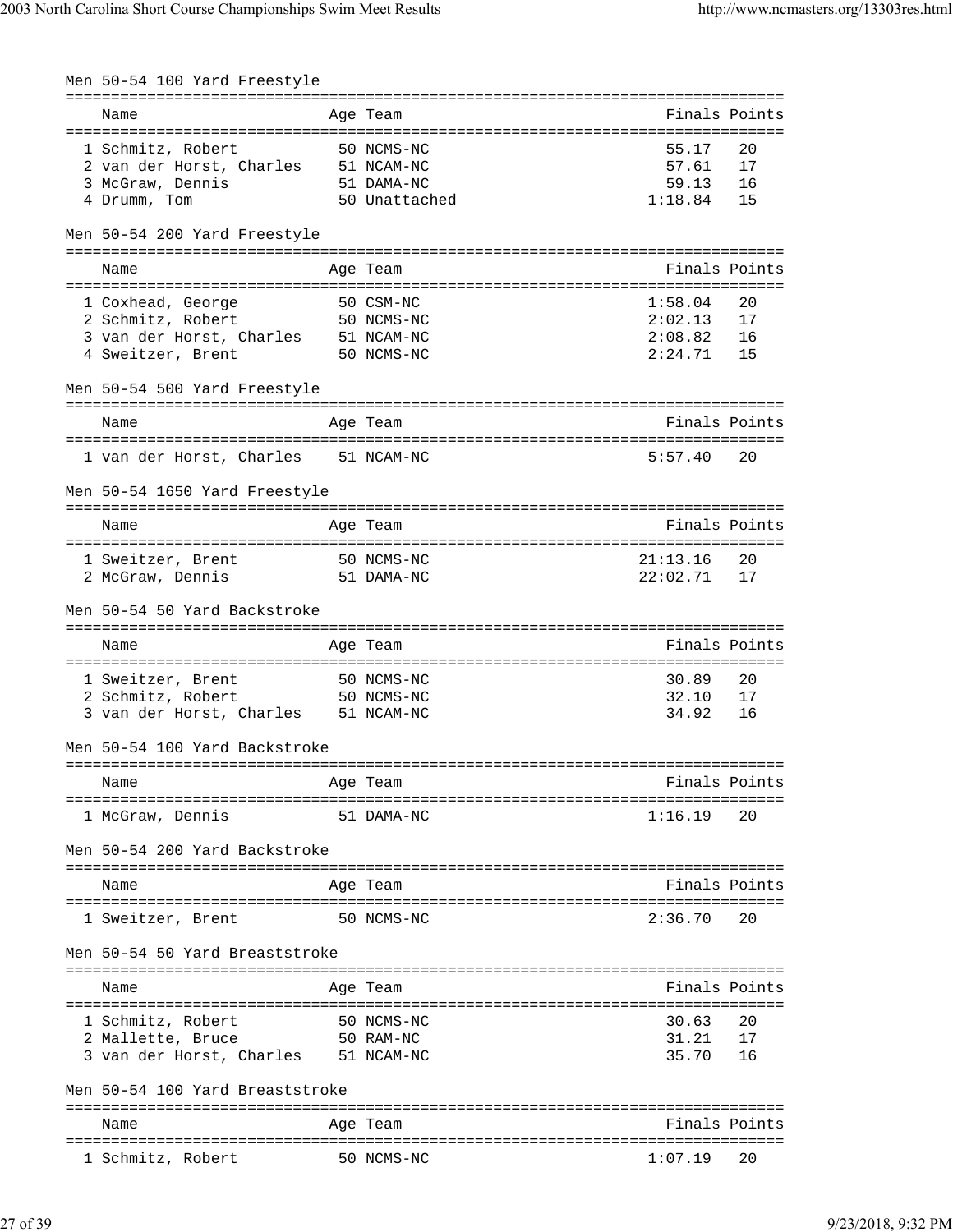| 2 Mallette, Bruce<br>3 Singer, Gregory<br>4 Drumm, Tom   | 50 RAM-NC<br>52 NCAM-NC<br>50 Unattached | 1:08.63<br>1:24.06<br>1:30.71 | 17<br>16<br>15 |
|----------------------------------------------------------|------------------------------------------|-------------------------------|----------------|
| Men 50-54 200 Yard Breaststroke                          |                                          |                               |                |
|                                                          |                                          |                               |                |
| Name                                                     | Age Team                                 |                               | Finals Points  |
| 1 Mallette, Bruce                                        | 50 RAM-NC                                | 2:30.45                       | 20             |
| 2 Schmitz, Robert                                        | 50 NCMS-NC                               | 2:31.04                       | 17             |
| 3 Drumm, Tom                                             | 50 Unattached                            | 3:13.07                       | 16             |
| Men 50-54 50 Yard Butterfly                              |                                          |                               |                |
| Name                                                     | Age Team                                 |                               | Finals Points  |
|                                                          |                                          |                               |                |
| 1 Mallette, Bruce                                        | 50 RAM-NC<br>50 NCMS-NC                  | 24.87                         | 20             |
| 2 Schmitz, Robert                                        |                                          | 28.44                         | 17             |
| 3 van der Horst, Charles 51 NCAM-NC                      |                                          | 28.73                         | 16             |
| 4 Drumm, Tom                                             | 50 Unattached                            | 34.81                         | 15             |
| Men 50-54 100 Yard Butterfly                             |                                          |                               |                |
| Name                                                     | Age Team                                 |                               | Finals Points  |
|                                                          |                                          |                               |                |
| 1 Coxhead, George                                        | 50 CSM-NC                                | 1:00.61                       | 20             |
| 2 van der Horst, Charles 51 NCAM-NC                      |                                          | 1:06.53                       | 17             |
| 3 Drumm, Tom                                             | 50 Unattached                            | 1:22.53                       | 16             |
| Men 50-54 100 Yard IM                                    |                                          |                               |                |
| Name                                                     | Age Team                                 |                               | Finals Points  |
|                                                          |                                          |                               |                |
| 1 Mallette, Bruce                                        | 50 RAM-NC                                | 59.15                         | 20             |
| 2 Schmitz, Robert                                        | 50 NCMS-NC                               | 1:03.34<br>1:07.66            | 17<br>16       |
| 3 van der Horst, Charles 51 NCAM-NC<br>-- McGraw, Dennis | 51 DAMA-NC                               | DQ                            |                |
|                                                          |                                          |                               |                |
|                                                          |                                          |                               |                |
| Men 50-54 200 Yard IM                                    |                                          |                               |                |
|                                                          |                                          |                               |                |
| Name                                                     | Age Team                                 |                               | Finals Points  |
|                                                          |                                          |                               | 20             |
| 1 Mallette, Bruce<br>50 NCMS-NC<br>2 Schmitz, Robert     | 50 RAM-NC                                | 2:15.30<br>2:21.44            | 17             |
|                                                          |                                          |                               |                |
| Men 50-54 400 Yard IM                                    |                                          |                               |                |
|                                                          |                                          |                               |                |
| Name                                                     | Age Team                                 |                               | Finals Points  |
| 1 van der Horst, Charles 51 NCAM-NC                      |                                          | 5:43.27                       | 20             |
| Men 55-59 50 Yard Freestyle                              |                                          |                               |                |
| Name                                                     | Age Team                                 |                               | Finals Points  |
|                                                          |                                          |                               |                |
| 1 Richelson, A                                           | 55 TMS-NC                                | 26.60                         | 20             |
| 2 Jastremski, Duane 57 SCMM-NC                           |                                          | 27.12                         | 17             |
| 3 White, Bernie                                          | 59 CSM-NC                                | 28.13                         | 16             |
| 4 Byers, Jerry                                           | 55 Unattached                            | 32.91                         | 15             |
| Men 55-59 100 Yard Freestyle                             |                                          |                               |                |
|                                                          |                                          |                               |                |
| Name                                                     | Age Team                                 |                               | Finals Points  |
| 1 Poiletman, Robert                                      | 59 COLM-SC                               | 56.94                         | 20             |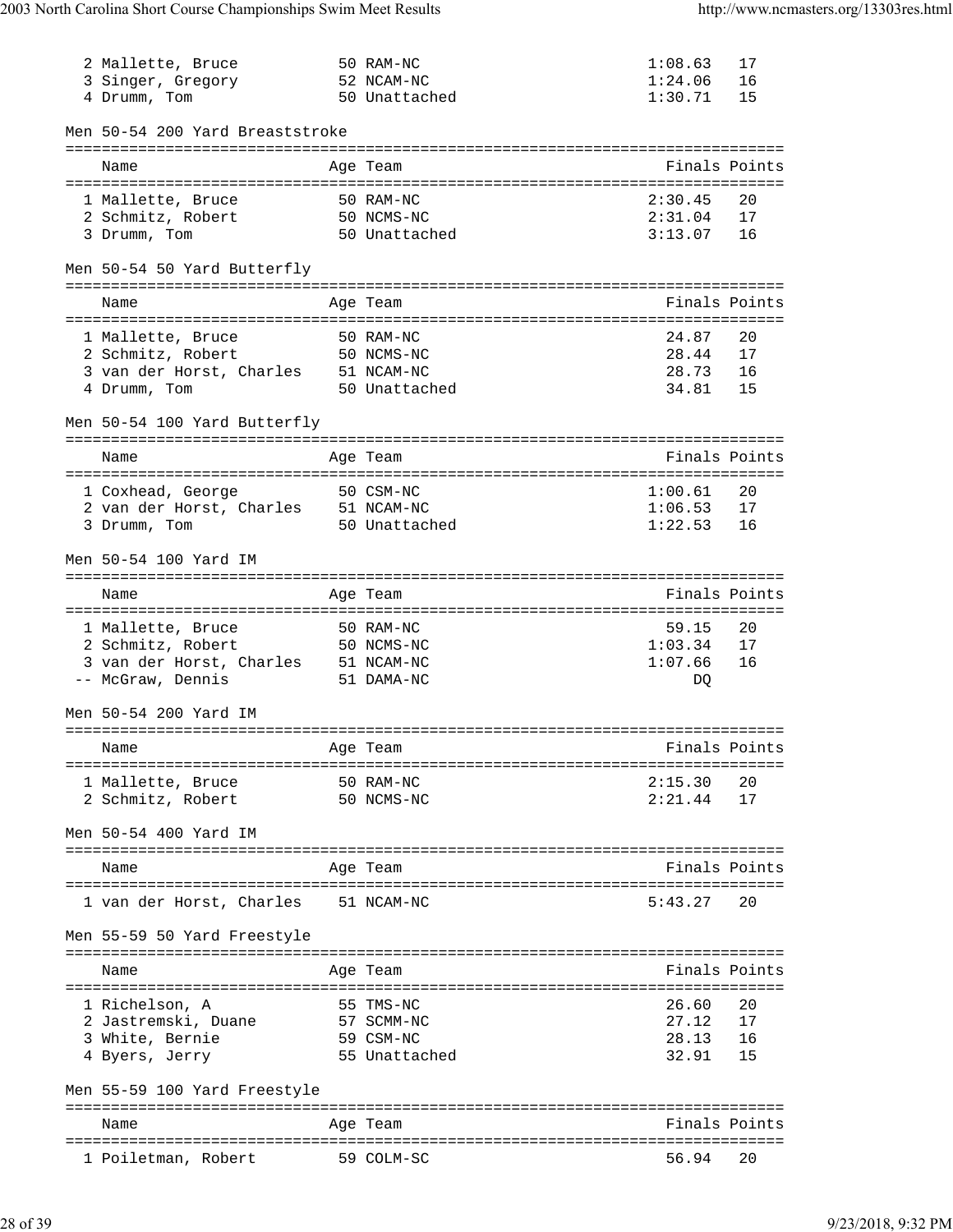| 2 Duignan, Mike<br>3 Slaughter, James<br>4 Byers, Jerry |          | 56 VMST-VA<br>57 RAM-NC<br>55 Unattached   | 1:00.68<br>1:11.36<br>1:16.72 | 17<br>16<br>15             |
|---------------------------------------------------------|----------|--------------------------------------------|-------------------------------|----------------------------|
| Men 55-59 200 Yard Freestyle                            |          |                                            |                               |                            |
| Name                                                    |          | ==============================<br>Age Team |                               | Finals Points              |
| 1 Richelson, A                                          |          | 55 TMS-NC                                  | 2:21.88                       | 20                         |
| 2 White, Bernie                                         |          | 59 CSM-NC                                  | 2:34.00                       | 17                         |
| 3 Slaughter, James                                      |          | 57 RAM-NC                                  | 2:37.34                       | 16                         |
| Men 55-59 500 Yard Freestyle                            |          |                                            |                               |                            |
| Name                                                    |          | Age Team                                   |                               | Finals Points              |
| 1 Slaughter, James                                      |          | 57 RAM-NC                                  | 7:37.68                       | 20                         |
| Men 55-59 1000 Yard Freestyle                           |          | =============================              |                               |                            |
| Name                                                    |          | Age Team                                   |                               | Finals Points              |
| 1 Lawrance, John                                        |          | 57 WNCY-NC                                 | 12:19.99                      | 20                         |
| Men 55-59 50 Yard Backstroke                            |          |                                            |                               |                            |
| Name                                                    |          | Age Team                                   |                               | Finals Points              |
| 1 Byers, Jerry                                          |          | 55 Unattached                              | 44.15                         | 20                         |
| Men 55-59 100 Yard Backstroke                           |          |                                            |                               |                            |
| Name<br>=========================                       |          | Age Team                                   |                               | Finals Points              |
| 1 Duignan, Mike                                         |          | :==============<br>56 VMST-VA              | ==================<br>1:10.66 | 20                         |
| 2 White, Bernie                                         |          | 59 CSM-NC                                  | 1:24.47                       | 17                         |
| Men 55-59 50 Yard Breaststroke                          |          |                                            |                               |                            |
| Name<br>-------------------------                       |          | Age Team<br>-----------------------------  |                               | Finals Points<br>--------- |
| 1 Byers, Jerry                                          |          | 55 Unattached                              | 35.44                         | 20                         |
| 2 Slaughter, James                                      |          | 57 RAM-NC                                  | 38.08                         | 17                         |
| 3 McNairy, Sandy                                        |          | 59 RAM-NC                                  | 47.54                         | 16                         |
| Men 55-59 100 Yard Breaststroke                         |          |                                            |                               |                            |
| Name<br>=========================                       | ======== | Age Team                                   |                               | Finals Points              |
| 1 Poiletman, Robert                                     |          | 59 COLM-SC                                 | 1:13.34                       | 20                         |
| 2 Byers, Jerry                                          |          | 55 Unattached                              | 1:21.67                       | 17                         |
| 3 Slaughter, James                                      |          | 57 RAM-NC                                  | 1:27.25                       | 16                         |
| Men 55-59 200 Yard Breaststroke                         |          |                                            |                               |                            |
| Name                                                    |          | Age Team                                   |                               | Finals Points              |
| 1 Slaughter, James                                      |          | 57 RAM-NC                                  | 3:18.35                       | 20                         |
| Men 55-59 50 Yard Butterfly                             |          | ========                                   |                               |                            |
| Name                                                    |          | Age Team                                   |                               | Finals Points              |
|                                                         | ======== |                                            |                               |                            |
| 1 Poiletman, Robert                                     |          | 59 COLM-SC<br>59 CSM-NC                    | 27.77<br>29.99                | 20<br>17                   |
| 2 White, Bernie                                         |          |                                            |                               |                            |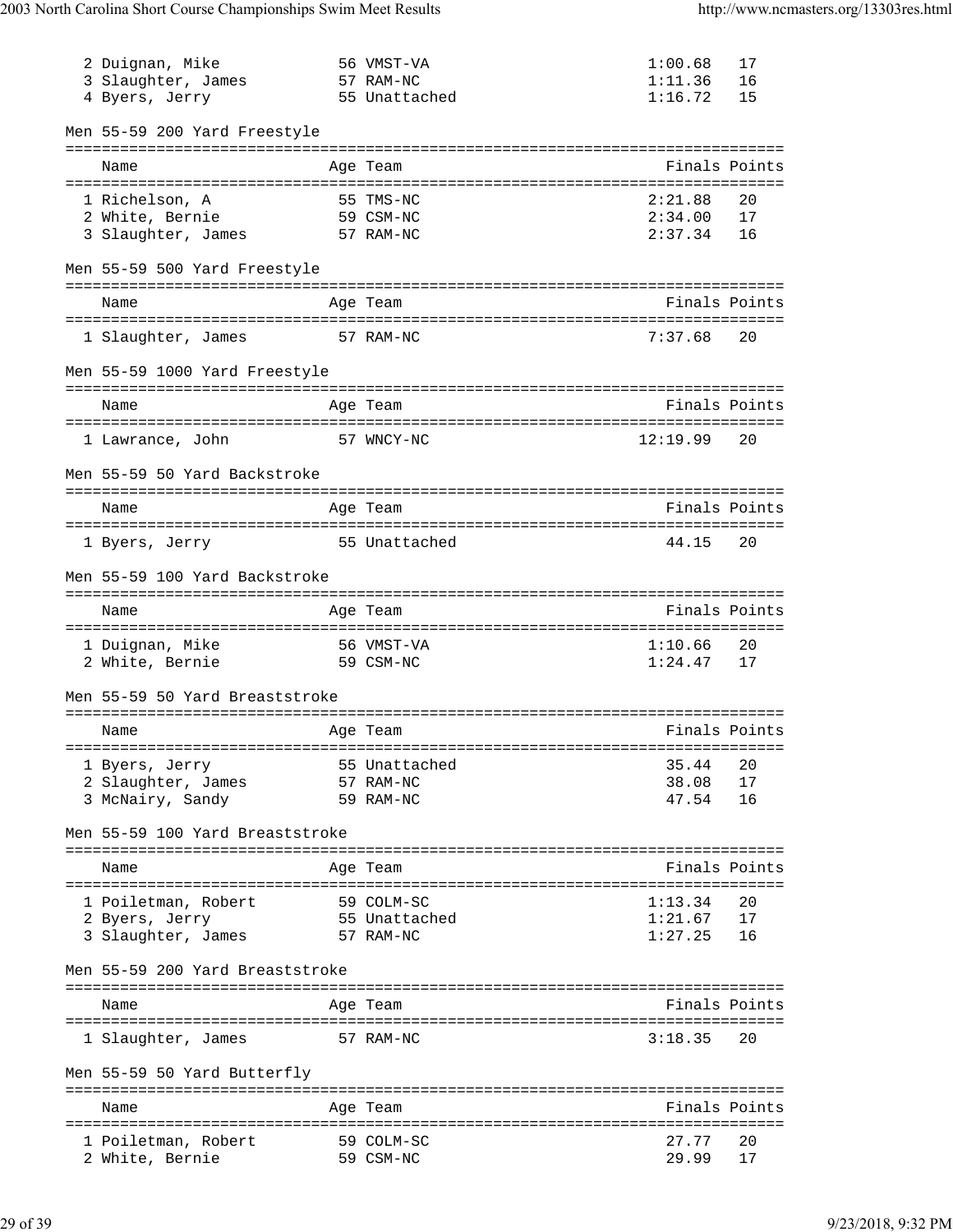| 3 Byers, Jerry                               | 55 Unattached                    | 36.95              | 16            |
|----------------------------------------------|----------------------------------|--------------------|---------------|
| 4 McNairy, Sandy                             | 59 RAM-NC                        | 44.71              | 15            |
| Men 55-59 100 Yard Butterfly                 |                                  |                    |               |
| Name                                         | Age Team                         |                    | Finals Points |
| 1 Poiletman, Robert                          | 59 COLM-SC                       | 59.06              | 20            |
| 59 CSM-NC<br>2 White, Bernie                 |                                  | 1:12.01            | 17            |
| Men 55-59 200 Yard Butterfly                 |                                  |                    |               |
| Name                                         | Age Team                         |                    | Finals Points |
| 1 Poiletman, Robert                          | 59 COLM-SC                       | 2:14.56            | 20            |
|                                              |                                  |                    |               |
| Men 55-59 100 Yard IM                        |                                  |                    |               |
| Name                                         | Age Team                         |                    | Finals Points |
| 1 White, Bernie                              | 59 CSM-NC                        | 1:17.01            | 20            |
| 2 Byers, Jerry 55 Unattached                 |                                  | 1:22.61            | 17            |
| 3 McNairy, Sandy<br>59 RAM-NC                |                                  | 1:32.24            | 16            |
| Men 60-64 50 Yard Freestyle                  |                                  |                    |               |
| Name                                         | Age Team                         |                    | Finals Points |
| 1 Williamson, Bob                            | 61 WNCY-NC                       | 30.21              | 20            |
| 2 Murphy, Dan                                | 61 NCAM-NC                       | 32.75              | 17            |
|                                              |                                  |                    |               |
| Men 60-64 100 Yard Freestyle                 |                                  |                    |               |
|                                              |                                  |                    |               |
| Name                                         | Age Team                         |                    | Finals Points |
| 1 Williamson, Bob                            | 61 WNCY-NC                       | 1:09.65            | 20            |
|                                              | 64 NCAM-NC                       | 1:10.38            | 17            |
| 2 Pinkerton, Rolffs<br>3 Murphy, Dan         | 61 NCAM-NC                       | 1:13.03            | 16            |
| Men 60-64 200 Yard Freestyle                 |                                  |                    |               |
| Name                                         | Age Team                         |                    | Finals Points |
| ===================================          | ================                 |                    |               |
| 1 Murphy, Dan                                | 61 NCAM-NC                       | 2:34.51            | 20            |
| 2 Pinkerton, Rolffs                          | 64 NCAM-NC                       | 2:50.42            | 17            |
| 3 Macartney, Norman                          | 64 SCMM-NC                       | 2:59.05            | 16            |
| Men 60-64 500 Yard Freestyle                 |                                  |                    |               |
| Name                                         | Age Team                         |                    | Finals Points |
|                                              |                                  |                    |               |
| 1 Brundage, Warner                           | 60 VMST-VA                       | 6:07.82            | 20            |
| 2 Murphy, Dan<br>3 Macartney, Norman         | 61 NCAM-NC<br>64 SCMM-NC         | 6:57.61<br>8:19.20 | 17<br>16      |
| Men 60-64 1000 Yard Freestyle                |                                  |                    |               |
|                                              | ==========<br>------------------ |                    |               |
| Name<br>==================================== | Age Team                         |                    | Finals Points |
| -- Brundage, Warner                          | 60 VMST-VA                       | DQ                 |               |
| Men 60-64 50 Yard Backstroke                 |                                  |                    |               |
| Name                                         | Age Team                         |                    | Finals Points |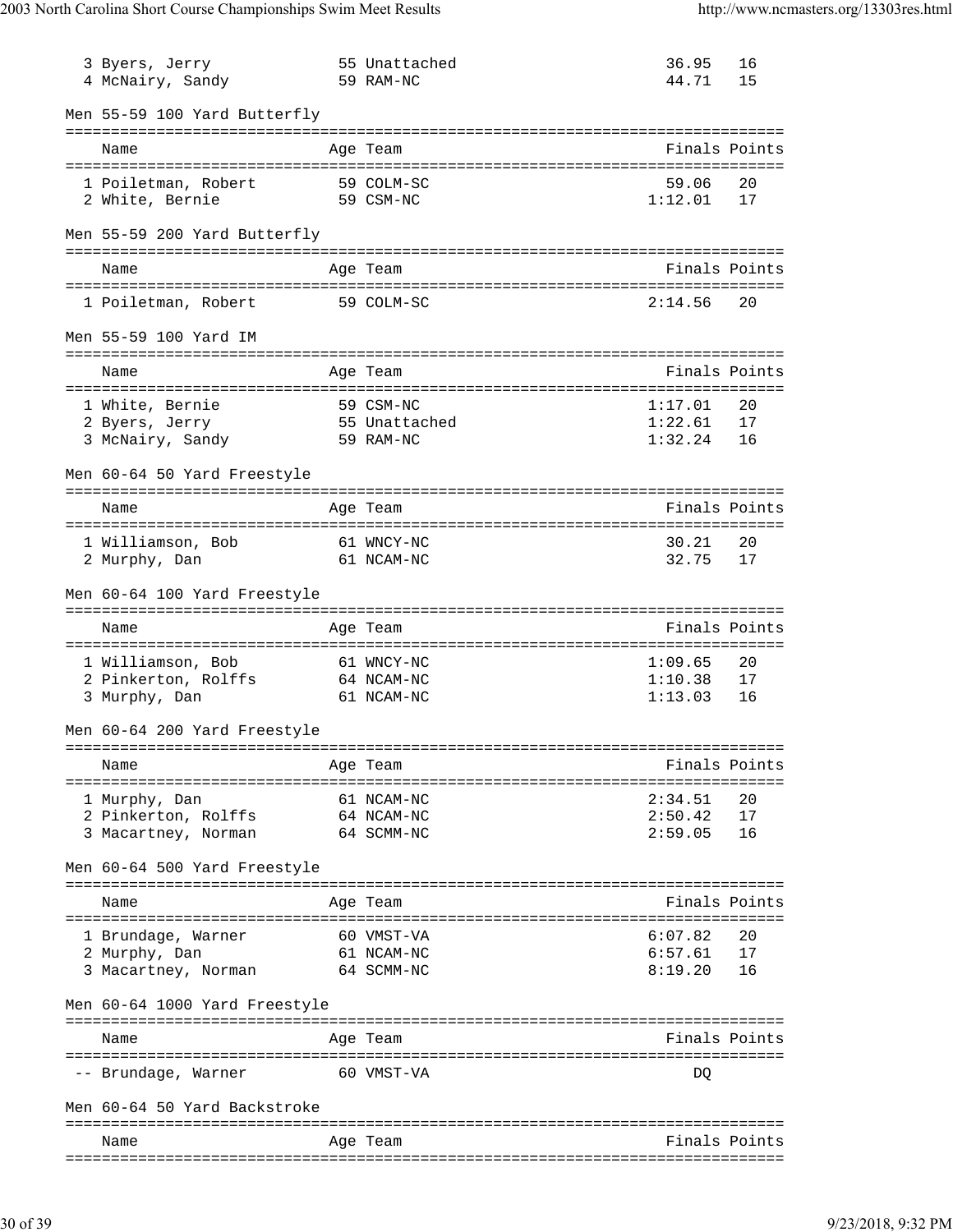| 1 Pinkerton, Rolffs                     | 64 NCAM-NC                      | 37.09   | 20            |
|-----------------------------------------|---------------------------------|---------|---------------|
| Men 60-64 100 Yard Backstroke           |                                 |         |               |
| Name                                    | Age Team                        |         | Finals Points |
| 1 Pinkerton, Rolffs                     | 64 NCAM-NC                      | 1:19.72 | 20            |
| 2 Murphy, Dan                           | 61 NCAM-NC                      | 1:21.90 | 17            |
| 3 Williamson, Bob 61 WNCY-NC            |                                 | 1:36.24 | 16            |
| Men 60-64 200 Yard Backstroke           |                                 |         |               |
| Name                                    | Age Team                        |         | Finals Points |
|                                         | =============================== |         |               |
| 1 Murphy, Dan                           | 61 NCAM-NC                      | 2:54.21 | 20            |
| 2 Pinkerton, Rolffs                     | 64 NCAM-NC                      | 3:32.86 | 17            |
| Men 60-64 50 Yard Breaststroke          |                                 |         |               |
| Name                                    | Age Team                        |         | Finals Points |
|                                         |                                 | 34.52   | 20            |
| 1 Brundage, Warner<br>2 Williamson, Bob | 60 VMST-VA<br>61 WNCY-NC        | 40.92   | 17            |
| 3 Macartney, Norman                     | 64 SCMM-NC                      | 43.34   | 16            |
| 4 Murphy, Dan                           | 61 NCAM-NC                      | 43.43   | 15            |
| Men 60-64 100 Yard Breaststroke         |                                 |         |               |
| Name                                    | =========<br>Age Team           |         | Finals Points |
|                                         |                                 |         |               |
| 1 Brundage, Warner                      | 60 VMST-VA                      | 1:15.03 | 20            |
| 2 Williamson, Bob                       | 61 WNCY-NC                      | 1:34.46 | 17            |
| 3 Macartney, Norman                     | 64 SCMM-NC                      | 1:35.20 | 16            |
| Men 60-64 200 Yard Breaststroke         |                                 |         |               |
| Name                                    | Age Team                        |         | Finals Points |
| 1 Brundage, Warner                      | 60 VMST-VA                      | 2:44.24 | 20            |
| 2 Macartney, Norman                     | 64 SCMM-NC                      | 3:35.10 | 17            |
| Men 60-64 50 Yard Butterfly             |                                 |         |               |
| ========================                | =========                       |         |               |
| Name                                    | Age Team                        |         | Finals Points |
| 1 Williamson, Bob                       | 61 WNCY-NC                      | 36.34   | 20            |
| Men 60-64 100 Yard Butterfly            |                                 |         |               |
| Name                                    | Age Team                        |         | Finals Points |
| 1 Kitchell, Richard                     | 62 NCMS-NC                      | 1:05.99 | 20            |
| 2 Macartney, Norman                     | 64 SCMM-NC                      | 1:46.90 | 17            |
| Men 60-64 200 Yard Butterfly            |                                 |         |               |
|                                         | ==========                      |         |               |
| Name                                    | Age Team                        |         | Finals Points |
| 1 Kitchell, Richard                     | 62 NCMS-NC                      | 2:34.27 | 20            |
| 2 Macartney, Norman                     | 64 SCMM-NC                      | 4:23.89 | 17            |
| Men 60-64 100 Yard IM                   |                                 |         |               |
|                                         |                                 |         |               |
| Name                                    | Age Team                        |         | Finals Points |
|                                         |                                 |         |               |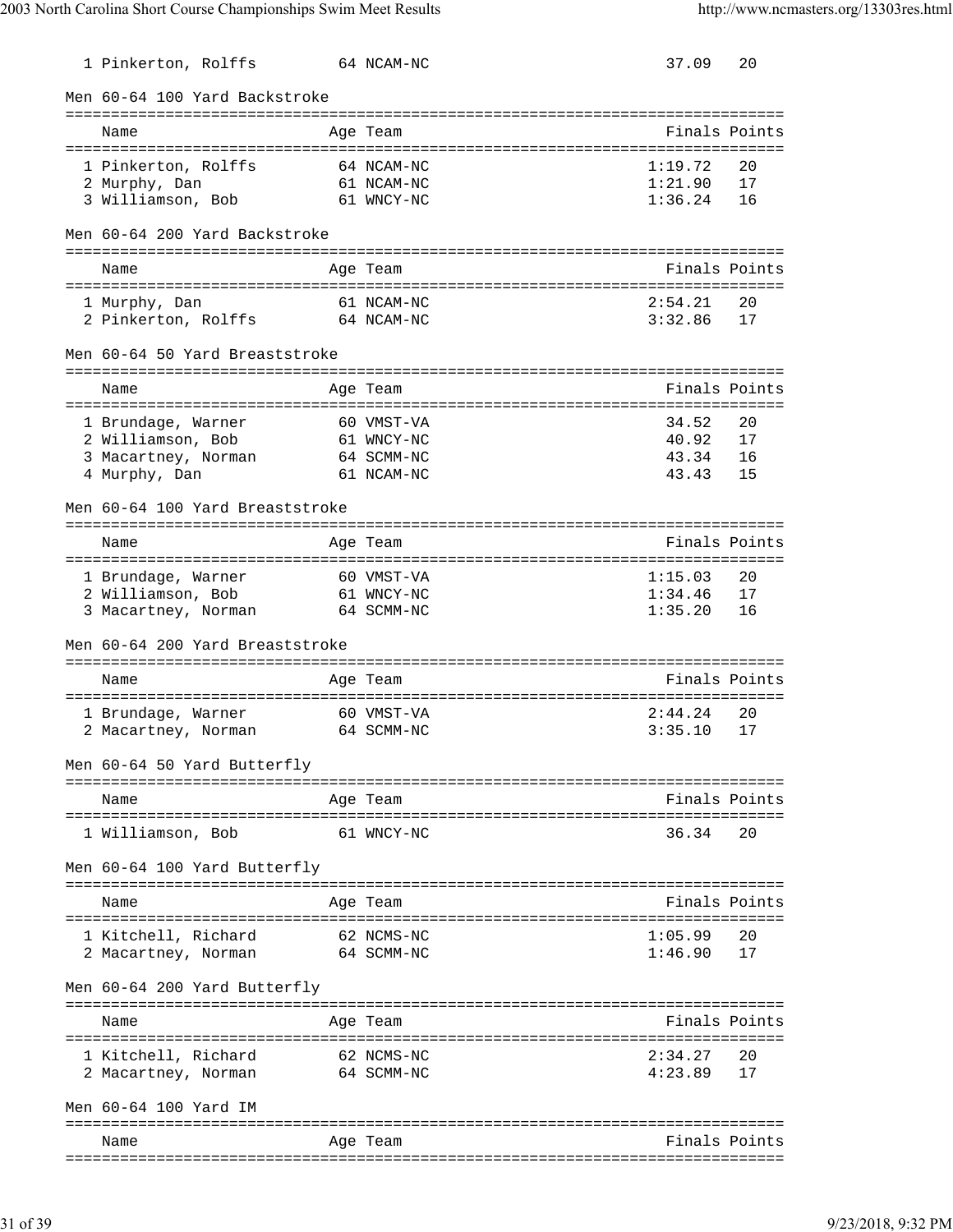| 1 Brundage, Warner             | 60 VMST-VA                      | 1:08.79  | 20            |
|--------------------------------|---------------------------------|----------|---------------|
| 2 Murphy, Dan                  | 61 NCAM-NC                      | 1:23.92  | 17            |
| 3 Macartney, Norman            | 64 SCMM-NC                      | 1:40.44  | 16            |
| -- Williamson, Bob             | 61 WNCY-NC                      | DQ       |               |
|                                |                                 |          |               |
| Men 60-64 200 Yard IM          |                                 |          |               |
|                                | =============================== |          |               |
| Name                           | Age Team                        |          | Finals Points |
|                                |                                 |          |               |
| 1 Brundage, Warner             | 60 VMST-VA                      | 2:29.84  | 20            |
| 2 Murphy, Dan                  | 61 NCAM-NC                      | 2:59.76  | 17            |
| 3 Williamson, Bob              | 61 WNCY-NC                      | 3:00.86  | 16            |
| 4 Macartney, Norman            | 64 SCMM-NC                      | 3:27.79  | 15            |
|                                |                                 |          |               |
| Men 60-64 400 Yard IM          |                                 |          |               |
|                                |                                 |          |               |
| Name                           | Age Team                        |          | Finals Points |
|                                |                                 |          |               |
| 1 Murphy, Dan                  | 61 NCAM-NC                      | 6:19.61  | 20            |
| 2 Macartney, Norman 64 SCMM-NC |                                 | 7:20.90  | 17            |
|                                |                                 |          |               |
| Men 65-69 50 Yard Freestyle    |                                 |          |               |
|                                |                                 |          |               |
| Name                           | Age Team                        |          | Finals Points |
|                                |                                 |          |               |
| 1 Clark, Jerry                 | 65 CSM-NC                       | 28.72    | 20            |
| 2 Goldstein, Simon 65 SMAC-NC  |                                 | 37.58    | 17            |
|                                |                                 |          |               |
| Men 65-69 100 Yard Freestyle   |                                 |          |               |
|                                |                                 |          |               |
| Name                           | Age Team                        |          | Finals Points |
|                                |                                 |          |               |
|                                |                                 |          |               |
| 1 Goldstein, Simon             | 65 SMAC-NC                      | 1:25.39  | 20            |
|                                |                                 |          |               |
| Men 65-69 200 Yard Freestyle   |                                 |          |               |
|                                |                                 |          |               |
| Name                           | Age Team                        |          | Finals Points |
|                                |                                 |          |               |
| 1 Clark, Jerry                 | 65 CSM-NC                       | 2:16.58  | 20            |
|                                |                                 |          |               |
| Men 65-69 1000 Yard Freestyle  |                                 |          |               |
|                                |                                 |          |               |
| Name                           | Age Team                        |          | Finals Points |
|                                |                                 |          |               |
| 1 Clark, Jerry                 | 65 CSM-NC                       | 13:38.29 | 20            |
|                                |                                 |          |               |
| Men 65-69 50 Yard Backstroke   |                                 |          |               |
|                                |                                 |          |               |
| Name                           | Age Team                        |          | Finals Points |
|                                |                                 |          |               |
| 1 Goldstein, Simon             | 65 SMAC-NC                      | 43.78    | 20            |
| 2 Shouse, Darle                | 69 AWSM-NC                      | 50.90    | 17            |
|                                |                                 |          |               |
| Men 65-69 100 Yard Backstroke  |                                 |          |               |
|                                |                                 |          |               |
| Name                           | Age Team                        |          | Finals Points |
|                                |                                 |          |               |
| 1 Goldstein, Simon             | 65 SMAC-NC                      | 1:41.38  | 20            |
|                                |                                 |          |               |
| Men 65-69 50 Yard Breaststroke |                                 |          |               |
|                                |                                 |          |               |
| Name                           | Age Team                        |          | Finals Points |
| 1 Shouse, Darle                |                                 |          |               |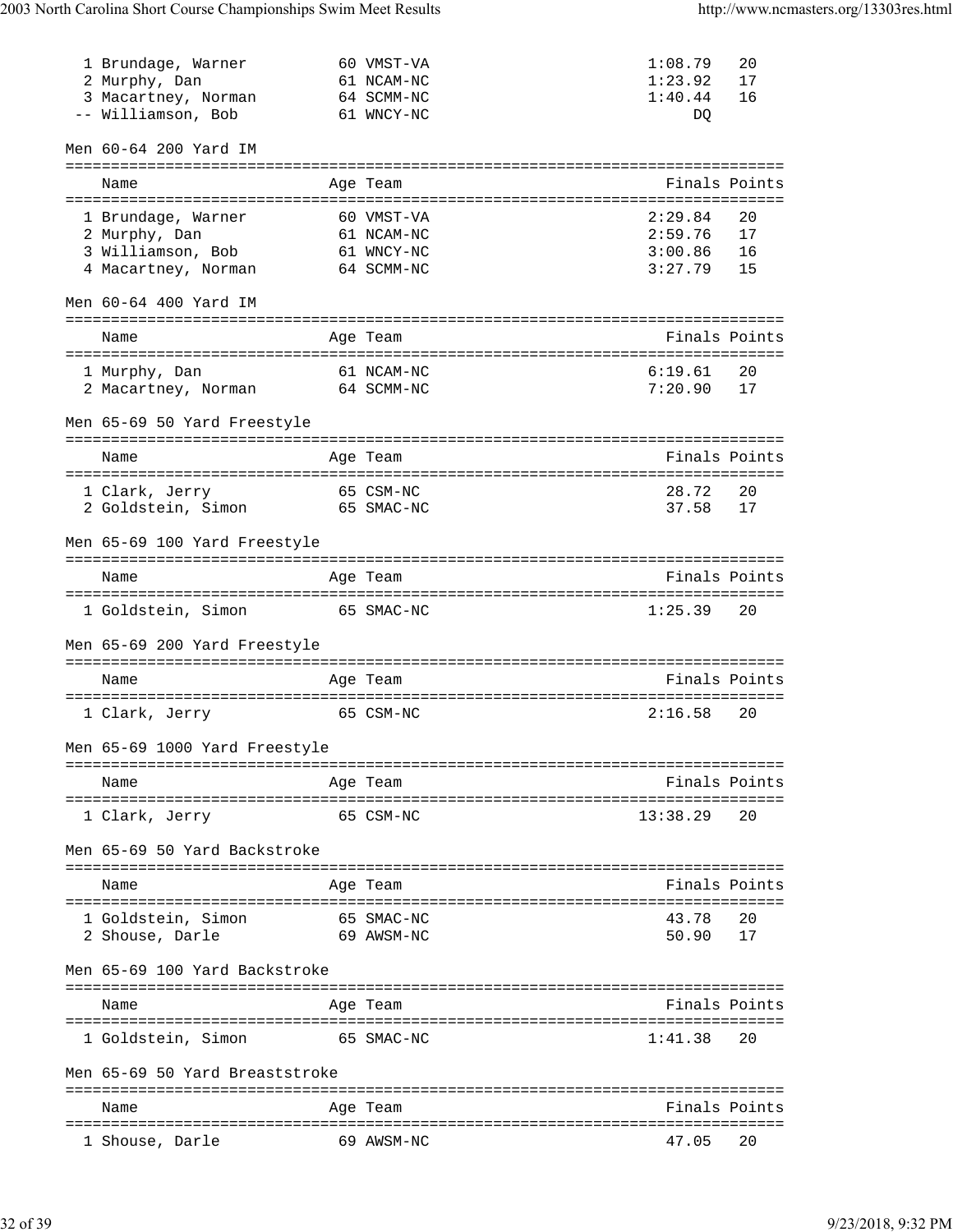| Men 65-69 100 Yard Breaststroke                             |         |                                                     |                    |               |
|-------------------------------------------------------------|---------|-----------------------------------------------------|--------------------|---------------|
| Name                                                        |         | Age Team                                            |                    | Finals Points |
| 1 Shouse, Darle                                             |         | 69 AWSM-NC                                          | 1:41.22            | 20            |
| Men 65-69 200 Yard Breaststroke                             |         |                                                     |                    |               |
| Name                                                        |         | ==========<br>Age Team                              |                    | Finals Points |
| 1 Shouse, Darle                                             |         | 69 AWSM-NC                                          | 3:39.90            | 20            |
| Men 65-69 50 Yard Butterfly                                 |         |                                                     |                    |               |
| Name                                                        |         | Age Team                                            |                    | Finals Points |
| 1 Goldstein, Simon                                          |         | 65 SMAC-NC                                          | 40.81              | 20            |
| Men 65-69 100 Yard Butterfly                                |         |                                                     |                    |               |
| Name                                                        |         | ========<br>Age Team                                |                    | Finals Points |
| 1 Goldstein, Simon                                          |         | =====================================<br>65 SMAC-NC | 1:54.33            | 20            |
| Men 65-69 200 Yard Butterfly                                |         |                                                     |                    |               |
| Name                                                        |         | Age Team                                            |                    | Finals Points |
|                                                             |         |                                                     |                    |               |
| 1 Goldstein, Simon                                          |         | 65 SMAC-NC                                          | 4:32.85            | 20            |
| Men 65-69 100 Yard IM                                       |         |                                                     |                    |               |
| Name                                                        | ======= | Aqe Team                                            |                    | Finals Points |
| 1 Goldstein, Simon<br>2 Shouse, Darle                       |         | 65 SMAC-NC<br>69 AWSM-NC                            | 1:36.52<br>1:49.96 | 20<br>17      |
| Men 65-69 200 Yard IM                                       |         |                                                     |                    |               |
|                                                             |         |                                                     |                    |               |
| Name<br>=============================                       |         | Age Team                                            |                    | Finals Points |
| 1 Goldstein, Simon 65 SMAC-NC<br>2 Shouse, Darle 69 AWSM-NC |         |                                                     | 3:43.77            | 20            |
| 2 Shouse, Darle                                             |         |                                                     | 3:57.57            | 17            |
| Men 65-69 400 Yard IM                                       |         |                                                     |                    |               |
| Name                                                        |         | Age Team                                            | Finals Points      |               |
| 1 Goldstein, Simon                                          |         | 65 SMAC-NC                                          | 8:22.74            | 20            |
| Men 70-74 50 Yard Freestyle                                 |         |                                                     |                    |               |
| Name                                                        |         | Age Team                                            |                    | Finals Points |
| 1 Mitchell, Clarke                                          |         | 70 WNCY-NC                                          | 28.86              | 20            |
| 73 RAM-NC<br>2 Webber, Dick                                 |         |                                                     | 29.50              | 17            |
| Men 70-74 100 Yard Freestyle                                |         |                                                     |                    |               |
| Name                                                        |         | Age Team                                            | Finals Points      |               |
| 1 Mitchell, Clarke 70 WNCY-NC                               |         |                                                     | 1:07.40            | 20            |
| Men 70-74 200 Yard Freestyle                                |         |                                                     |                    |               |
|                                                             |         |                                                     |                    |               |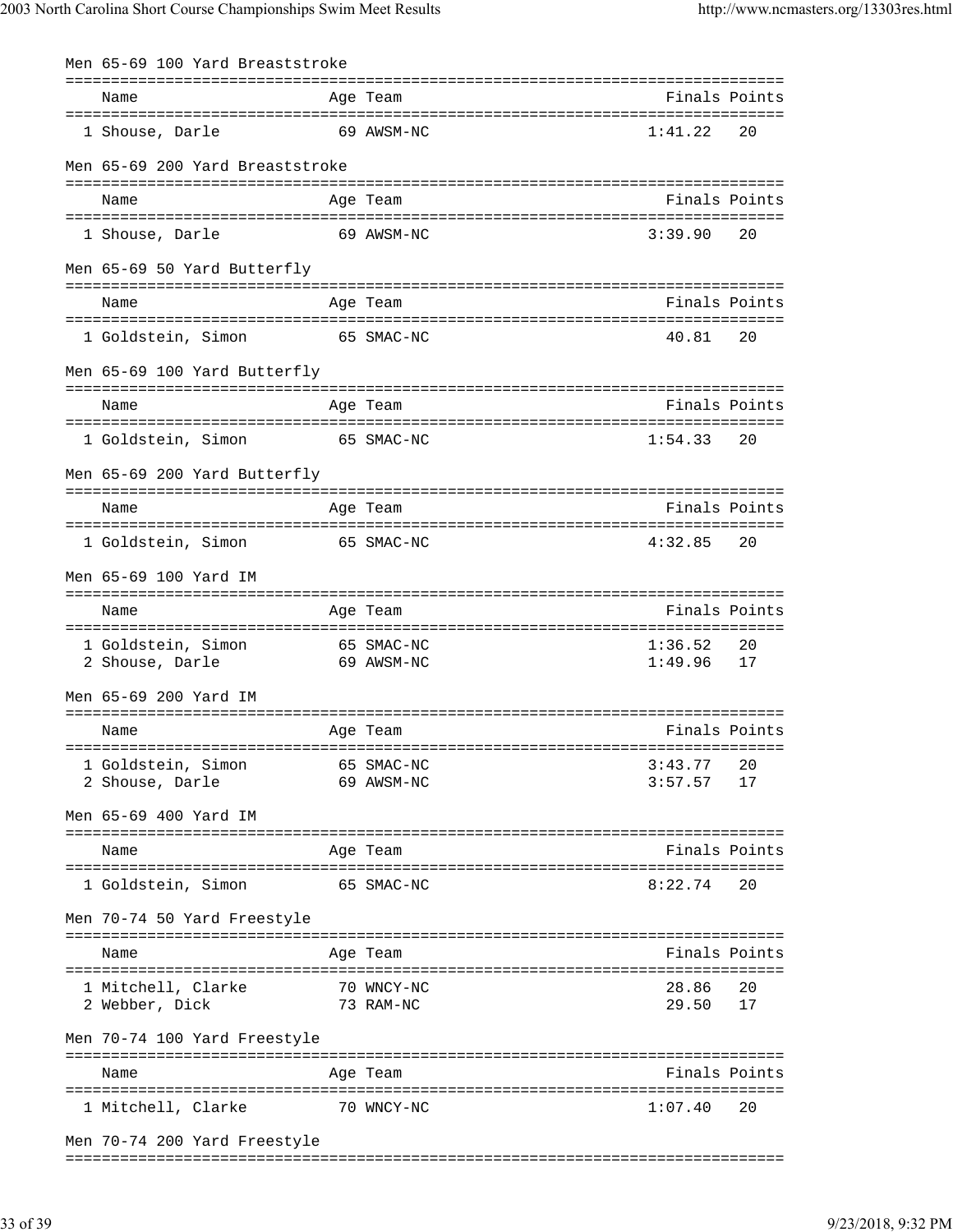| Name                                                   | Age Team                                      | Finals Points  |               |
|--------------------------------------------------------|-----------------------------------------------|----------------|---------------|
| ====================================<br>1 Webber, Dick | --------------------------------<br>73 RAM-NC | 3:27.45        | 20            |
| Men 70-74 50 Yard Backstroke                           |                                               |                |               |
| Name                                                   | Age Team                                      |                | Finals Points |
| 1 Mitchell, Clarke<br>2 Kortheuer, John 72 CSM-NC      | 70 WNCY-NC                                    | 33.29<br>37.19 | 20<br>17      |
| Men 70-74 100 Yard Backstroke                          |                                               |                |               |
| Name                                                   | Age Team                                      |                | Finals Points |
| 1 Mitchell, Clarke                                     | 70 WNCY-NC                                    | 1:15.63        | 20            |
| Men 70-74 200 Yard Backstroke                          |                                               |                |               |
| Name                                                   | Age Team                                      |                | Finals Points |
| 1 Mitchell, Clarke                                     | 70 WNCY-NC                                    | 2:52.02        | 20            |
| Men 70-74 50 Yard Butterfly                            |                                               |                |               |
| Name                                                   | Age Team                                      | Finals Points  |               |
| 1 Mitchell, Clarke                                     | 70 WNCY-NC                                    | 31.65          | 20            |
| 2 Webber, Dick                                         | 73 RAM-NC                                     | 35.68          | 17            |
| Men 70-74 100 Yard IM                                  |                                               |                |               |
| Name                                                   | Age Team                                      |                | Finals Points |
| 1 Webber, Dick<br>73 RAM-NC                            |                                               | 1:28.09        | 20            |
| Men 80-84 50 Yard Freestyle                            |                                               |                |               |
| Name                                                   | Age Team                                      |                | Finals Points |
| 1 Scherbarth, Jim 60 RAM-NC                            |                                               | 44.28 20       |               |
| Men 80-84 50 Yard Backstroke                           |                                               |                |               |
| Name                                                   | Age Team                                      |                | Finals Points |
| 1 Scherbarth, Jim                                      | 80 RAM-NC                                     | 57.31          | 20            |
| Men 80-84 100 Yard Backstroke                          |                                               |                |               |
| Name                                                   | Age Team                                      |                | Finals Points |
| 1 Scherbarth, Jim                                      | 80 RAM-NC                                     | 2:19.89        | 20            |
| Men 80-84 200 Yard Backstroke                          |                                               |                |               |
| Name                                                   | Age Team                                      | Finals Points  |               |
| 1 Scherbarth, Jim                                      | 80 RAM-NC                                     | 5:12.67        | 20            |
| Men 80-84 50 Yard Breaststroke                         |                                               |                |               |
| Name                                                   | Age Team                                      |                | Finals Points |
| 1 Scherbarth, Jim                                      | 80 RAM-NC                                     | 1:02.56        | 20            |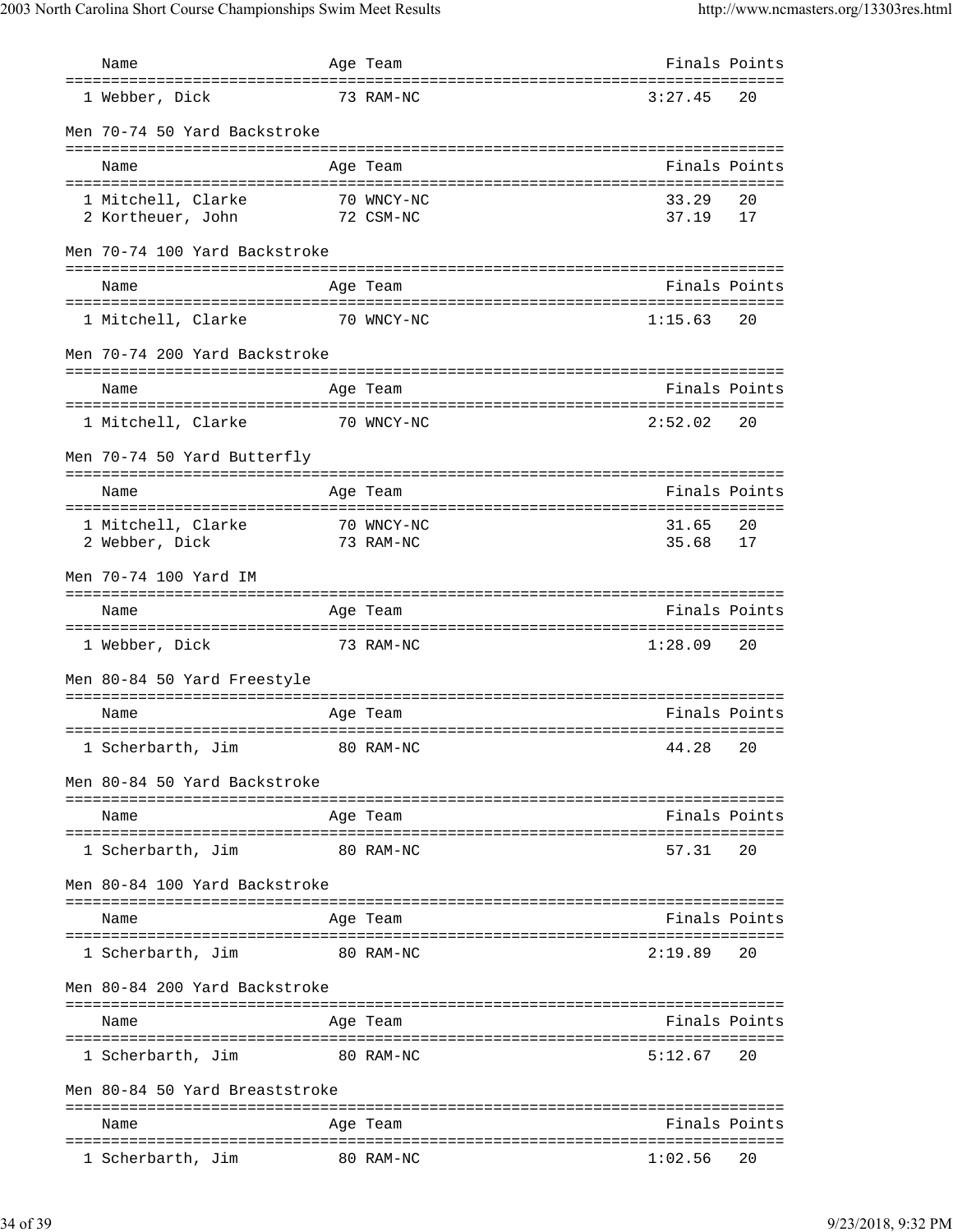| Men 80-84 100 Yard IM                                                      |           |            |                                             |                                 |               |
|----------------------------------------------------------------------------|-----------|------------|---------------------------------------------|---------------------------------|---------------|
| Name                                                                       |           | Age Team   |                                             | =============================== | Finals Points |
| 1 Scherbarth, Jim                                                          |           | 80 RAM-NC  |                                             | 2:22.76                         | 20            |
| Men 85-89 50 Yard Freestyle                                                |           |            |                                             |                                 |               |
| Name                                                                       |           | Age Team   |                                             |                                 | Finals Points |
| 1 Morse, Roy                                                               |           | 86 AWSM-NC |                                             | 46.84                           | 20            |
| Men 85-89 100 Yard Freestyle                                               |           |            |                                             |                                 |               |
| Name                                                                       |           | Age Team   |                                             |                                 | Finals Points |
| 1 Morse, Roy                                                               |           | 86 AWSM-NC |                                             | 1:50.80                         | 20            |
| Men 85-89 200 Yard Freestyle                                               |           |            |                                             |                                 |               |
| Name                                                                       |           | Age Team   |                                             |                                 | Finals Points |
| 1 Morse, Roy                                                               |           | 86 AWSM-NC |                                             | 4:03.34                         | 20            |
| Men 85-89 50 Yard Backstroke                                               |           |            |                                             |                                 |               |
| Name                                                                       |           | Age Team   |                                             |                                 | Finals Points |
| 1 Holdrege, Fred                                                           |           | 85 RAM-NC  |                                             | 54.87                           | 20            |
| Men 85-89 100 Yard Backstroke                                              |           |            |                                             |                                 |               |
| Name                                                                       |           | Age Team   |                                             |                                 | Finals Points |
| 1 Holdrege, Fred                                                           |           | 85 RAM-NC  |                                             | 1:56.13                         | 20            |
| Men 85-89 200 Yard Backstroke                                              |           |            |                                             |                                 |               |
| Name                                                                       |           | Age Team   |                                             |                                 | Finals Points |
| 1 Holdrege, Fred                                                           |           | 85 RAM-NC  |                                             | 4:20.34                         | 20            |
| Men 85-89 50 Yard Breaststroke                                             |           |            |                                             |                                 |               |
| ------------------------------<br>Name                                     |           | Age Team   | --------------------------------------      |                                 | Finals Points |
| 1 Morse, Roy                                                               |           | 86 AWSM-NC |                                             | 1:09.25                         | 20            |
| Women 19+ 200 Yard Freestyle Relay                                         |           |            |                                             |                                 |               |
| Team                                                                       |           |            |                                             |                                 | Finals Points |
| 1 Raleigh Area Masters-NC<br>1) Johnson, Anne 29<br>3) Springer, Margie 42 | ' B '     |            | 2) Hill, Carla 26<br>4) Foote, Elizabeth 20 | 1:58.63                         | 40            |
| Women 19+ 800 Yard Freestyle Relay                                         |           |            |                                             |                                 |               |
| Team                                                                       |           |            |                                             | -------------------------       | Finals Points |
| 1 Raleigh Area Masters-NC<br>1) Gazda, Annamaria 22                        | $'$ B $'$ |            | 2) Stringer, Jennifer 27                    | ====================<br>8:10.72 | 40            |
| 3) Keto, Alexis 24<br>2 No Carolina Aquatic Masters-NC                     |           | 'A'        | 4) Alexander, Kelly 22                      | 8:52.66                         | 34            |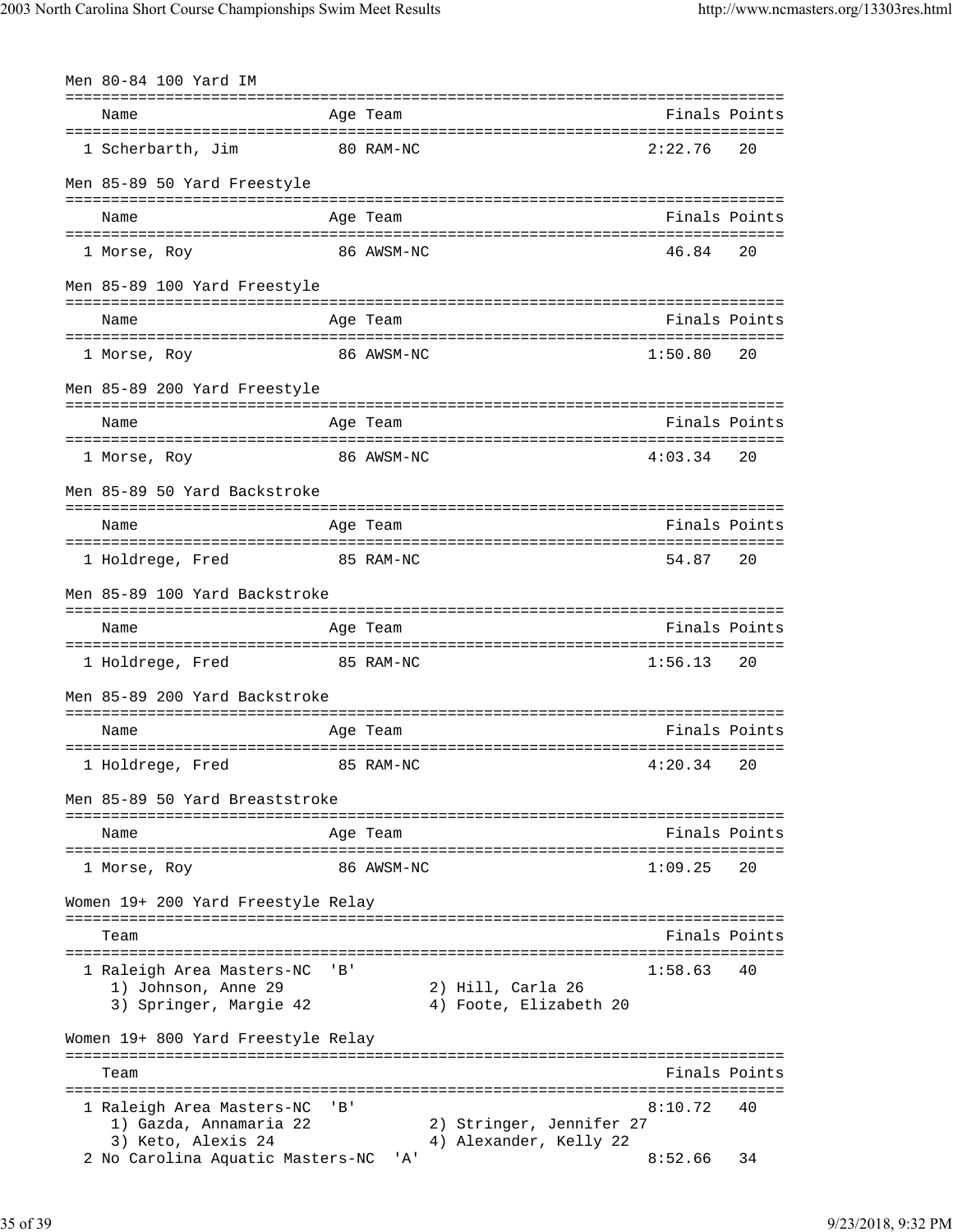3 Raleigh Area Masters-NC 'D' 9:47.41 32<br>
1) Foote, Elizabeth 20 2) Johnson, Anne 29 1) Foote, Elizabeth 20 3) Hill, Carla 26 4) Amick, Beverly 48 Women 19+ 200 Yard Medley Relay =============================================================================== Team Finals Points =============================================================================== 1 Unattached 'A' 2:18.12 40 Women 25+ 200 Yard Freestyle Relay =============================================================================== Team Finals Points Points Points Points Points Points Points Points Points Points Points Points Points Points Points Points Points Points Points Points Points Points Points Points Points Points Points Points Points Points =============================================================================== 1 No Carolina Aquatic Masters-NC 'A' 1) Lindroos, Pamela 37 2) Sullivan, Liz 29 3) Hogan, Patricia 33 4) Williams, Heidi 34 2 Raleigh Area Masters-NC 'A' 2:06.51 34 1) Shobra, Elizabeth 26 2) Cooper, Daisy 26 3) Rashid, Julie 27 (4) Wilhelm, Sarah 25 Women 25+ 800 Yard Freestyle Relay =============================================================================== Team Finals Points Points All the Second Second Second Second Second Second Second Second Second Second Second Second Second Second Second Second Second Second Second Second Second Second Second Second Second Second Second =============================================================================== 1 Durham Area Masters-NC 'A' Women 25+ 200 Yard Medley Relay =============================================================================== Team **Finals Points** =============================================================================== 1 Raleigh Area Masters-NC 'B' 2:03.58 40 1) Inscore, Staci 31 2) Johnson, Anne 29 3) DeMilia, Mary 31 4) Stringer, Jennifer 27 2 Raleigh Area Masters-NC 'A' 2:09.15 34 1) Stott, Kim 44 2) Pender, Danielle 36 3) Hill, Carla 26 4) Springer, Margie 42 Men 19+ 200 Yard Freestyle Relay =============================================================================== Team Finals Points =============================================================================== 1 Raleigh Area Masters-NC 'A' 1:36.15 40 1) Gellin, Jon 22 2) Stringer, Sean 27 3) Su, Billy 29 4) Bowker, Chris 20 Men 19+ 800 Yard Freestyle Relay =============================================================================== Team Finals Points Points Points Points Points Points Points Points Points Points Points Points Points Points Points Points Points Points Points Points Points Points Points Points Points Points Points Points Points Points =============================================================================== 1 Raleigh Area Masters-NC 'A' 32<br>
1) Farrell, Andy 32 32 32 32 32 32 1) Farrell, Andy 32<br>3) Su, Billy 29 4) Stringer, Sean 27 Men 19+ 200 Yard Medley Relay =============================================================================== Team Finals Points =============================================================================== 1 Raleigh Area Masters-NC 'A' 1:44.29 40 1) Lehman, Fritz 44 2) Stringer, Sean 27 3) Bowker, Chris 20 4) Gellin, Jon 22 Men 25+ 200 Yard Freestyle Relay =============================================================================== Team Finals Points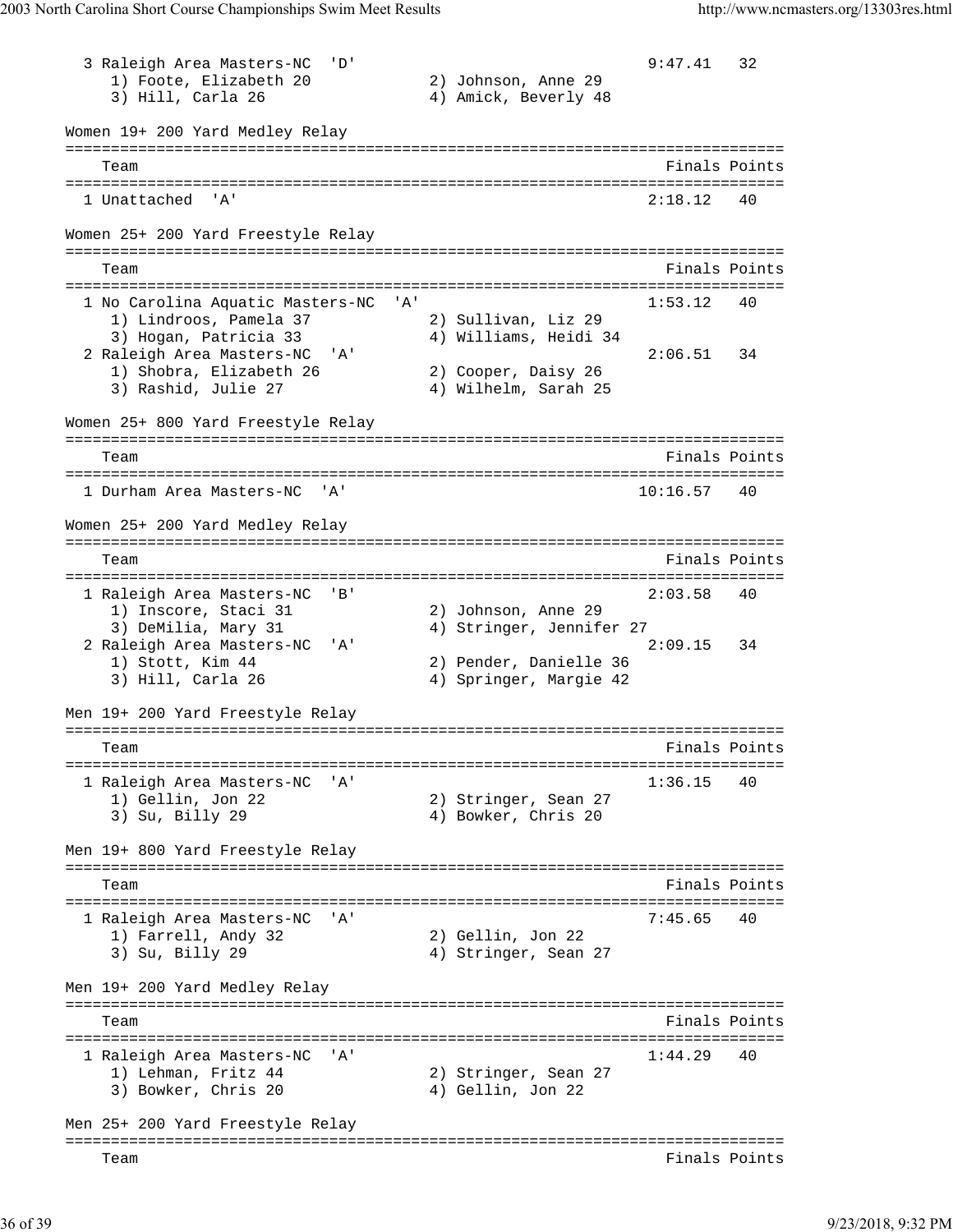=============================================================================== 1 Raleigh Area Masters-NC 'C' 1) Carrow, Hill 48 2) Mangrum, John 40  $3)$  Wilk, Thomas  $30$   $4)$ 2 Raleigh Area Masters-NC 'B' 1:45.58 34<br>1) Lehman, Fritz 44 2) Farrell, Andy 32 1) Lehman, Fritz 44 3) Mallette, Bruce 50 4) Godfrey, Alan 46 Men 25+ 800 Yard Freestyle Relay =============================================================================== Team Finals Points =============================================================================== 1 Raleigh Area Masters-NC 'E'<br>1) Lehman, Fritz 44 (2) 1) Lehman, Fritz 44 2) Men 25+ 200 Yard Medley Relay =============================================================================== Team Finals Points =============================================================================== 1 Raleigh Area Masters-NC 'B' 1:54.78 40 1) Mangrum, John 40 2) Mallette, Bruce 50 3) Su, Billy 29 4) Farrell, Andy 32 Men 35+ 200 Yard Freestyle Relay =============================================================================== Team Finals Points =============================================================================== 1 Western NC YMCA-NC 'A' 1:45.09 40<br>1) Lechner, Chris 42 2) Easterling, David 47 2) Easterling, David 47 3) Cottam, James 46 4) Weller, Jeff 43 Men 35+ 800 Yard Freestyle Relay =============================================================================== Team Finals Points =============================================================================== 1 Western NC YMCA-NC 'A' 2) Easterling, David 47<br>4) Lechner, Chris 42 1) Cottam, James 46<br>3) Weller, Jeff 43 Men 35+ 200 Yard Medley Relay =============================================================================== Team **Finals Points** =============================================================================== 1 Western NC YMCA-NC 'A' 2:00.05 40 1) Mitchell, Clarke 70 2) Easterling, David 47 3) Lechner, Chris 42 (4) Weller, Jeff 43 Men 45+ 200 Yard Freestyle Relay =============================================================================== Team Finals Points =============================================================================== 1 No Carolina Aquatic Masters-NC 'A' 1:37.78 Men 45+ 800 Yard Freestyle Relay =============================================================================== Team Finals Points =============================================================================== 1 No Carolina Masters Swimming-NC 'A' 8:18.71 40 Men 45+ 200 Yard Medley Relay =============================================================================== Team Finals Points =============================================================================== 1 No Carolina Aquatic Masters-NC 'A' 1:52.43 40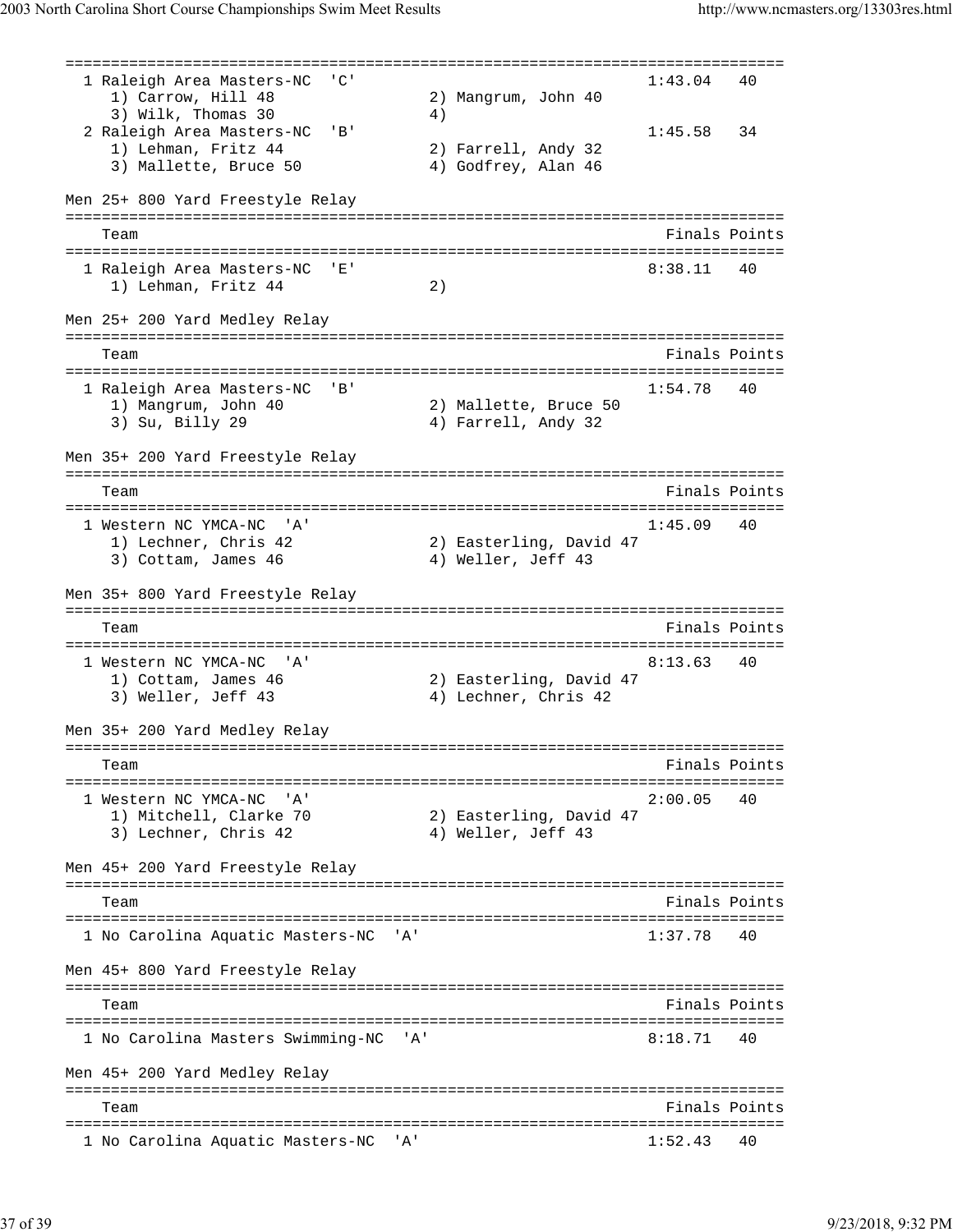Mixed 19+ 200 Yard Freestyle Relay =============================================================================== Team Finals Points =============================================================================== 1 Raleigh Area Masters-NC 'D' 1:35.56 40 1) Farrell, Andy 32 2) Gazda, Annamaria 22 3) Stringer, Jennifer 27 (4) Gellin, Jon 22 2 Raleigh Area Masters-NC 'C' 1:39.38 34 1) Lehman, Fritz 44 2) Alexander, Kelly 22 3) Keto, Alexis 24 (4) Stringer, Sean 27 3 Raleigh Area Masters-NC 'A' 2:02.85 32 1) Rashid, Julie 27 2) Allen, Scott 31 3) Shobra, Elizabeth 26  $\qquad \qquad$  4) Carrow, Hill 48 Mixed 19+ 200 Yard Medley Relay =============================================================================== Team Finals Points =============================================================================== 1 Raleigh Area Masters-NC 'B' 1:54.20 40 1) Farrell, Andy 32 2) Foote, Elizabeth 20 3) Gazda, Annamaria 22  $\hspace{1cm}$  4) Gellin, Jon 22 2 Raleigh Area Masters-NC 'A' 1:55.44 34<br>1) Lehman, Fritz 44 2) Johnson, Anne 29 1) Lehman, Fritz 44 2) Johnson, Anne 29 3) Robison, Doracy 22 (4) Godfrey, Alan 46 1) Definially First 11<br>
3) Robison, Doracy 22<br>
3 Durham Area Masters-NC 'A' 2:21.83 32<br>
1) Reilly, Sarah 27 2) Carbajal, David 34 1) Reilly, Sarah 27 2) Carbajal, David 34 3) Murphy, Jimmy 27 4) Paikoff, Sari 33 Mixed 25+ 200 Yard Freestyle Relay =============================================================================== Team Finals Points =============================================================================== 1 Charlotte Swim Masters-NC 'A' 1:43.51 40 1) Ferris, Michael 25 2) Glossop, Amanda 27 3) Dore, Mary 39  $\hspace{1cm}$  4) Petcu, Razvan 29 2 Raleigh Area Masters-NC 'B' 1:53.66 34<br>
1) Su, Billy 29 2) Springer, Margie 42<br>
3) Wilhelm, Sarah 25 4) Mangrum, John 40 1) Su, Billy 29 2) Springer, Margie 42 3) Wilhelm, Sarah 25 **4) Mangrum, John 40**  3 Durham Area Masters-NC 'A' 2:00.74 32 1) Paikoff, Sari 33 2) Reilly, Sarah 27<br>3) Sousa, Greg 33 3 4) Murphy, Jimmy 27 3) Sousa, Greg 33 Mixed 25+ 200 Yard Medley Relay =============================================================================== Team Finals Points =============================================================================== 1 Raleigh Area Masters-NC 'E' 2:17.36 40 -- Raleigh Area Masters-NC 'D'<br>1) Stott, Kim 44 2) Pender, Danielle 36 1) Stott, Kim 44 2) Pender, Danielle 36 3) Mangrum, John 40 4) Wilk, Thomas 30 Mixed 35+ 200 Yard Freestyle Relay =============================================================================== Team Finals Points =============================================================================== 1 Western NC YMCA-NC 'A' 1:50.54 40 1) Weller, Jeff 43 2) Kramer, Adrienne 37 3) Easterling, David 47 (4) Battle, Ruth 40 Mixed 35+ 200 Yard Medley Relay =============================================================================== Team Finals Points =============================================================================== 1 Western NC YMCA-NC 'A' 2:08.11 40 1) Rogers, Jennie 50 2) Easterling, David 47